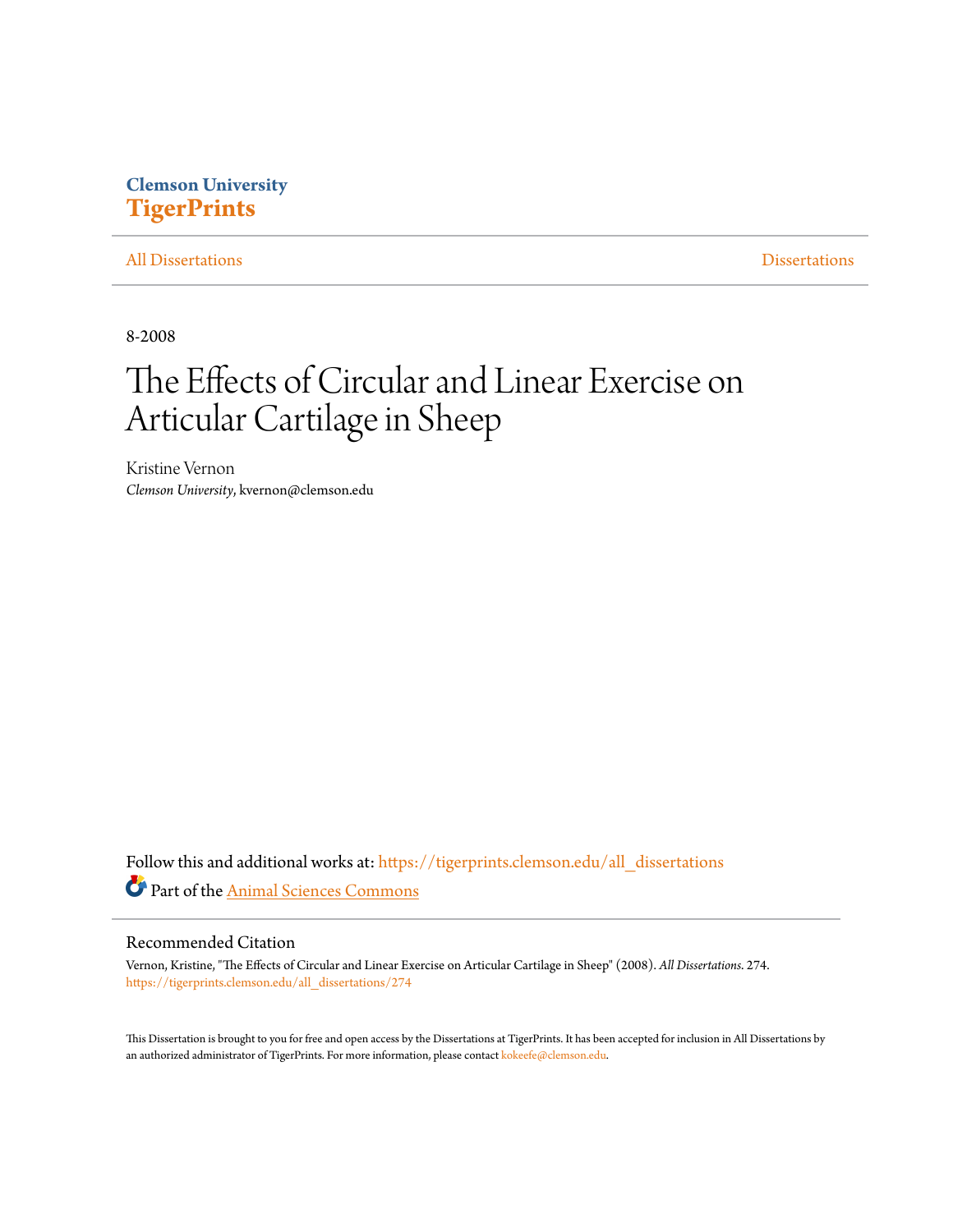## THE EFFECTS OF CIRCULAR AND LINEAR EXERCISE ON ARTICULAR CARTILAGE IN SHEEP

A Dissertation Presented to the Graduate School of Clemson University

In Partial Fulfillment of the Requirements for the Degree Doctor of Philosophy Animal Physiology

> by Kristine Lang Vernon August 2008

Accepted by: Dr. John Gibbons, Chair Dr. A. B. Bodine Dr. Josie Coverdale Dr. Laura Riggs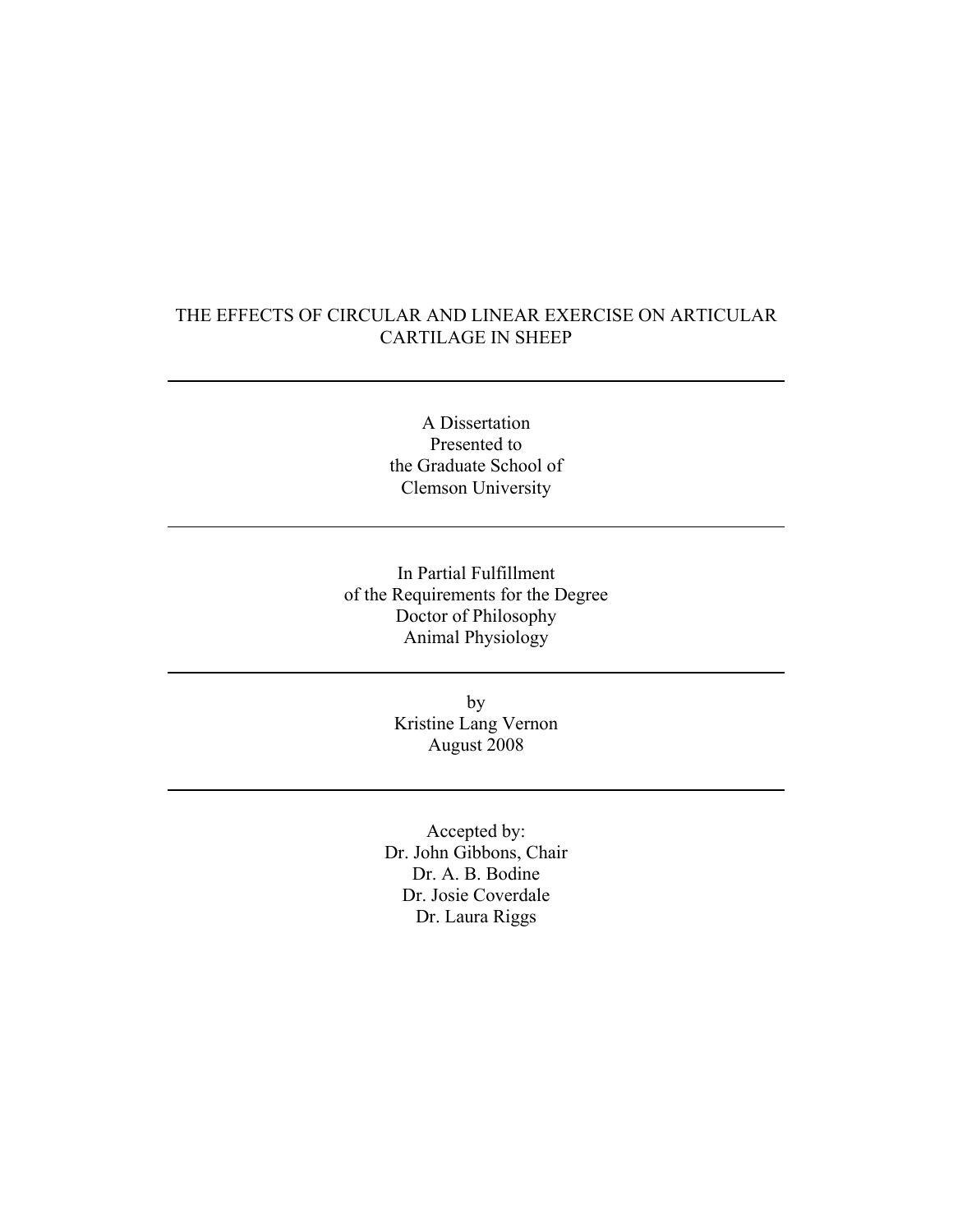#### ABSTRACT

 Excessive exercise may induce osteoarthritis (OA), or degeneration, of articular cartilage, which is a leading cause of lameness and decreased use in horses. The purposes of this study were to utilize a sheep model to determine the effects of circular and linear exercise on the macroscopic and microscopic characteristics of articular cartilage in the metacarpal-phalangeal (MCP) joint and to evaluate biochemical changes in serum and synovial fluid compared to non-exercised control lambs.

Twenty lambs were randomly assigned to three groups: circular exercise (C, 8.5m diameter;  $n = 8$ ), straight-line exercise (S, treadmill;  $n = 8$ ) and non-exercised control (CON,  $n = 4$ ). Lambs (C and S) were exercised at 1.3 m/s over a 6- to 8-wk period. Serum and synovial fluid (SF) from the MCP joint was collected throughout the study. Upon euthanasia, MCP joints were collected and fixed for gross morphology and histological analysis. Serum was analyzed for total protein (STP), collagen Type II cleavage  $\frac{3}{4}$  fragments (C2C) and lysyl oxidase (LOX) activity. Synovial fluid was analyzed for total protein (SFTP) and LOX activity for each MCP separately.

Circularly-exercised sheep had the most severe lesion development on the lateral condyle of the distal metacarpus compared to linearly-exercised and non-exercised control sheep. Histological morphology indicated the linearly-exercised sheep had more severe histology OA scores than the circularly-exercised and the non-exercised control lambs. Biochemically, STP was not different among treatment groups over the course of the study. There were no differences among groups for serum C2C concentrations or LOX over the course of the study. There was a polynomial response to serum LOX over

ii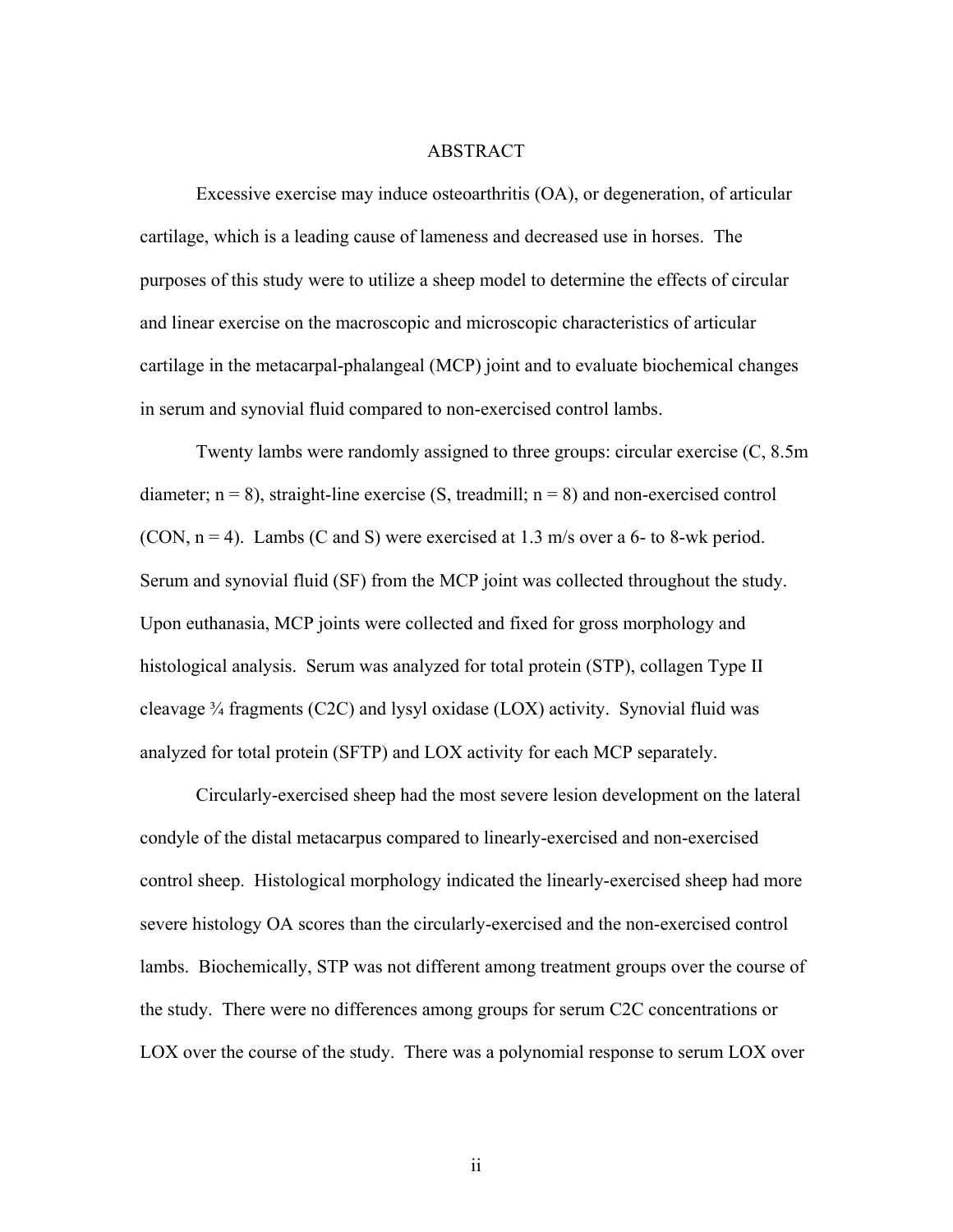time, with peak LOX specific activities being reached at Wk 9 and then decreasing throughout the duration of the study. There were no differences in SFTP or SF LOX specific activities among groups throughout the study. However, SF LOX specific activity did increase over time for all treatment groups.

Results from this study indicate that early forced exercise (1.3 m/s) in juvenile lambs for 6 to 8 wks is capable of altering gross and microscopic morphology of articular cartilage in the MCP joint. However, the biomarkers utilized in this study did not directly correlate to these physical changes.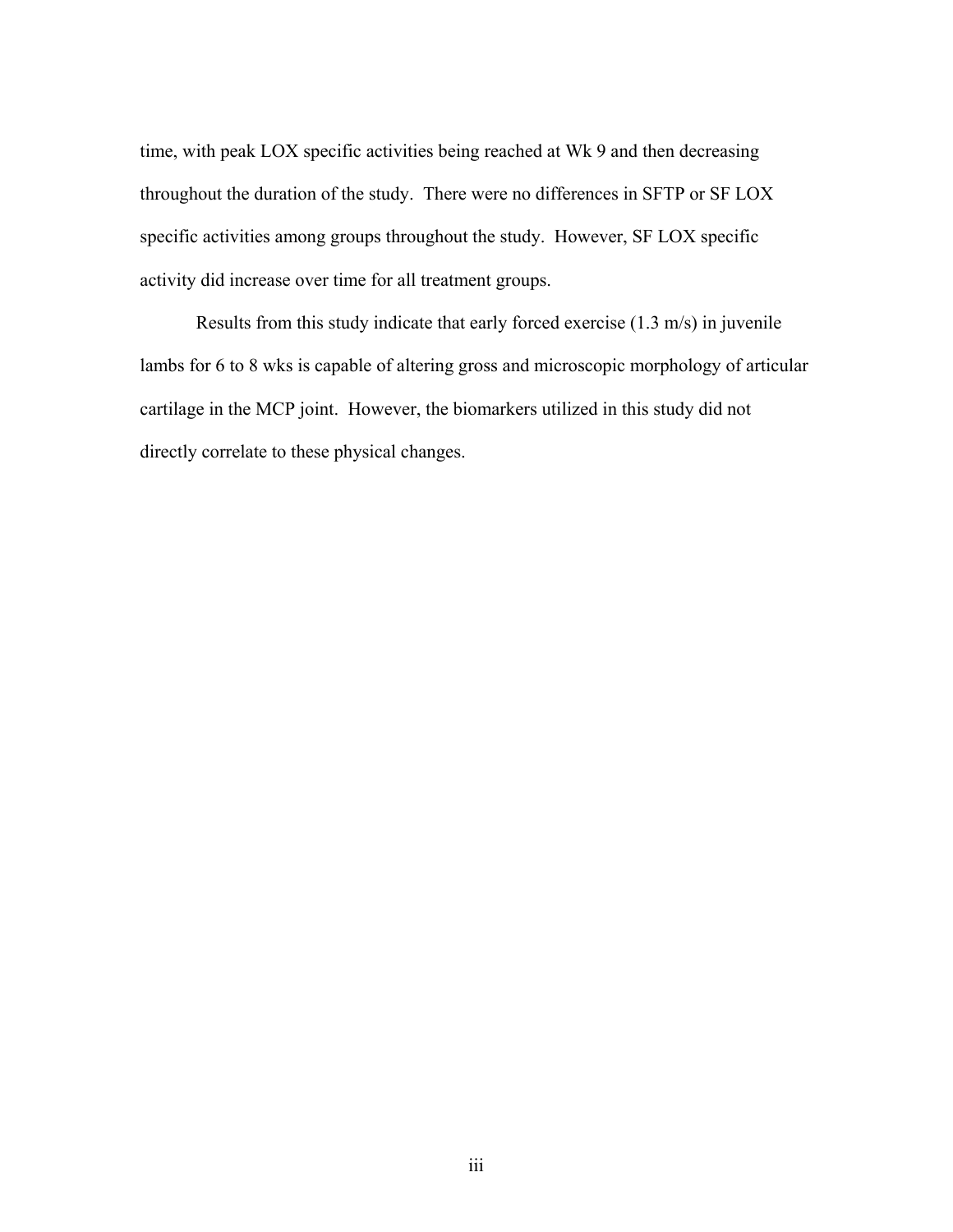#### ACKNOWLEDGEMENTS

The work presented in this dissertation represents the culmination of over six years of planning and designing this research question and research project, which began when I was still enrolled in my Master's program. I have many individuals to thank for helping me implement this project while at Clemson University. First and foremost, I would like to thank the members of my graduate committee. Thank you to Dr. Gibbons, chair, for taking on an equine exercise physiology PhD student; I know I am the furthest thing from a reproduction physiologist, and I appreciate your willingness to help me complete my dissertation work. You have been an amazing mentor, and I have learned so much from you. Thank you also to Dr. Laura Riggs for providing me with such expertise and clinical experience. Your insight into so many aspects of this project as well as your hands-on contributions into data collection and analyses are very much appreciated. Also, to Dr. Josie Coverdale, thank you for your expertise in the areas of equine exercise physiology, the general horse industry and for challenging me to grow in the areas of general animal science and nutrition. Finally, to Dr. A. B. Bodine, thank you for your extensive assistance in developing the functional LOX assay and for your guidance and mentoring, first as my department chair and then as a committee member.

 I would also like to thank a large number of people for their financial or time commitments to this research: Terry Wyatt, Brian Bolt, Dr. Steve Ellis, Jonathan Campbell, Erin Curry, Danelle Duffy, Colette Floyd, Morgan Krause, Alison Reed, Marcia Wilson, Paige Boatwright, Sterling Davis, Nancy Korn, Becky Rodgers, Marcy

iv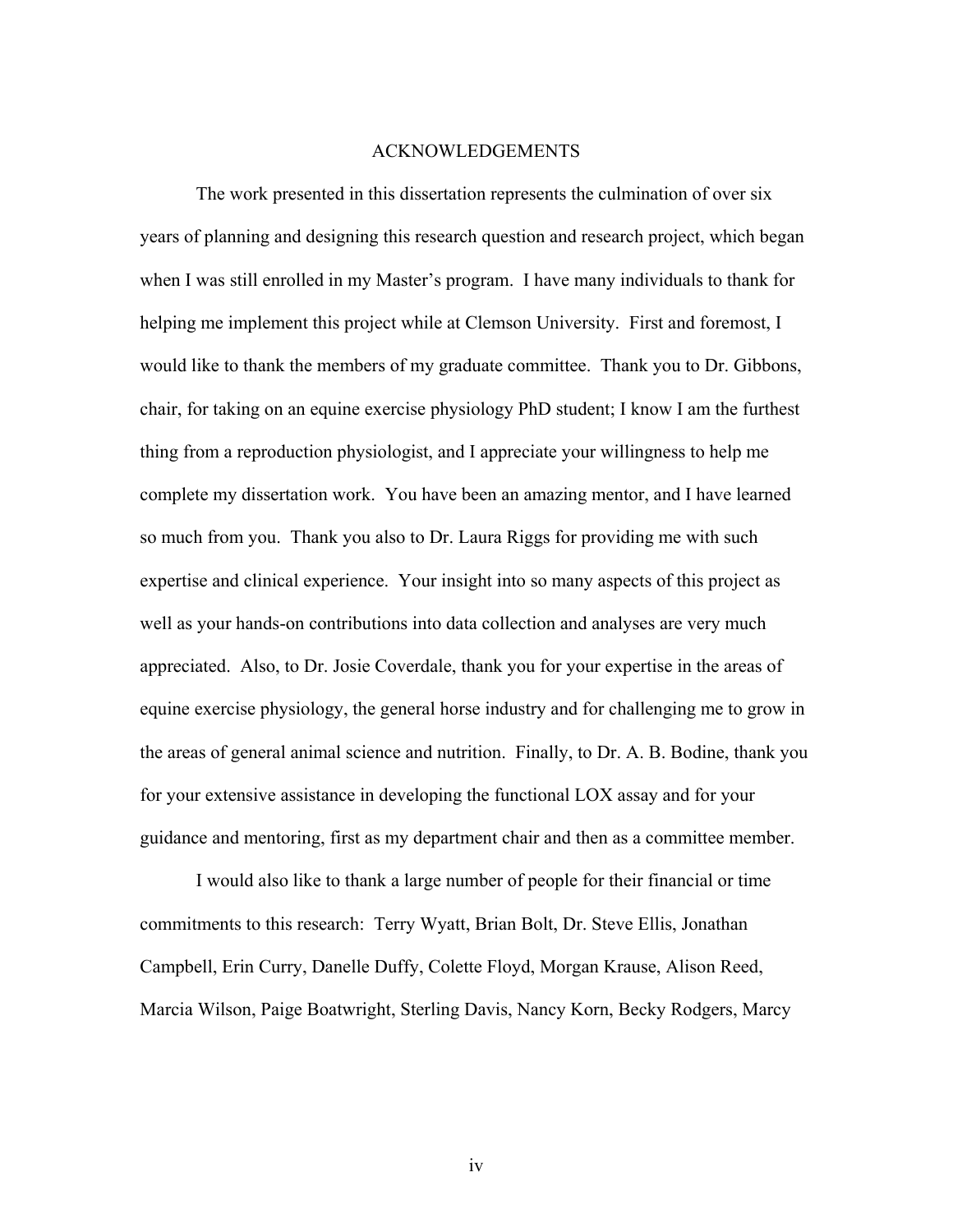Owens, Gary Burns, and Dr. Queen. Each of you contributed so much in all aspects of this research project and I would like to express my gratitude for all you've done.

Finally, I would like to thank my family and friends for their support through the years. My parents have always instilled the importance of obtaining a higher education and reaching your goals, and it is through them I had the exposure and desire to pursue advanced degrees. To my husband Jeff, I am most indebted to you. You have been what grounds me, my sounding board and my best friend since 1998 and it is only due to your commitment to our relationship that I have been able to fulfill this dream. To my children, Langley and Luke, may my accomplishments be inspiration for you to persue your own.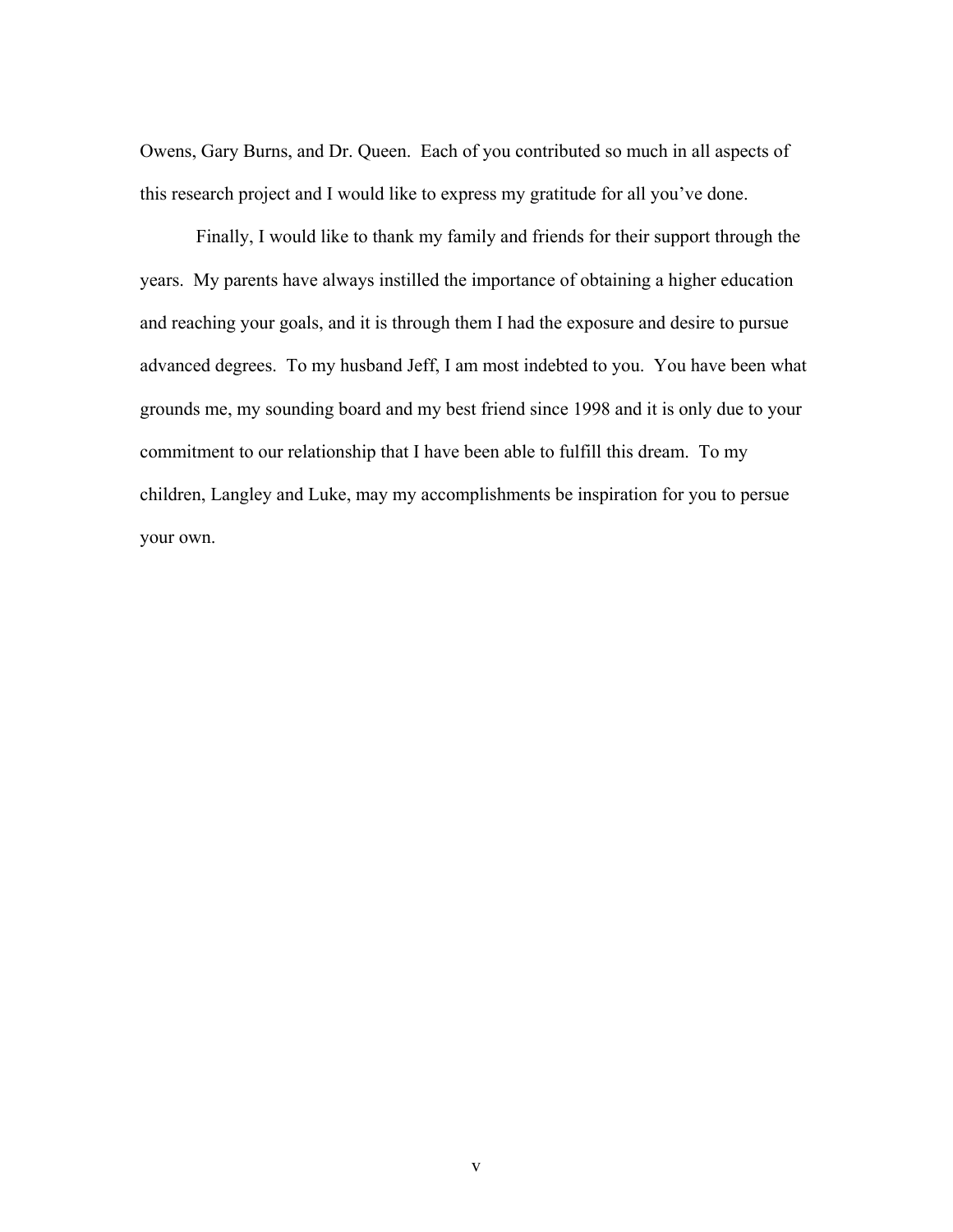# TABLE OF CONTENTS

| <b>CHAPTER</b> |                                                                                                                                                             |  |
|----------------|-------------------------------------------------------------------------------------------------------------------------------------------------------------|--|
| $\mathbf{I}$   |                                                                                                                                                             |  |
| II.            |                                                                                                                                                             |  |
| III.           | FORCED EXERCISE IN JUVENILE SHEEP ALTERS BOTH<br>MACROSCOPIC AND MICROSCOPIC CHANGES TO ARTICULAR                                                           |  |
| IV             | THE EFFECTS OF FORCED EXERCISE ON COLLAGE TYPE II<br>FRAGMENTS (C2C), LYSYL OXIDASE CONCENTRATIONS AND<br>TOTAL PROTEIN CONCENTRATIONS IN SERA AND SYNOVIAL |  |
| $V_{\cdot}$    |                                                                                                                                                             |  |
|                |                                                                                                                                                             |  |

# Page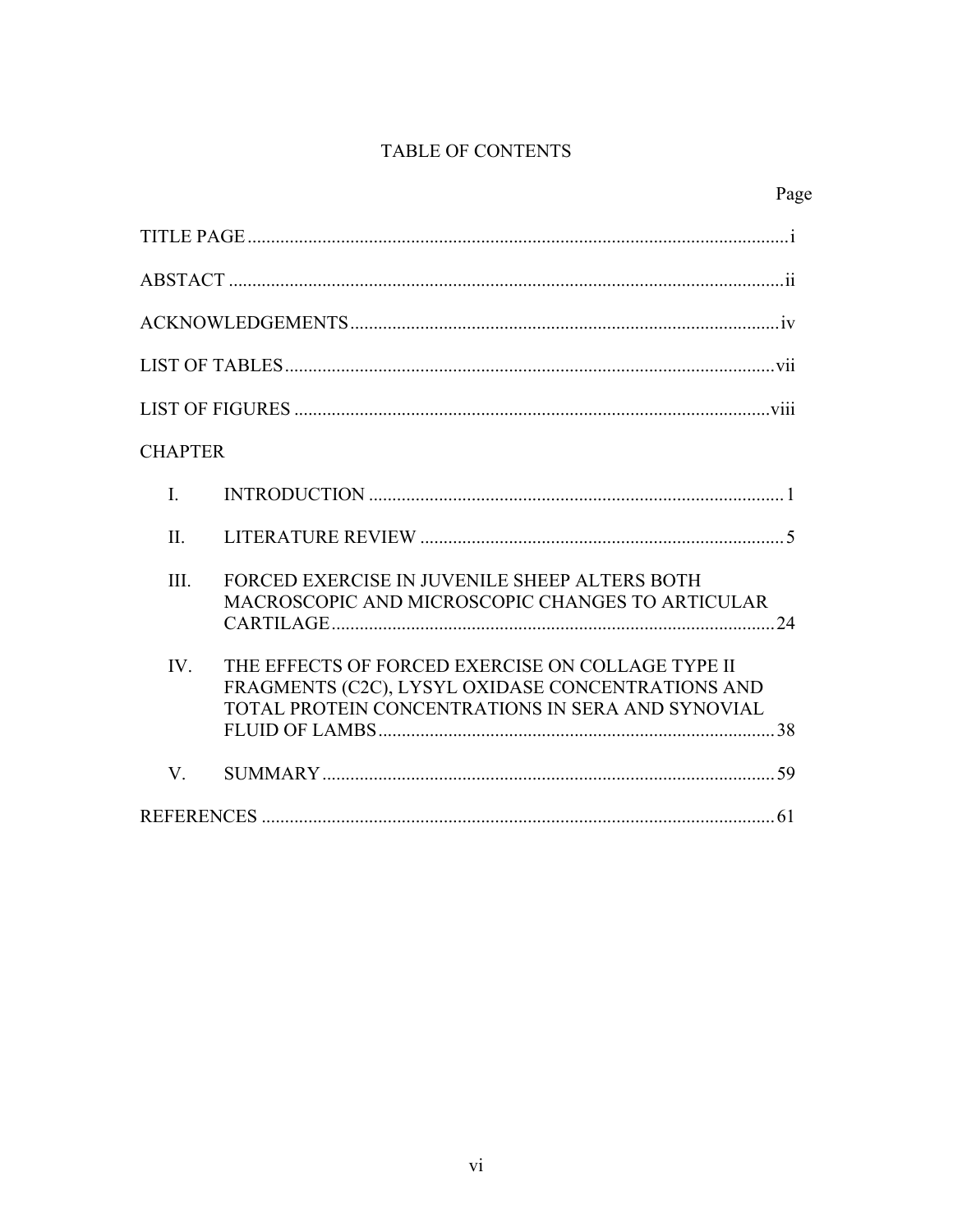# LIST OF TABLES

| Table                                                                                                                                                                                                                                                                 | Page |
|-----------------------------------------------------------------------------------------------------------------------------------------------------------------------------------------------------------------------------------------------------------------------|------|
| 3.1 Means $\pm$ SEM for Distance to Lesion (% from dorsal surface), Area of Lesion<br>(mm <sup>2</sup> ) or Severity of Lesion (0 to 7) among circular (C; n = 8), linear (S; n = 8)<br>and non-exercised control (CON; $n = 4$ ) groups of lambs with lesions on the | . 30 |
| 3.2 Means $\pm$ SEM for Distance to Lesion (% from dorsal surface) or Severity of<br>Lesion (0 to 7) among circular (C; $n = 8$ ), linear (S; $n = 8$ ) and non-exercised<br>$(CON; n = 4)$ groups of lambs for the lateral condyle of individual MCP joint           | 31   |
| 3.3 Mean histological score $\pm$ SEM among treatment groups for the distal<br>metacarpophalangeal joint individual toe surfaces and for all toes combined in                                                                                                         | .32  |
| 4.1 Serum analysis results for total protein, LOX activity, and C2C (Means $\pm$ SEM)                                                                                                                                                                                 |      |
| 4.2 Results of the metacarpophalangeal joint synovial fluid analyses for total protein<br>and LOX specific activity (Means $\pm$ SEM) in lambs that were exercised on a                                                                                               | 51   |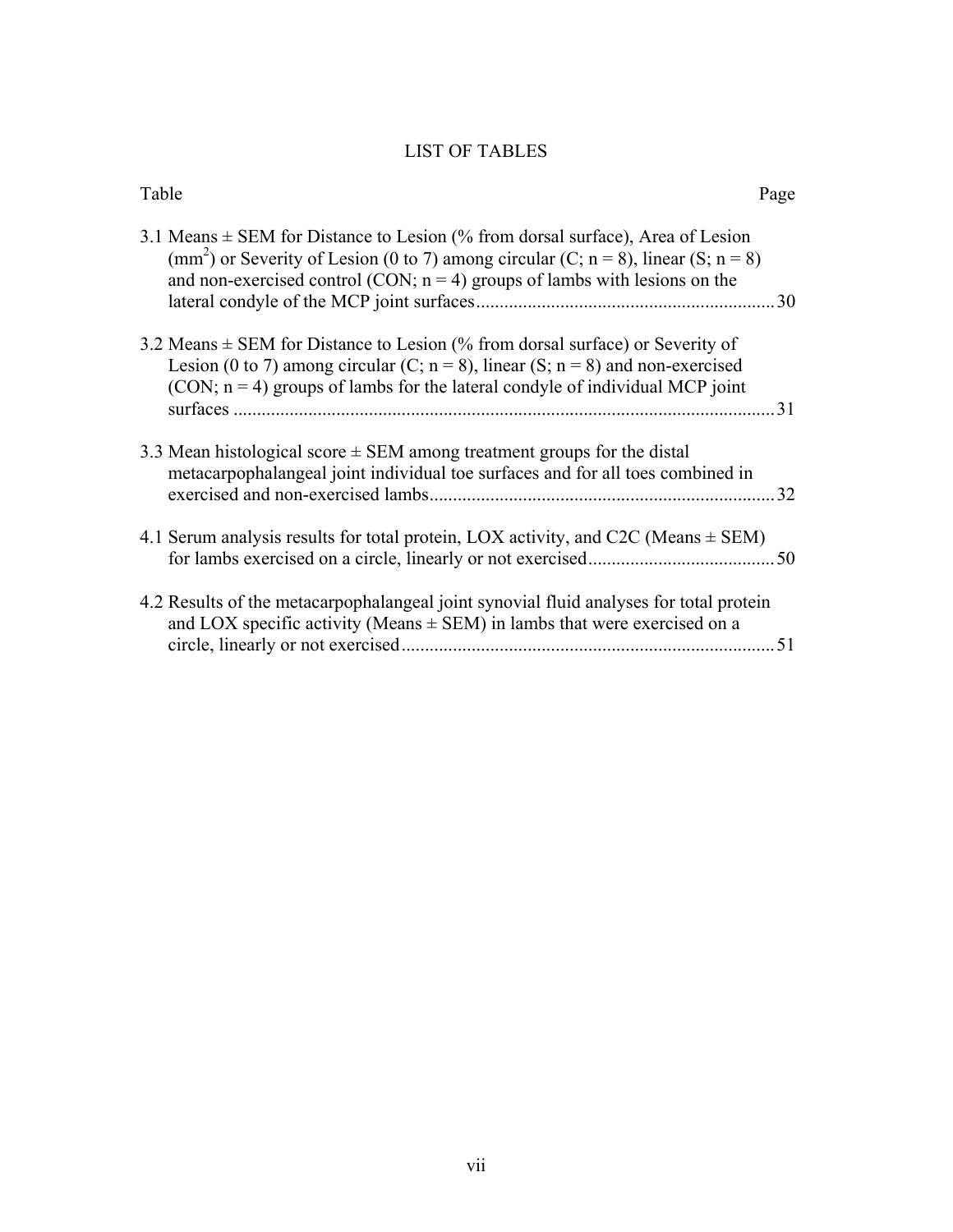# LIST OF FIGURES

| Figure                                                                                                                                                             | Page |
|--------------------------------------------------------------------------------------------------------------------------------------------------------------------|------|
| 4.1 Mean time by treatment interactions for serum total protein concentrations for<br>lambs that were exercised on a circle, linearly or non-exercised  47         |      |
| 4.2 Differences among weeks for serum LOX specific activities in lambs for all                                                                                     |      |
| 4.3 Differences among least square means for the interaction of treatment and time<br>(wk) for serum lysyl oxidase (LOX) specific activity in lambs that were      |      |
| 4.4 LOX specific activity growth curve for nine additional lambs of similar genetics<br>to illustrate the increase in LOX during growth in lambs aged 2 through 17 | 50   |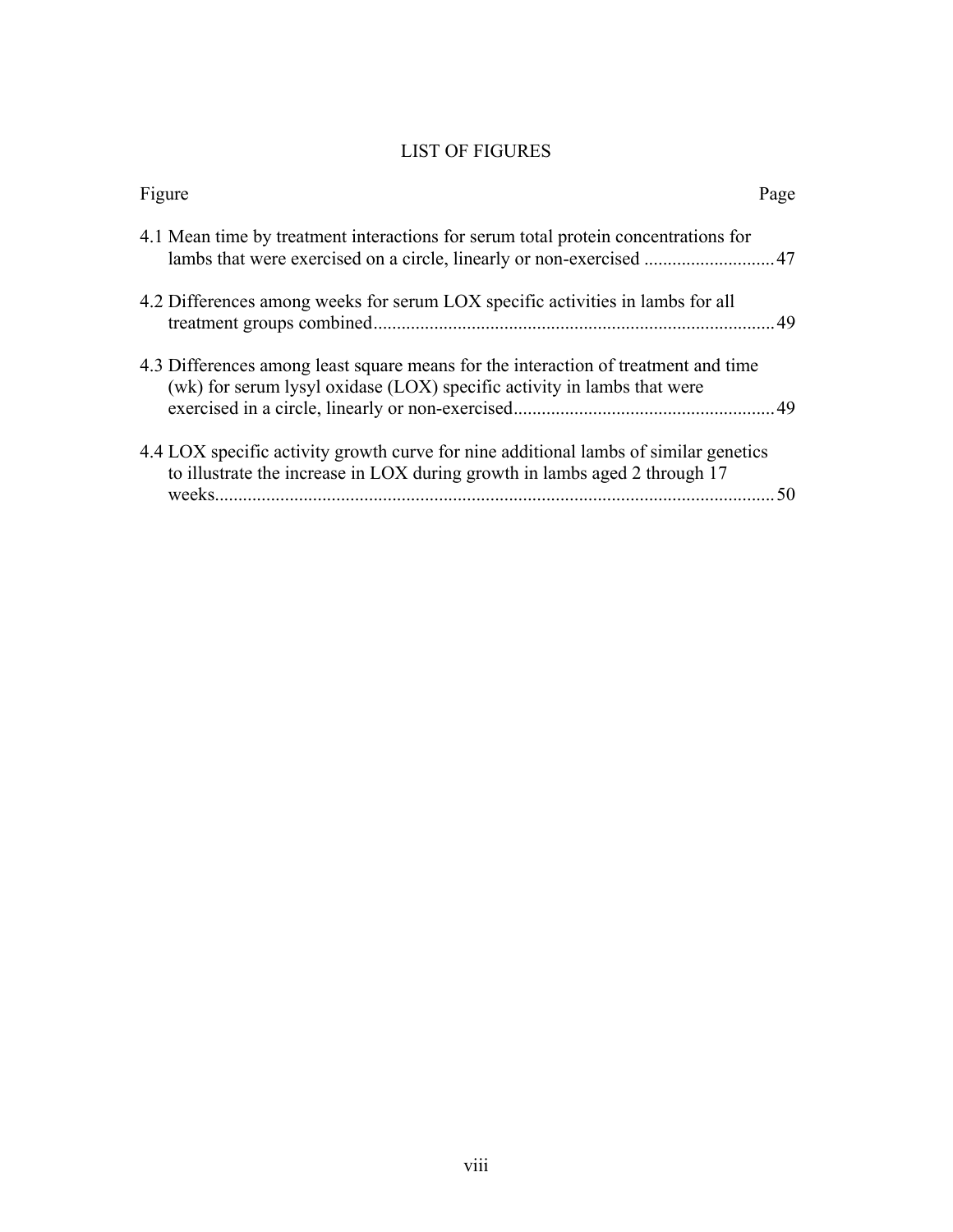#### CHAPTER ONE

#### INTRODUCTION

#### **Importance of Osteoarthritis in the Horse Industry**

Joint disease is the most prevalent cause of lameness in the horse (Todhunter, 1992). The distal limb joints are at the highest risk due to increased forces and rotation, and the metacarpophalangeal (MCP) joint is the most frequently affected with joint disease (MacDonald et al., 2002). Osteoarthritis (OA) is a group of diseases that manifest as a loss of extracellular matrix (both collagen and proteoglycan) in articular cartilage; fibrillation, wear lines and erosions to full thickness defects or lesions of the cartilage; and changes in chondrocyte cell conformation, orientation, number and synthetic properties (McIlwraith, 1996). In advanced stages of OA, radiological changes are evident such as joint space narrowing, subchondral bone changes and osteophyte development; however, these changes are poorly correlated to clinical signs (Trotter and McIlwraith, 1996; Kidd et al., 2001).

 The incidence of OA anecdotally appears to be increasing and is a major contributor to reduced performance, loss of use, and economic losses in the horse industry. Earlier detection of OA would be useful in order to attenuate its complications. In addition, understanding the training techniques that may contribute to the "wear and tear" development of OA and manipulating these training practices to lessen their role in disease progression would be very useful. There is much anecdotal belief that certain training techniques used on non-racing performance horses are "hard" on horses' joints; however, very little data exists to support these beliefs. To examine common training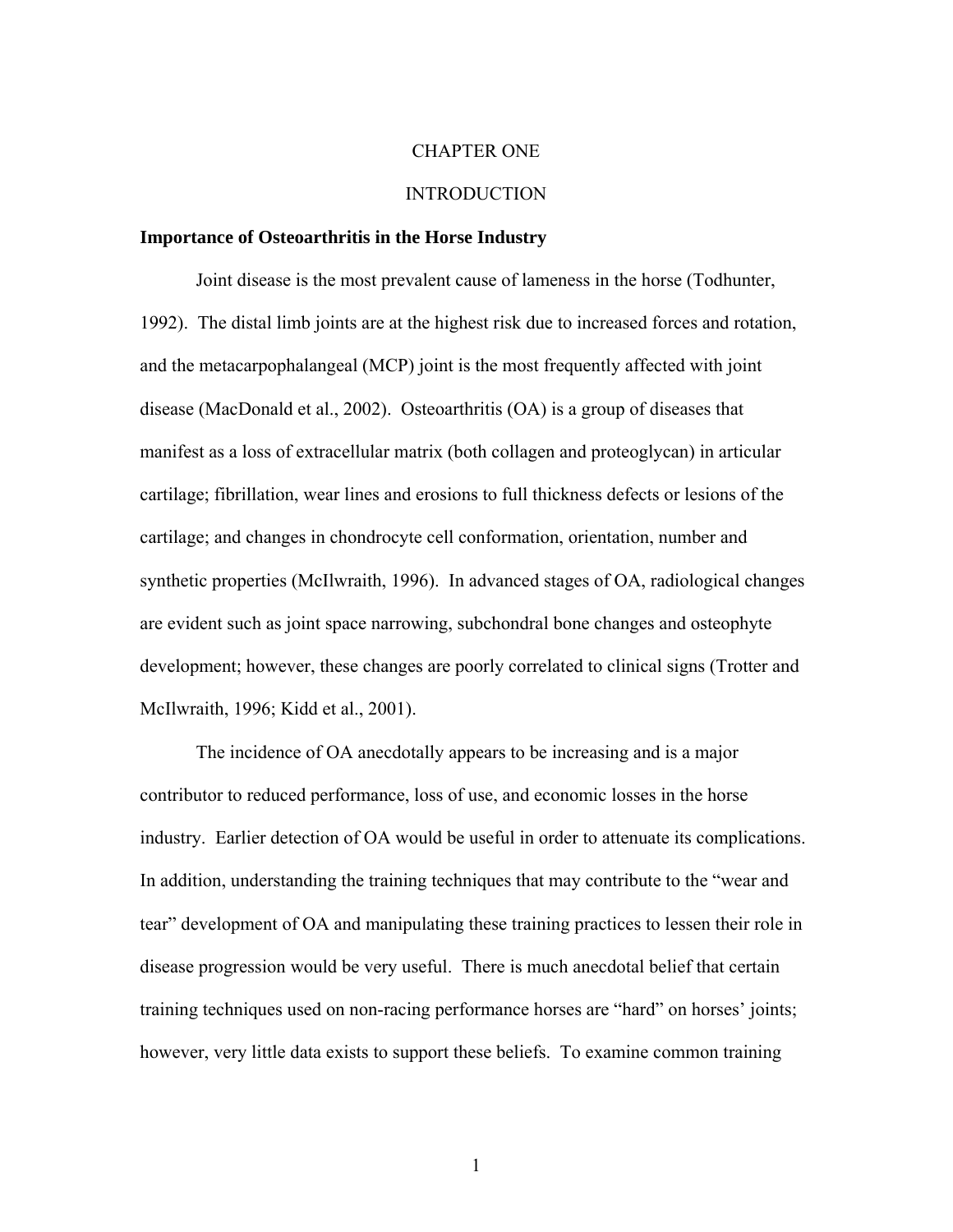practices utilized in the horse industry and their implications on cartilage health and the possible development of OA, we have used a sheep model. The purpose of this research is to test the effects of straight line exercise versus circular exercise versus non-exercised controls on the articular cartilage of the metacarpophalangeal (MCP) joint in juvenile sheep. This research may provide the preliminary evidence necessary to warrant further investigation and perhaps elucidate clinical, non-invasive diagnostics for OA in horses.

#### **The Research Question**

 In the horse industry, circular exercise is used extensively in the majority of saddle breaking and training processes with yearling, 2- and 3-year-old horses. This exercise may come in the form of longeing, round penning, or 20-m circles under saddle used to teach a horse balance, suppleness and self carriage. While there are no data quantifying the degree of increased pressure or force that this exercise may place on the distal limb, there are some data discussing this phenomenon in other species. Usherwood and Wilson (2005) found that racing greyhounds experience increased force on a 22.4 m bending turn compared to the first or second straight away portions. The dogs did not slow during the turn compared to the straight away, and the centripetal acceleration through the turn resulted in an increase in the effective weight of the dogs by 71%. Further, during the bending turn, all four limbs experienced a 64.5% increase in peak force compared to straight running. Usherwood and Wilson (2005) concluded that despite the increased force placed on the dogs' limbs during the turn, they were able to continue top speeds. These data support the premise that horses working on a continual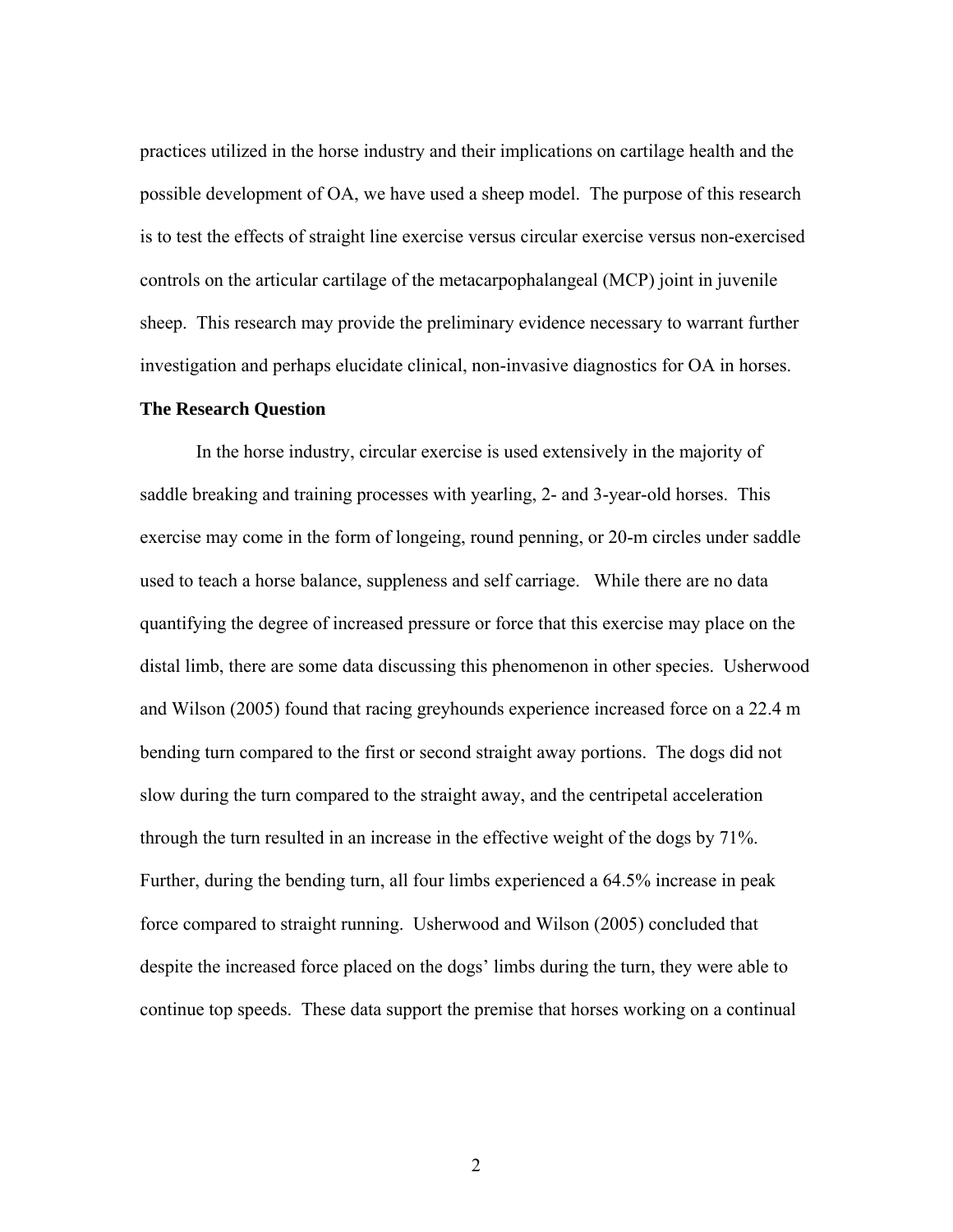bending turn, such as during longeing, may experience increased force on their limbs compared to straight line exercise.

 van den Bogert and colleagues (1999) studied humans who had undergone hip replacement surgery and the strain placed on the hip during various exercise protocols. Patients were analyzed performing a walk, run, alpine (down-hill) skiing and crosscountry skiing. The alpine skiing incorporated four different protocols: flat slope with either a sweeping (long radius) or tight (short radius) turn or a steep slope with both radii. The cross-country skiing was both classic and skating techniques. The short radius, steep slope down hill skiing generated force similar to running, and the short radius, flat slope generated the second most severe force, with all other exercises generating less severe force on the patients. It was concluded that running and alpine skiing on the short radius, steep slope generated force that was too excessive for patients with hip replacement. Admittedly, the hip joint in the human is considerably different than in sheep or horses, as these data may not be clinically significant to the MCP joint; however, it may be deduced that the sharper turns, with the associated increase in centripetal force, generates excessive force on the joints and articular cartilage. The same phenomenon may be experienced by horses that are working on circles which generate increased centripetal forces compared to straight line exercise.

Excessive exercise may induce OA in horses through increased wear and tear. Osteoarthritis, or degeneration of articular cartilage, is a leading cause of lameness and decreased use in horses. In much of the horse industry, young horses are trained to longe (round pen) and to be ridden in circles. There is anecdotal belief, but a paucity of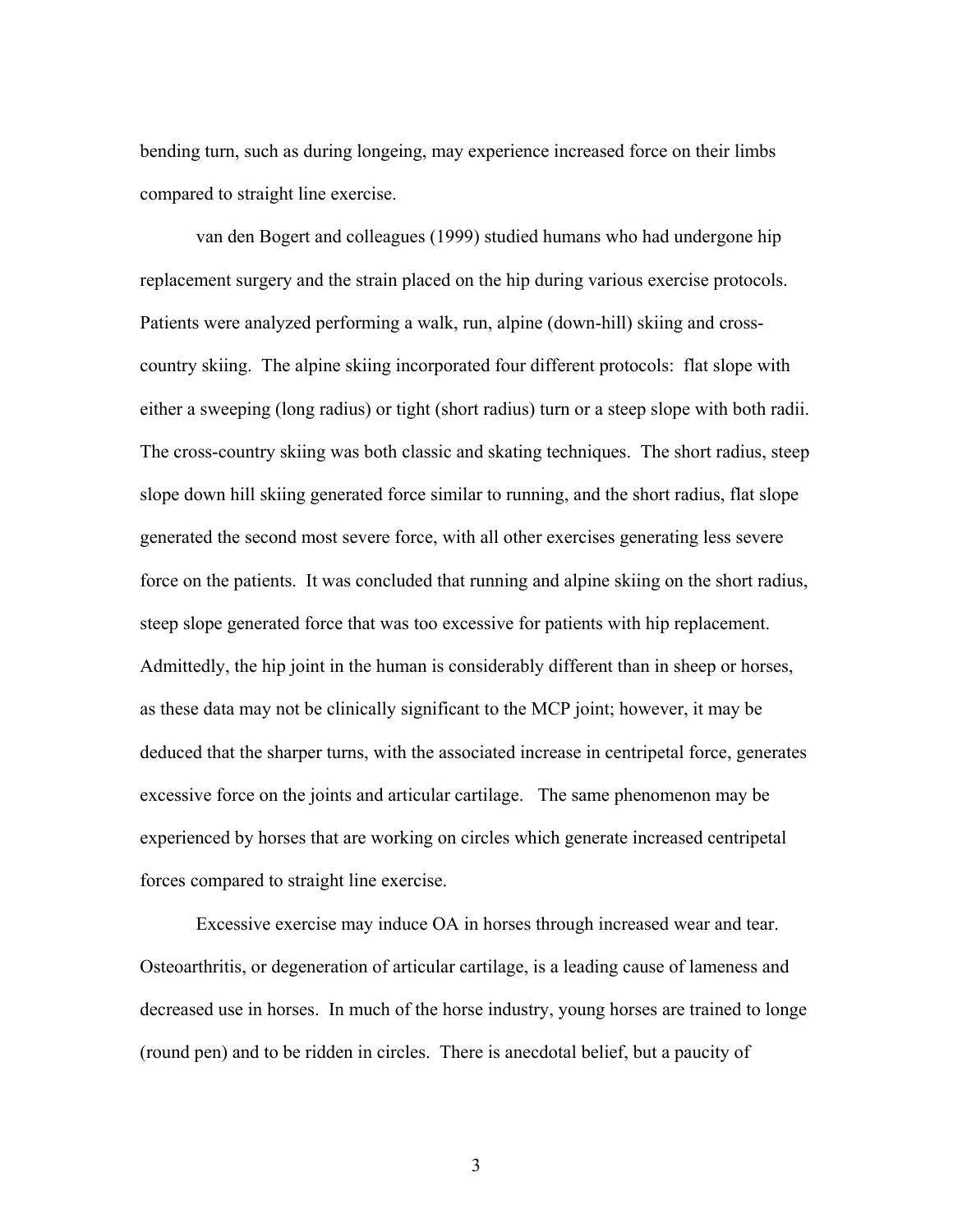scientific data, relating to training methods used on young horses that may contribute to an increased incidence of OA. The purpose of this study was to utilize a sheep model to determine the effects of circular and linear exercise on the macroscopic and microscopic characteristics of articular cartilage in the MCP joint and the biochemical changes in serum and synovial fluid compared to non-exercised sheep. A sheep model was employed due to affordability, accessibility and acceptability for euthanasia to collect joint surfaces for macroscopic and histological analysis, despite its obvious conformational and locomotive differences from horses. Data from this research project may be useful in identifying potential training techniques that may increase the incidence of OA in horses, identify useful, non-invasive biomarkers of OA, and provide the necessary preliminary data to warrant further research in the area of forced exercise in juvenile animals, especially horses.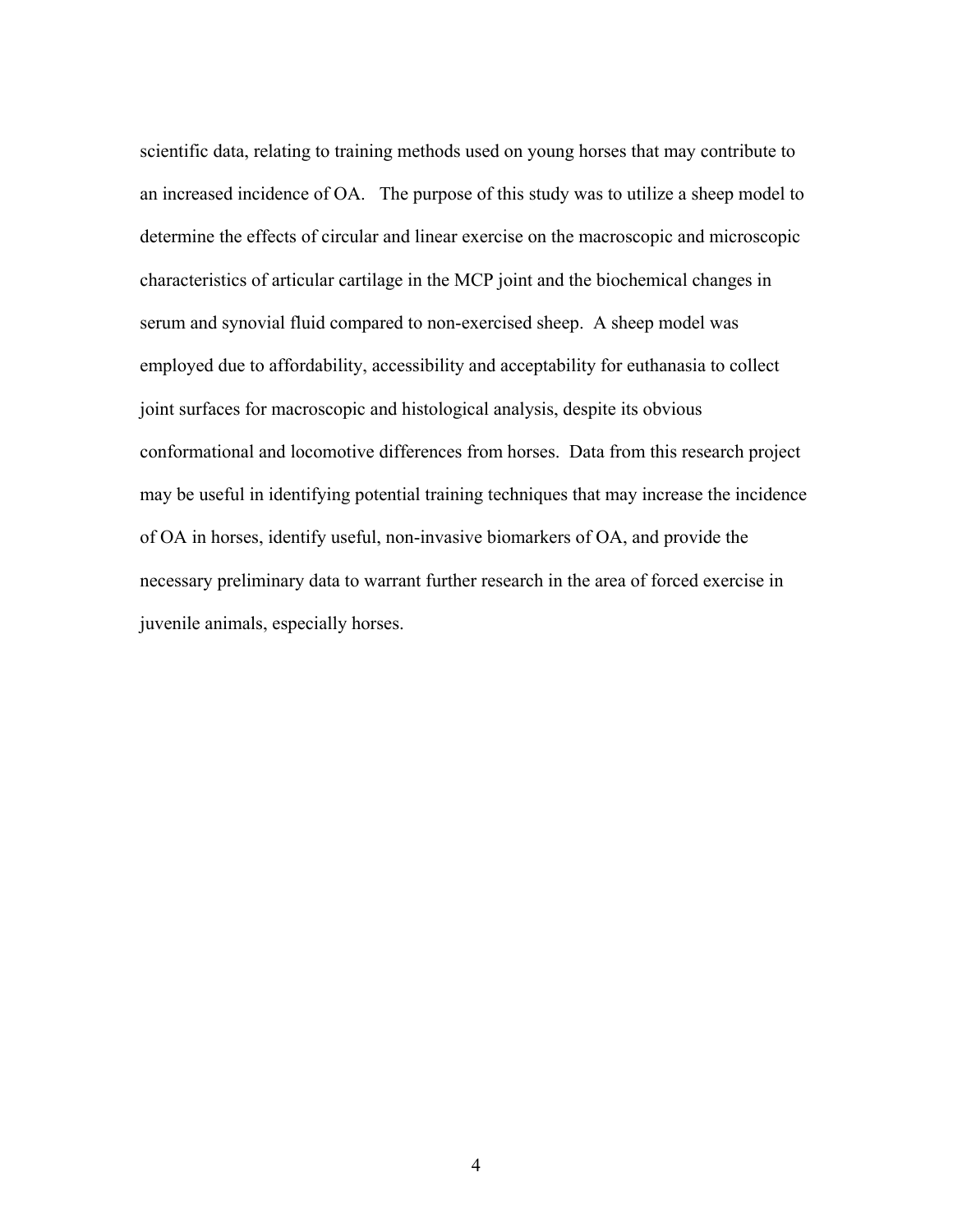#### CHAPTER TWO

#### LITERATURE REVIEW

#### **Composition and Histology of Articular Cartilage**

Articular cartilage covers the surface of the articulating joints, and provides cushioning during normal physical use. It also reduces the coefficient of friction and attenuates peaks of tensile and compressive stress by virtue of fluids within the joint. Articular cartilage has a zonal architecture (Glaser and Putz, 2002), and is divided into three non-mineralized zones. The most superficial zone (nearest the lumen of the synovial space) is the tangential or gliding zone (10% of the thickness), which has a high tensile strength, and is attributed to the high collagen fiber content (approximately 50% dry weight; Buckwalter, 1983) and increased fibronectin and water content compared to other layers (arranged parallel to the surface of the tissue). Chondrocytes within this superficial layer are flatter and are parallel to the articular surface (Glaser and Putz, 2002, Temenoff and Mikos, 2000, Todhunter, 1996). The intermediate zone is known as the transitional zone (20-50% of the cartilage thickness), which has random alignment of the fibers. The chondrocytes within the transitional zone are more spherical and have larger endoplasmic reticula, Golgi bodies, and mitochondria. Further, the extracellular matrix in this zone has more proteoglycan and less collagen and water (Glaser and Putz, 2002, Temenoff and Mikos, 2000, Todhunter, 1996). The deepest layer is the radial zone (40- 70% of the cartilage thickness), and has fiber orientation perpendicular to the joint surface. Chondrocyte cells are spherical to columnar and stacked in columns perpendicular to the surface. These cells have a very high synthesis rate. The radial zone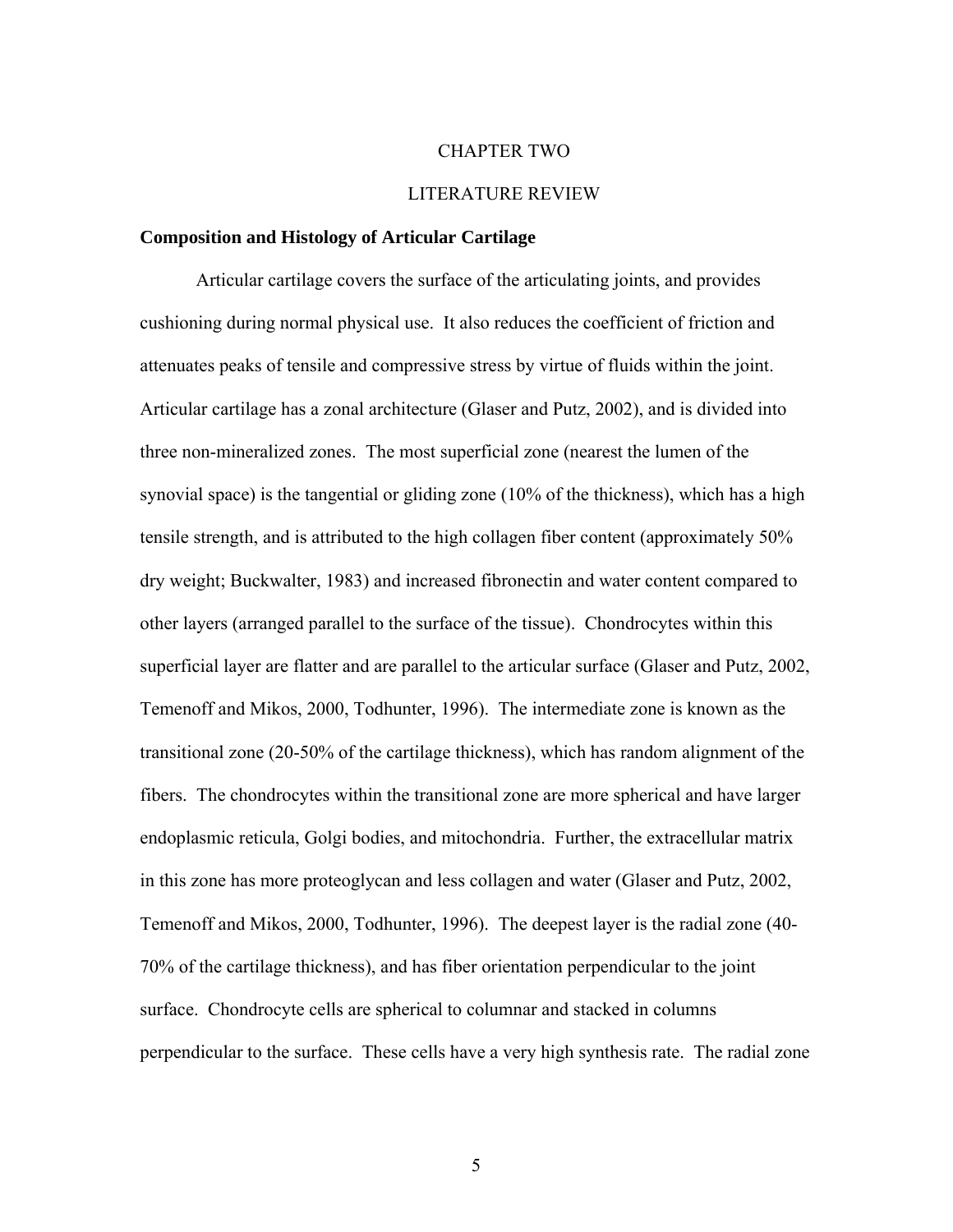provides an anchor for the calcification junction of bone and cartilage (Buckwalter, 1983; Glaser and Putz, 2002, Temenoff and Mikos, 2000; Todhunter, 1996). The demarcation of the radial zone of cartilage and the underlying calcified cartilage is known as the tidemark, and is microscopically observable (Mainil-Varlet et al., 2003). Deep to the calcified cartilage is the subchondral boney plate. The variation of thickness for the zones of articular cartilage is dependent on age, species and the specific joint. The microscopic analyses of these characteristics have been utilized to develop a histological assessment of cartilage damage and repair during traumatic or developmental arthritis (Mainil-Varlet et al., 2003).

 There are three types of cartilage: hyaline, elastic, and fibrocartilage. For the purposes of this review only hyaline cartilage will be discussed due to its relevance to articular cartilage. Hyaline cartilage is the most common form and appears pearly white, glassy, and translucent. Hyaline cartilage exists in the articular surfaces of the joints and in parts of the ear, nose, larynx, trachea and bronchi and walls of the upper respiratory tract. Further, hyaline cartilage is the tissue of the future bones in fetal tissue and persists postnatally in the epiphyseal plates of long bones until skeletal maturity.

## *Cells*

 The cells within the articular cartilage are chondrocytes. Chondrocytes are from mesenchymal stem cell (MSC) lineage and make up approximately 5% of the hyaline cartilage volume (Buckwalter, 1983; Temenoff and Mikos, 2000). Chondrocytes are responsible for replacing degraded matrix to maintain the articular cartilage thickness and mechanical properties. The chondrocyte cells produce structural macromolecules, such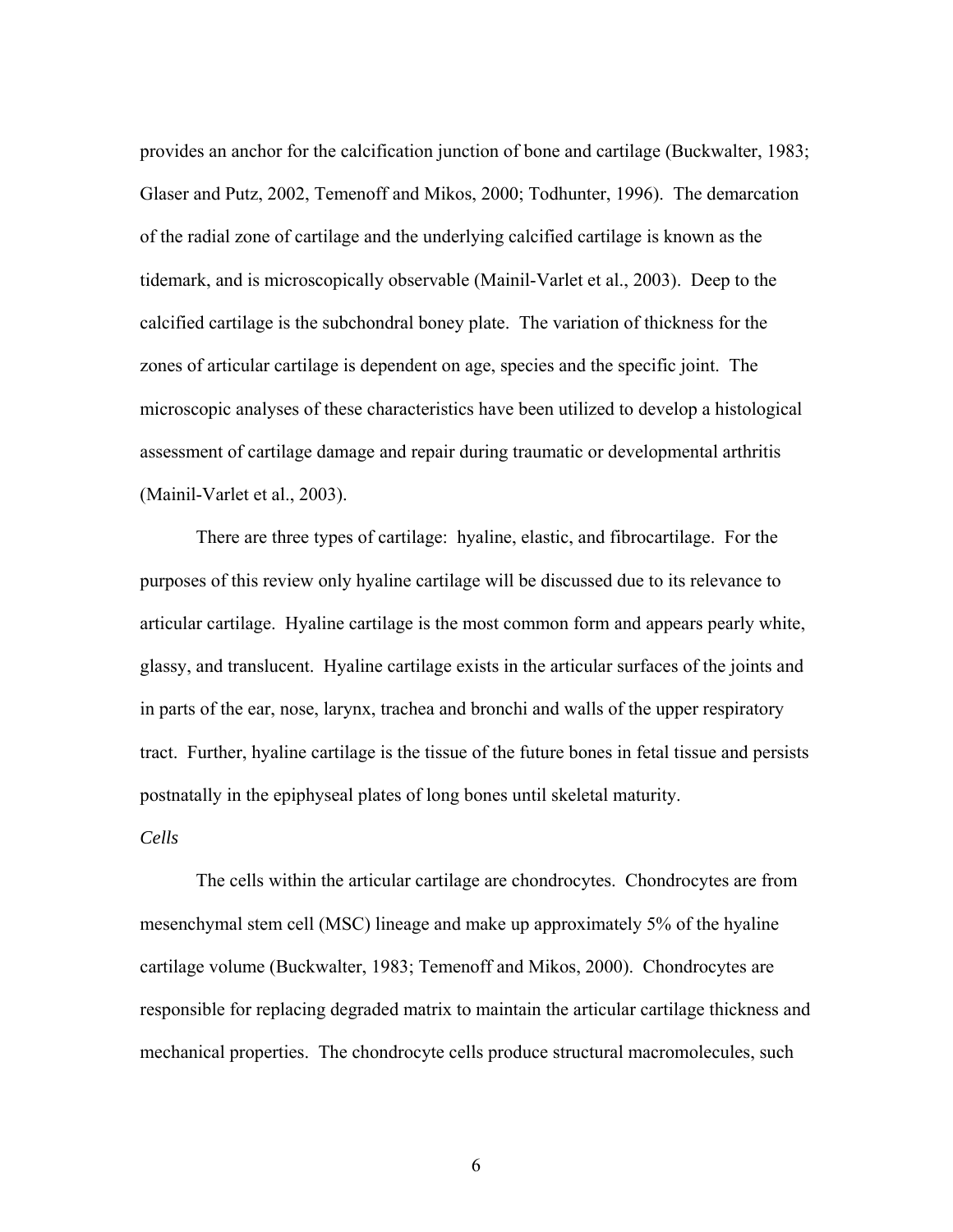as collagens and proteoglycan (PG) and secrete them into the extracellular matrix. These cells have an extensive endoplasmic reticulum and Golgi apparatus, and store lipid and glycogen in secretory vesicles for fuel. Further, some chondrocytes have cilia that allow the cell to communicate with the extracellular matrix and are believed to sense the mechanical environment of the cell, since chondrocytes are known to modify matrix properties in response to mechanical loading such as exercise (Poole et al., 2001; McGlashan et al., 2007). Chondrocytes in the deepest radial zone secrete proteins that are important in calcification of the matrix, and the periphery chondrocytes secrete collagen and matrix molecules to produce hyaline cartilage. Mature articular chondrocytes are unable to proliferate and appear rounded and completely encased in matrix (Buckwalter, 1983; Temenoff and Mikos, 2000). During skeletal growth, the chondrocytes proliferate rapidly and have a high rate of matrix synthesis. After maturity, proliferation slows and cell numbers decrease (Buckwalter, 1983).

#### *Extracellular Matrix (ECM)*

 Because there is relatively low cell volume in articular cartilage, the extracellular matrix must assume the major role in cartilage function. The fibril molecules (collagen) of articular cartilage constitute approximately 50% of the dry weight and give the cartilage its tensile strength and shape (Buckwalter, 1983). Articular cartilage contains collagen Types II, VI, IX, X, XI, XII, and XIV, where Type II is the most prominent form accounting for approximately 90% of the collagen in the matrix (Temenoff and Mikos, 2000; Todhunter, 1996). Type II collagen has a high content of proteoglycan bound to the fibers, allowing more interaction with water than other types of collagen.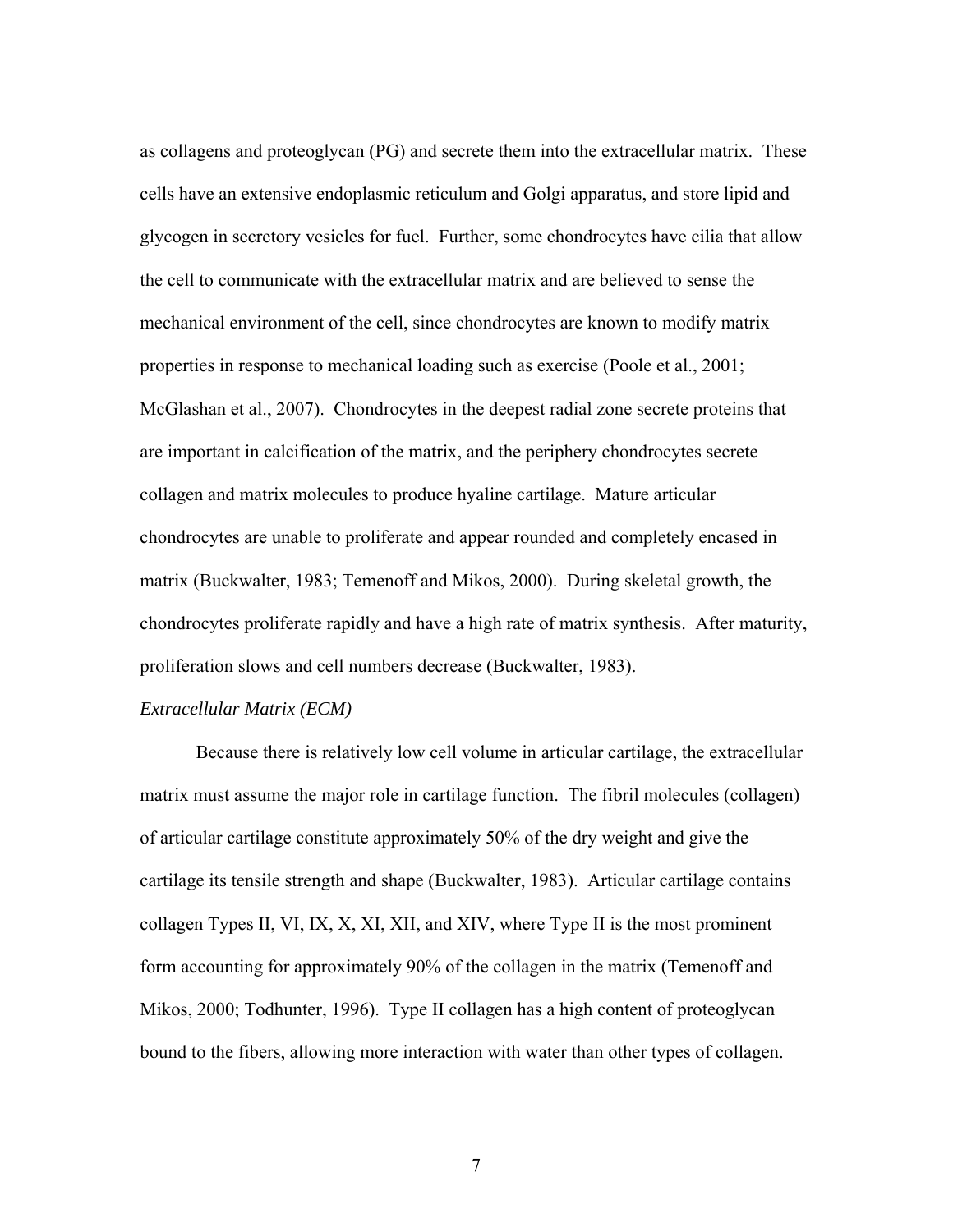Types IX and XI, along with Type II, form a mesh that provides the tensile strength to the tissue and physically entraps other macromolecules. Type X is found only near calcified matrix in an adult and in the hypertrophic portion in growing animals (Temenoff and Mikos, 2000; Todhunter, 1996).

 Also in the ECM are proteoglycans (PG), which are approximately 95% polysaccharide and 5% protein, and account for 40% of the dry weight of articular cartilage. Proteoglycans exist as monomers or aggregates. Monomers have a thin, central protein core with glycosaminoglycan (GAG) side chains that protrude much like the bristle of a brush. These GAG chains are unbranched polysaccharides made from disaccharides of an amino sugar (glucosamine or galactosamine) and another sugar (hexuronic acid or galactose) and are covalently attached to the core protein. At a minimum, one of the disaccharides has a negatively charged sulfate or carboxylate group, causing the GAGs to repel one another and other anions, but attract cations and water. Some GAGs of importance in articular cartilage are hyaluronic acid, chondroitin sulfate, keratin sulfate, dermatan sulfate and heparin sulfate (Buckwalter, 1983; Temenoff and Mikos, 2000; Todhunter, 1996). Aggregating PG, known as aggregans, are composed of keratin sulfate and chondroitin sulfate GAGs attached to the protein core, with link proteins connecting many monomers to a hyaluronic acid chain. Aggregate PGs are the primary form of PG in the ECM of articular cartilage. Aggregans fill most of the interfibrillar space of the ECM and provide much of the strength to the articular cartilage because of the attraction to water, which provides stiffness to the tissue, as fluids are largely incompressible. The aggregation holds the PG in the matrix during loading since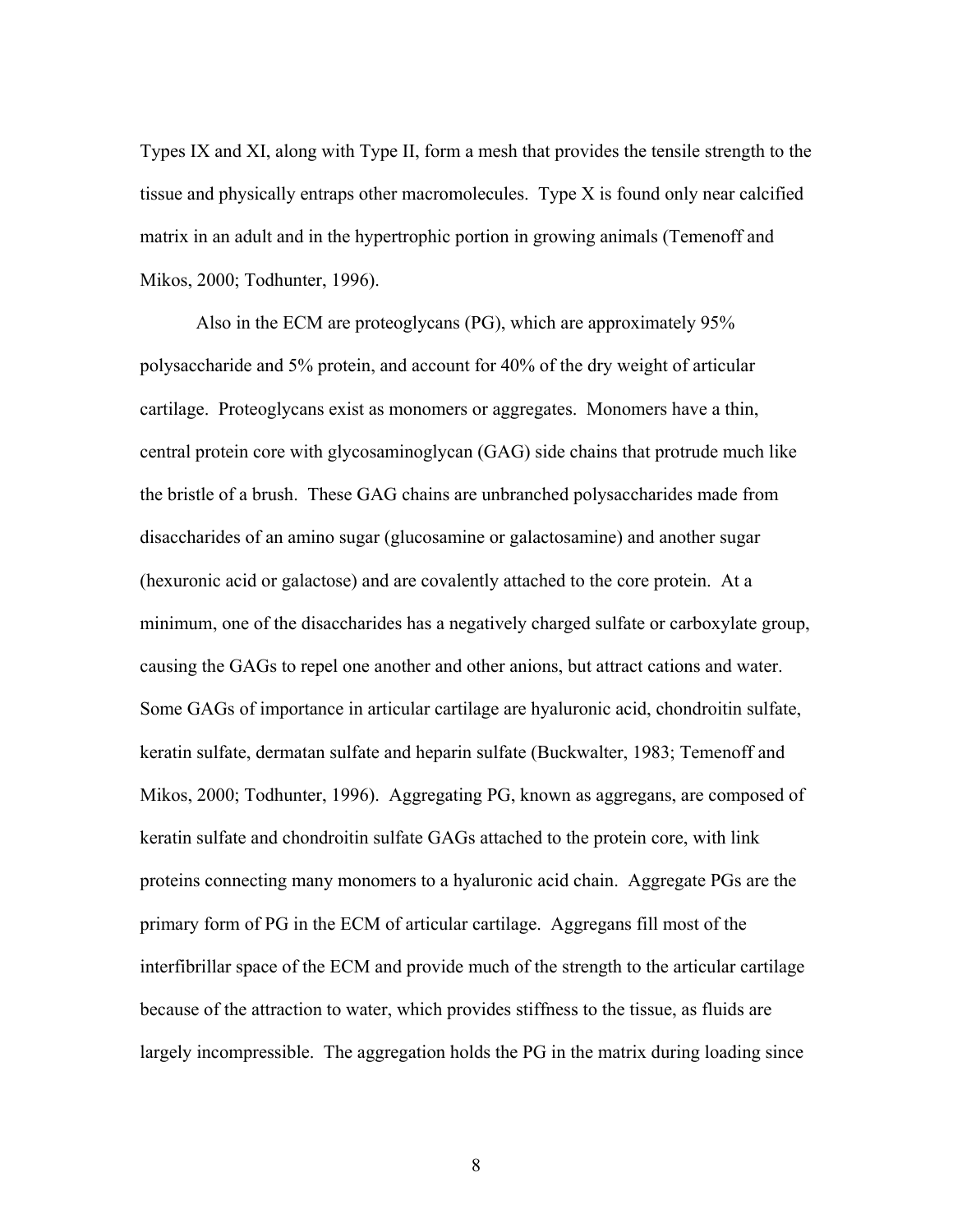no chemical bonds exist between the PG and collagen fibers. Smaller PGs include decorin, biglycan and fibromodulin, which have shorter protein cores and fewer GAG side chains. They are believed to help with chondrocyte cell function, such as adhesion, multiplication, differentiation and migration, and organization of the collagen matrix (Buckwalter, 1983; Buckwalter and Mankin, 1998; Temenoff and Mikos, 2000; Todhunter, 1996).

The noncollagenous glycoproteins anchorin CII and cartilage oligomeric protein, which are glycoproteins with a small amount of oligosaccharide on a protein core, help anchor the chondrocytes to the surrounding matrix. These polypeptides aid in chondrocyte-ECM interactions. There are also fibronectin and tenascin in articular cartilage, which are believed to act similarly as the noncollagenous glycoproteins (Temenoff and Mikos, 2000; Buckwalter and Mankin, 1998).

Fluid within the ECM of the cartilage tissue comprises 65 - 80% of the wet weight volume of the cartilage. Within this fluid are water, gases, metabolites and cations that are used to balance the negatively charged GAGs. The interaction of the matrix water and the macromolecules is critical to retain the water in the tissue. These interactions allow for structural and nutritive support to the cartilage itself. The water within the cartilage exchanges with the synovial fluid and provides nutrients and oxygen via diffusion (concentration gradients) to the avascular cartilage tissue. The fluid avoids compression and can return to the original shape after a decompressive load cycle (i.e. exercise) and helps to provide the tissue with stiffness (Buckwater, 1983; Buckwalter and Mankin, 1998; Temenoff and Mikos, 2000).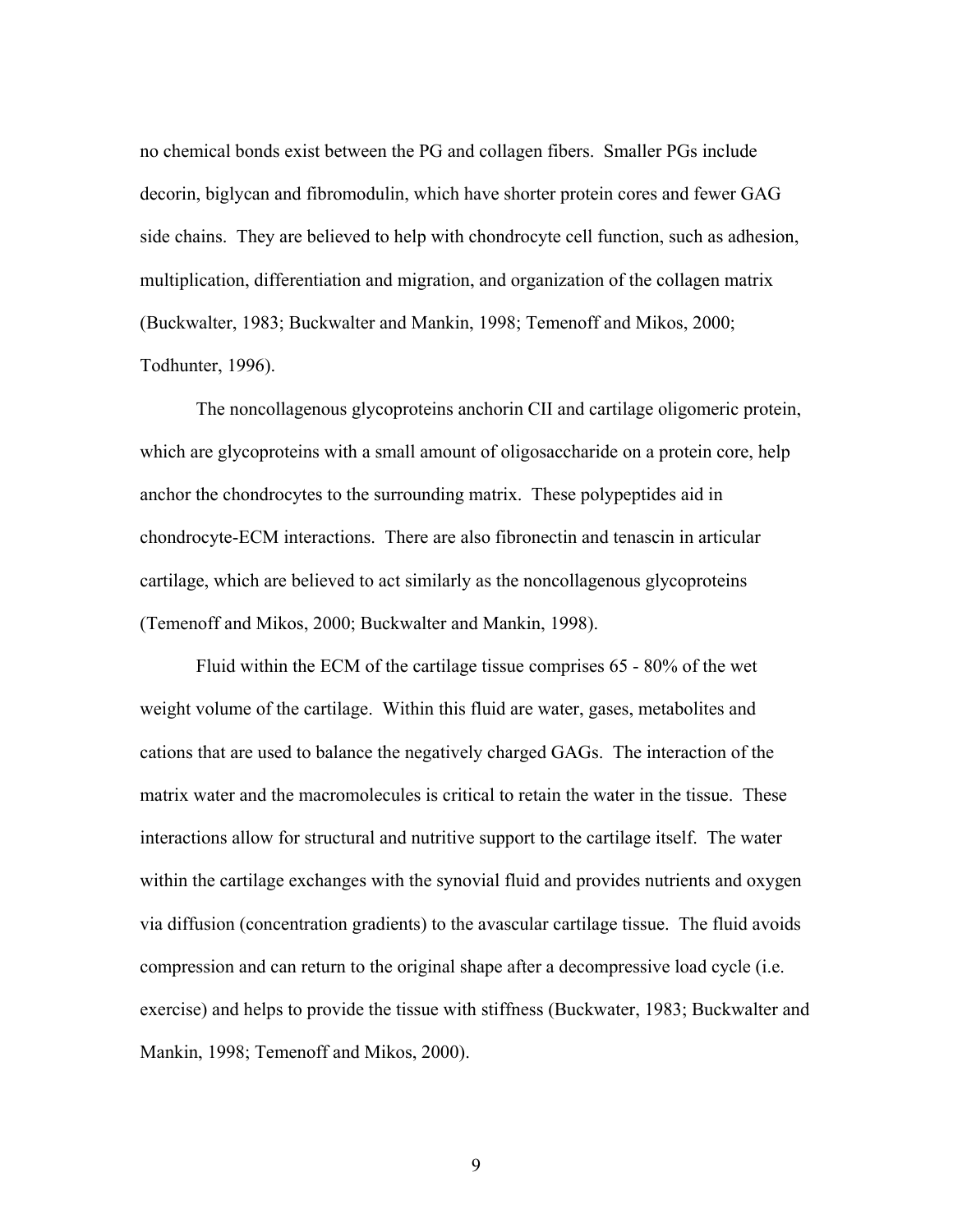#### *Synovial Fluid*

 Synoviocyte cells originate from the same MSC pool as the chondrocyte cells, and in various pathological conditions can behave with chondrogenic potential (Hunziker, 2001). Synoviocytes form the synovial membrane lay in an incomplete layer, one to four cells thick, with no basement membrane. These cells have both a secretory (Type B) and phagocytic (Type A) function (Todhunter, 1996). Synoviocytes (Type B) produce hyaluronan, a very large GAG  $(10^4 \text{ KD})$  with no protein core, and lubricin, a lubricating glycoprotein, into the synovial fluid (Palmer and Bertone, 1994; Todhunter, 1996).

Synovial fluid is an ultrafiltrate of serum (Todhunter, 1996); most of the ions and molecules from synovial fluid are also found in plasma. The synovial fluid contains mononuclear cells, such as synovial lining cells, monocytes and lymphocytes (90% of total cells), and the remainder are polymorphonuclear leukocytes. Equine synovial fluid contains less than 500 nucleated cells/µl (Kraus, 2006; Todhunter, 1996). Fluid exchange between plasma and synovial fluid is under hydraulic or hydrostatic pressure, and a colloid osmotic pressure differential (Levick and Knight, 1988; Todhunter, 1996). Glucose enters the synovial fluid through facilitated diffusion, and oxygen and carbon dioxide freely diffuse in and out of the fluid, passing between and through the synoviocytes (Todhunter, 1996). This synovial fluid is responsible for bringing nutrients to the chondrocytes within the articular cartilage (Buckwalter and Mankin, 1998).

#### **Chondrogenesis and Cartilage Turnover**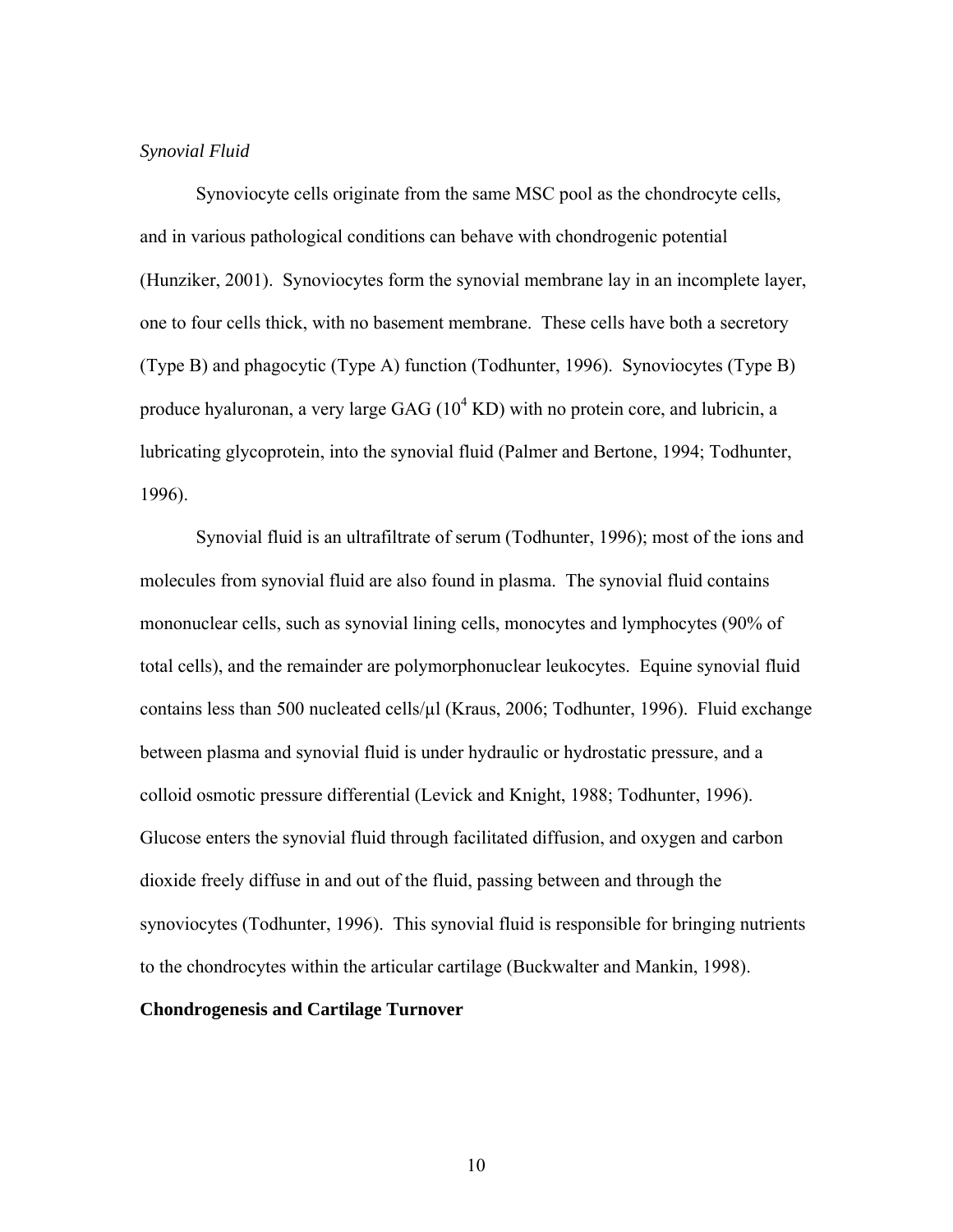During skeletal development, the chondrocytes produce new tissue to allow the articulating joint surface to grow and remodel. At skeletal maturity, the volume of cartilage does not change, but is rather degraded and replaced (remodeled) through matrix metalloproteinase activity and subsequent matrix synthesis by chondrocyte cells. Hyaline cartilage develops from undifferentiated mesenchymal cells that later become chondrocytes. These chondrocytes synthesize collagen, PG, and noncollagenous protein. An accumulation of matrix then separates the cells and they assume a spherical shape. As the long bones have completed growth, the chondrocytes no longer divide, but continue to produce the macromolecules of collagen, PG and the noncollagenous proteins. Enzymatic activity of the chondrocytes degrades the matrix macromolecules to aid in remodeling of the cartilage. As an animal or human matures, the capacity of the cells to synthesize PGs and their response to stimuli decrease. This may contribute to the development of degeneration of the cartilage, which is known as osteoarthritis (Buckwalter, 1983). Osteoarthritis can be diagnosed by a variety of methods, which may include biochemical protein markers, such as pro-inflammatory cytokines or ECM components, in serum or synovial fluid, arthroscopy, radiographs, magnetic resonance imaging or ultrasound.

#### *Cartilage Turnover*

Cartilage matrix synthesis and degradation is adjusted during growth and maturation to allow for growth, remodeling, or homeostasis. Collagen turnover has been estimated to be around 120 years in dogs and 350 years in mature humans (Akizuki et al., 1987). This slow turnover is believed to be a result of the high degree of covalent cross-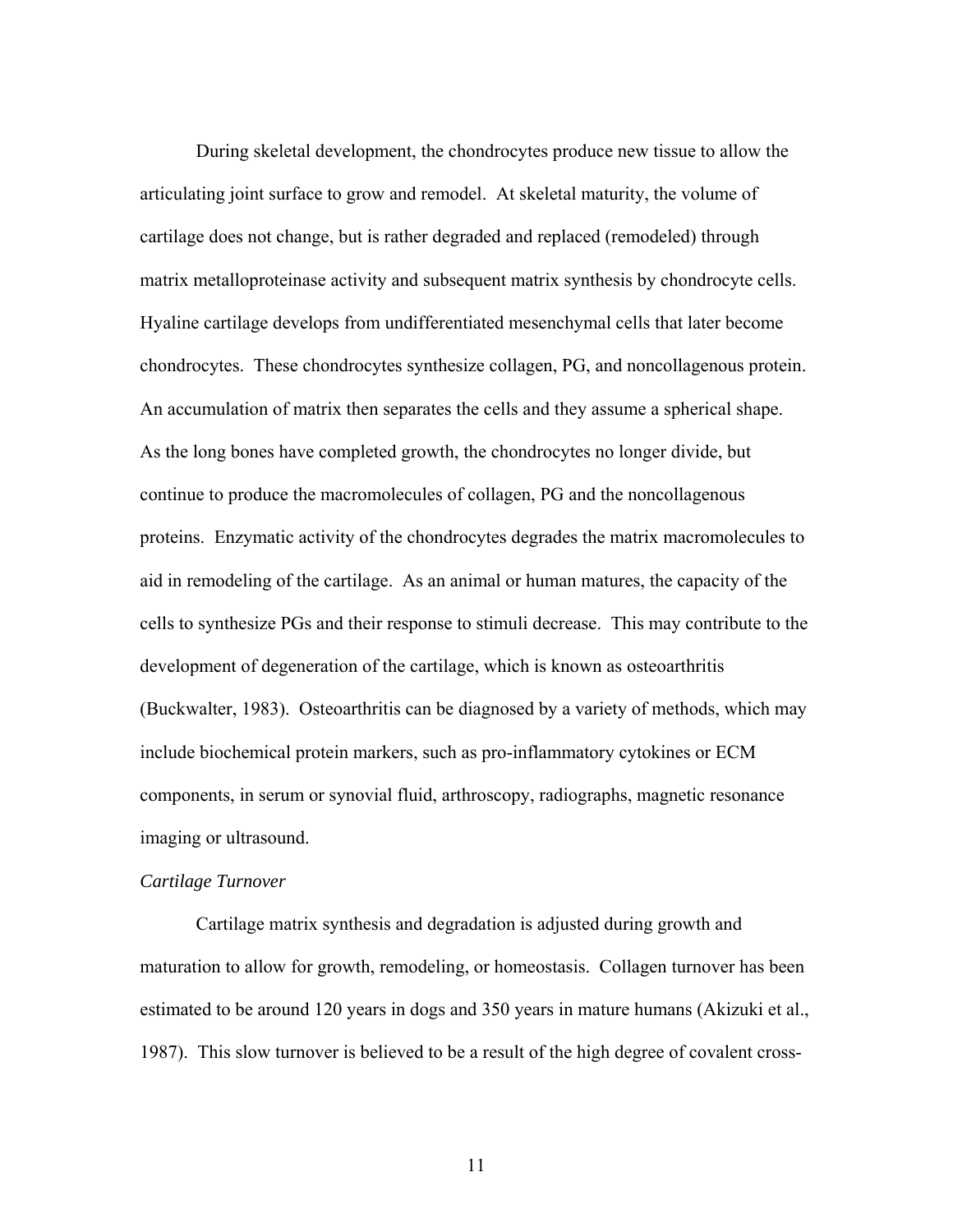links between collagen proteins, which limits the number of sites available for enzymatic cleavage. Matrix metalloproteinases (MMPs) are the enzymes responsible for degrading collagen within the ECM, with MMP-1, -2 and -3 being the most critical in cartilage turnover. In comparison, PGs have a higher rate of turnover, as they are not protected like collagen. Adult rabbit and dog cartilage PG turnover is 300 days and in the human hip joint, approximately 1,800 days (Marouda, 1980). Aggrecan is fairly easily degraded between the  $G_1$  and  $G_2$  domains near the linkage between the PG monomer and its connection to the hyaluronan core protein. With moderate cleavage of PG, it can reincorporate into the ECM; however, injection of 2.0 mg of chymopapain, an enzyme that degrades non-collagenous protein, into rabbit knees caused more than 50% loss of PG and degeneration of the joint (Chen, 1993) indicating that there is a point where loss of PG becomes irreversible and joint degeneration occurs.

#### *Factors Involved in Turnover of Articular Cartilage*

Regulation of the turnover of cartilage matrix is not fully understood, but does seem to be accelerated by excessive load and cytokine release from the synoviocytes and chondrocytes. The interleukin (IL) family and tumor necrosis factor  $\alpha$  (TNF  $\alpha$ ) are responsible for up-regulating the synthesis and release of MMP enzymes from the chondrocytes. These degradative activities are reversed through the action of MMP inhibitors and by the release of growth factors, which enhance matrix synthesis.

Matrix metalloproteinases degrade the cartilage matrix at neutral pH and are inhibited by tissue inhibitors of metalloproteinase (TIMP). In healthy articular cartilage, there is normally a slightly higher concentration of TIMP than MMP, therefore allowing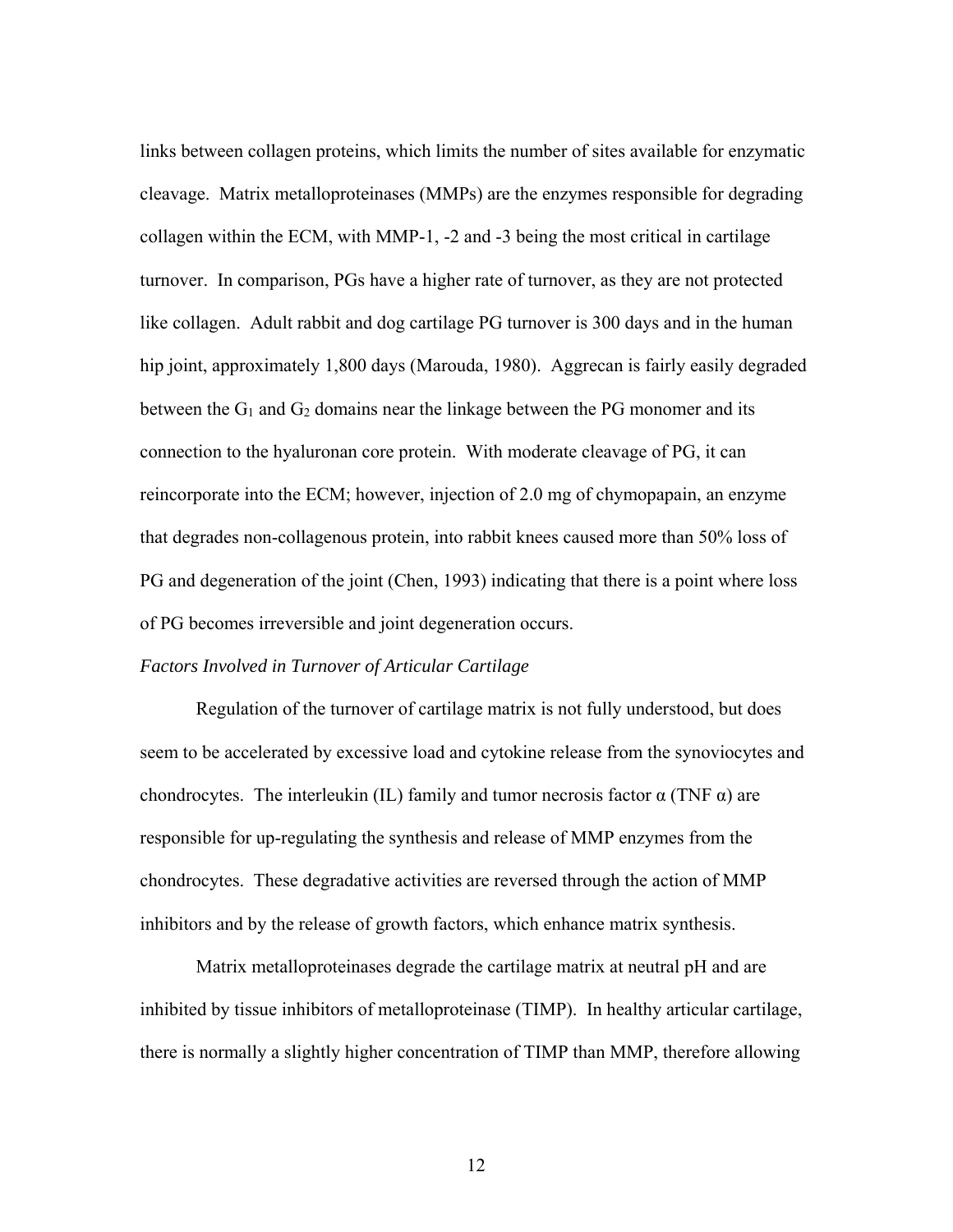for homeostasis or growth (Davidson et al., 2006; Dean et al., 1989). There are two MMPs of particular relevance to articular cartilage turnover and net loss: MMP-1, collagenase and MMP-3, stromelysin. Collagenase produces a three-quarter length Nterminal fragment and a one-quarter length C-terminal fragment upon degradation of collagen. These fragments can then be further degraded by other enzymes. Stromelysin degrades aggrecan, link protein, and collagen Type II, and also upregulates the conversion of MMP-1 from the latent form to the active form (Todhunter, 1996). The products produced by such enzymatic activities either become endocytosed or are cleared from the cartilage into the synovial space and subsequently can be detected in the blood. Finally, MMPs are also activated by plasmin, a serine proteinase. Plasmin is regulated by chondrocyte and synoviocyte synthesis of plasminogen activator (PA). The activity of PA, and consequently the presence of plasmin, is regulated by PA inhibitors (PAI-1, PAI-2). Plasmin, PA, and PAI are all present in healthy cartilage (Hamilton, 1991) to maintain homeostasis and for normal tissue remodeling.

Cytokines are responsible for the loss of PG concentrations within the ECM. This has been demonstrated *in vitro* whereby IL-1 increases degradation and decreases synthesis of PG. Interleukin-1 receptors have been found in normal cartilage in humans (McCollum et al., 1991), rabbits (Chin and Horuk, 1990), pigs (Bird and Saklatvala, 1986), and horses (May et al., 1992). Interleukin-1 (α and β) are considered proinflammatory cytokines that up-regulate MMP gene expression. These cytokines also attenuate any compensatory synthetic attempts by the chondrocytes to bolster ECM (Fernandes et al., 2002). In OA, there is also a decreased production rate of the receptor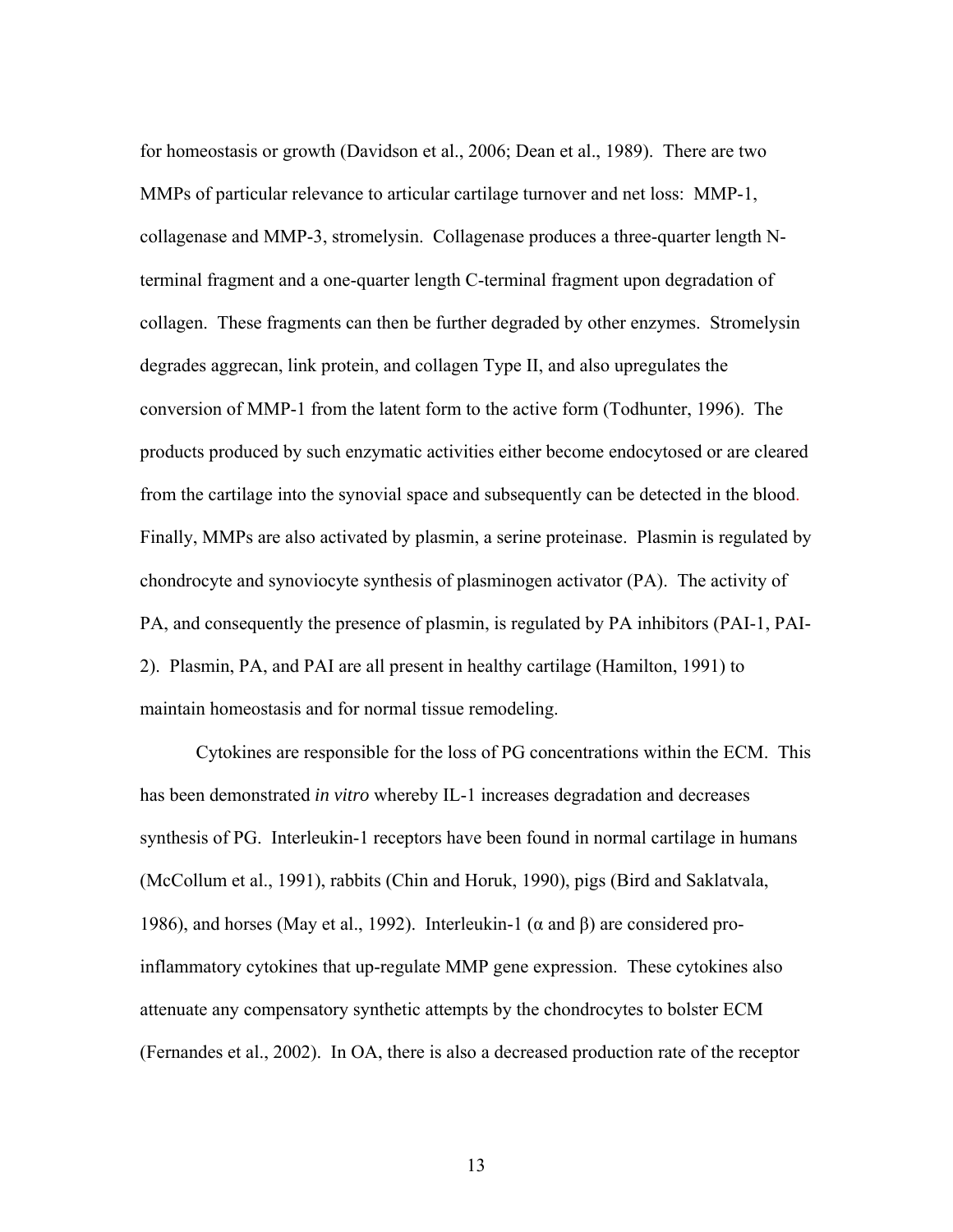antagonist of IL-1 (IL-1Ra). These compounded effects may lead to further degradation of the cartilage tissue (Fernandes et al., 2002). Another pro-inflammatory cytokine that is responsible for similar catabolic effects on cartilage is TNF-α. Human Recombinant TNF-α increased degradation and decreased synthesis of PGs in cartilage explants (Saklatvala, 1986). Both IL-1 and TNF-α are produced by the synoviocytes and chondrocytes as well as from a systemic immune response by mononuclear cells (Fernandes et al., 2002). Therapeutic efforts employing the use of IL-1Ra are currently being researched in horses (Haupt et al., 2005). Additionally, glucosamine therapy has received much attention, and *in vitro* has been shown to reduce IL-1-induced catabolic effects on cartilage explants (Fenton et al., 2002). Finally, insulin-like growth factor-1 (IGF-1) has also been studied as a cartilage-sparing agent during matrix catabolism (Frisbie and Nixon, 1997; Haupt et al., 2005).

Eicosanoids are a third group that is implicated in cartilage degeneration. Eicosanoids are produced via the cyclooxygenase (COX) pathway either constitutively (COX-1) or are induced (COX-2) and the lipoxygenase pathway to produce either prostaglandins or leukotrienes, respectively (Gosset et al., 2006). Prostaglandins and leukotrienes are formed from arachidonic acid, via the inflammatory cascade. Prostaglandin  $E_2$  is one of the key eicosanoids involved in cartilage degradation (Palmer and Bertone, 1994), chondrocyte apoptosis (Laufer, 2003) and works synergistically with MMPs, IL-1 and TNF- $\alpha$  in the horse (Palmer and Bertone, 1994). Interleukin-1ß was found to up-regulate Prostaglandin  $E_2$  synthase (Masuko-Hongo et al., 2004), and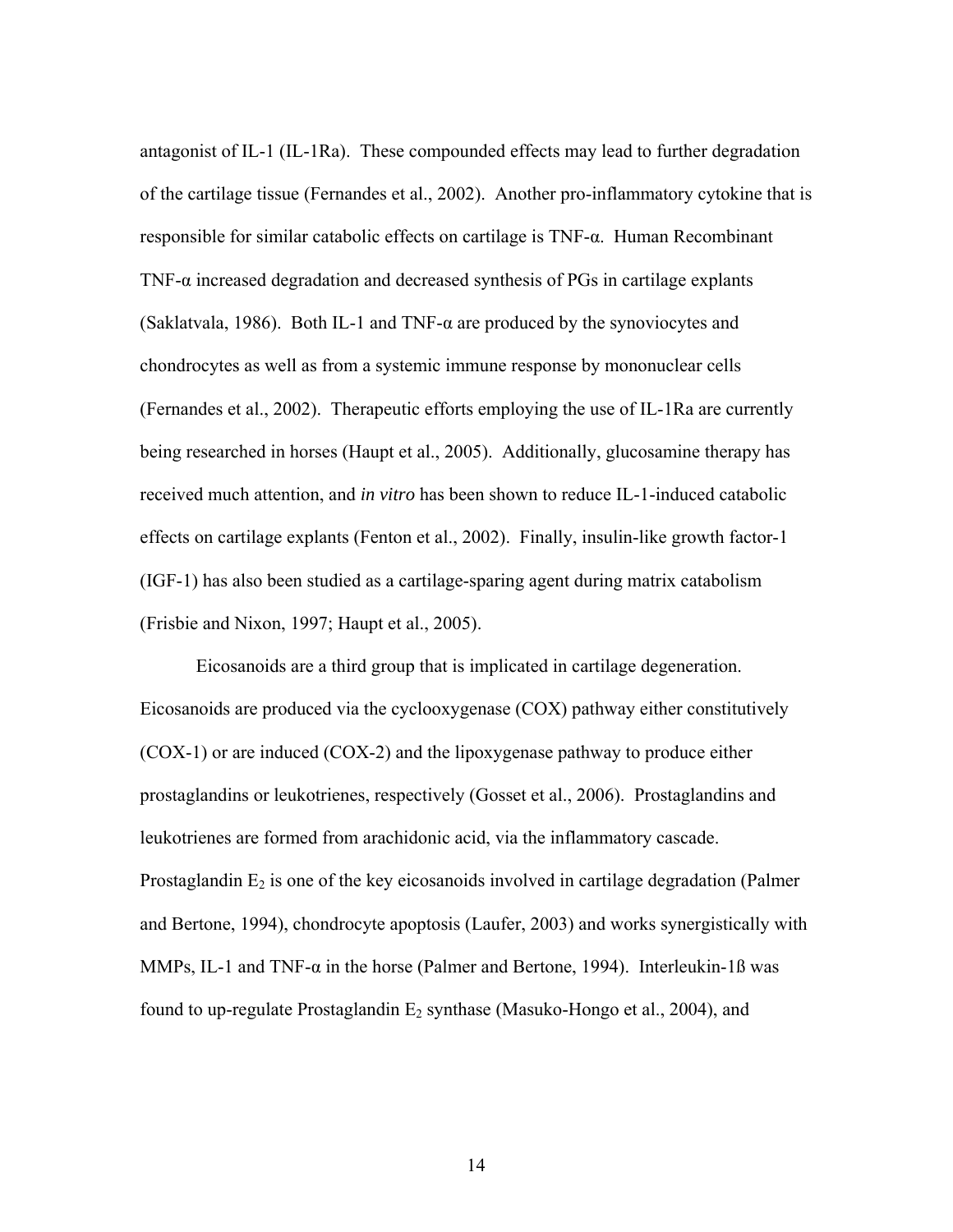therefore the cytokine response and eicosanoid pathways appear to play a role in the pathogenesis of OA.

Reactive oxygen species (ROS) have also been found to be a contributing factor in OA. These ROS have been reported to serve as an intracellular secondary messenger that aids in up-regulating the gene expression of some of the mentioned compounds, including cytokines and MMPs (Fay et al., 2006; Henrotin et al., 2005). Chondrocytes produce nitric oxide and superoxide anion radical in cartilage that is pathological for OA. Nitric oxide is formed by NO synthase (NOS), which has two constitutively expressed isoforms and one inducible form. Chondrocytes express both a constitutive and inducible form of NOS, where the latter seems to be expressed as a result of both mechanical and chemical stimulation (Tomiyama et al., 2007; Henrotin et al., 2005). TNF-α and IL-1β also appear to stimulate the inducible form of NOS (iNOS) while transforming growth factor-β (TGF-β) inhibits iNOS (Henrotin et al., 2005).

In concert, the metalloproteinase, cytokine, ecosanoid and ROS activities yield net degradation of articular cartilage. These reactants can be useful tools to determine the incidence (or severity) of OA development through biochemical markers. Additionally, the breakdown products of collagen and PG or enzymes utilized in synthesis or degradation of these macromolecules can be determined in biological fluids (synovial fluid or serum) by employing the use of immunoassays, such as those used for the research presented in this dissertation.

### **Pathogenesis of Osteoarthritis: Joint Changes and Diagnostic Tools**

*Macroscopic and Microscopic Changes*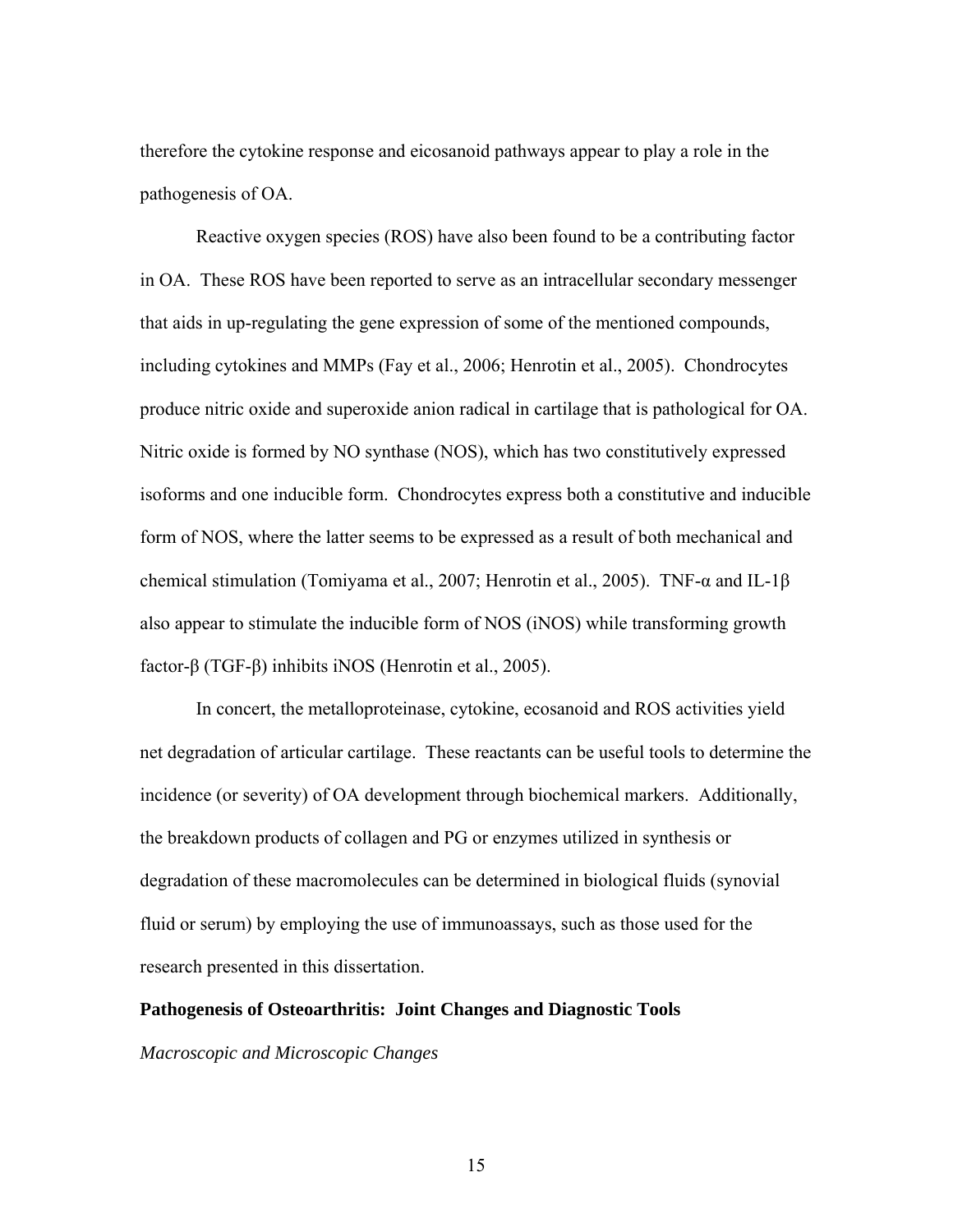Osteoarthritis is characterized as a chronic progressive disorder of diarthrodal synovial joints with degradation of the articular cartilage; fibrillation and thickening of the synovial lining; loss of ECM (collagen and PG); and subchondral bone changes. More specifically, gross pathological changes to the articular surface include three main patterns. The first pattern is the development of wear lines, which are lines that run parallel to the plane of movement for the joint. A second pathological sign is randomly distributed defects or pitting that can be observed over the entire surface or just one portion of the joint surface. Finally, the more traditional deterioration of OA can be noted as yellowish discoloration, dullness, fibrillation, ulceration, and lesion development. These lesions become more progressive until the cells, after a futile attempt at repair, die and the matrix disappears. The progressive development of OA can lead to subchondral bone defects with gross changes including the development of osteophytes, or bone spurs. Other visible changes to the synovial joint exist with the synovial lining. In severe cases of OA, chronic hypertrophy in villous-like protrusions can be noted. The synovium becomes very thickened, hyperplastic and discolored and nodules of cartilage tissue known as synovial chondromas can develop within the synovium (Pool, 1996).

The Osteoarthritis Research Society International (OARSI) has developed and adopted a scoring system for osteoarthritis cartilage histopathology, which includes grading and staging the degree of damage to articular cartilage (Pritzker et al., 2006). This scoring system is based on a system of visual patterns rather than previously described written descriptions such as the Mankin Scoring System. The repair of "wear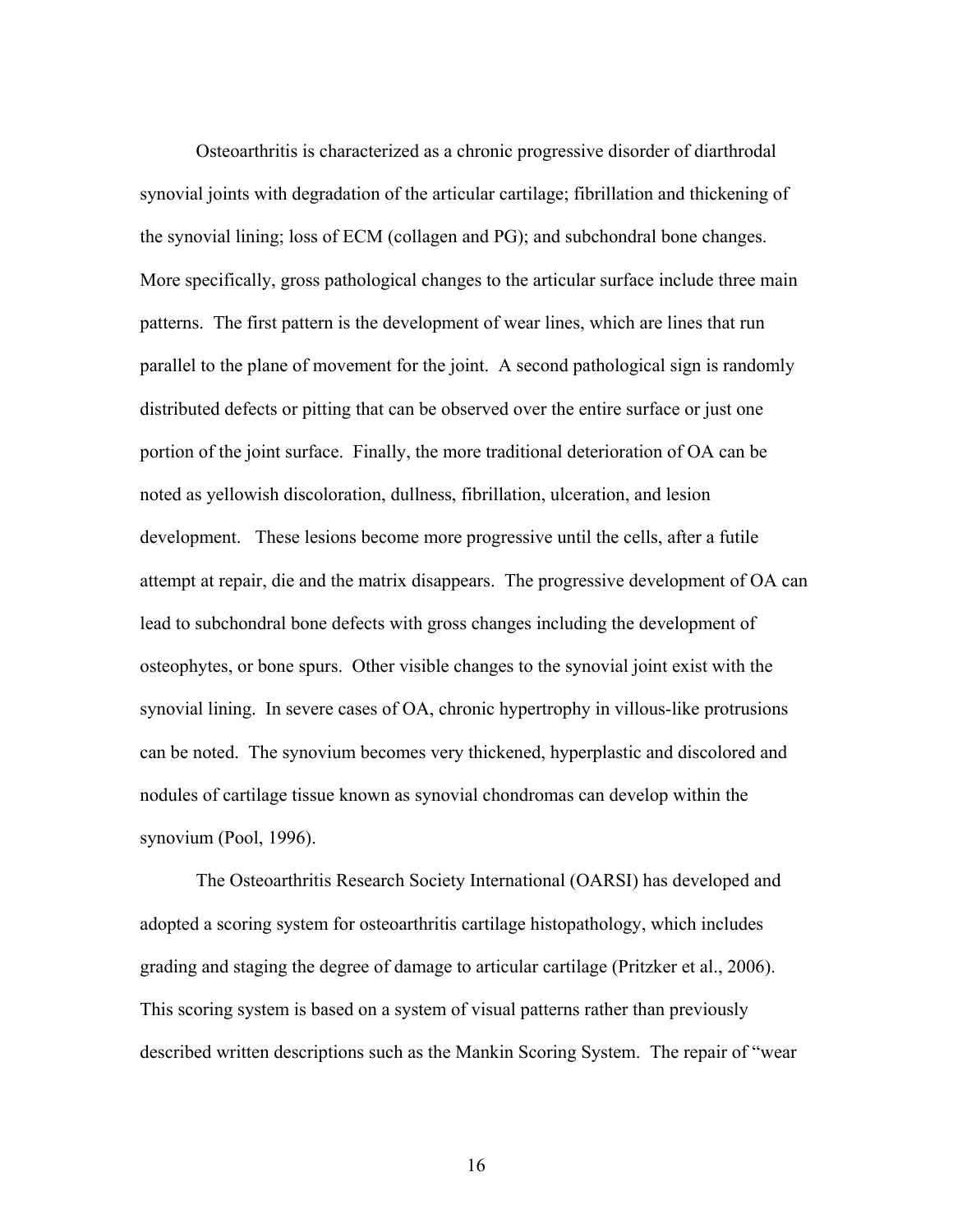and tear" or trauma to articular cartilage involves modest cell replication, up-regulation of ECM synthesis, and reorganization of the matrix by the cells (Salter, 1989). At low power magnification, microscopic detection of morphological characteristics can be made. The OARSI grading and staging scoring system is based on histological features of OA progression. The histopathology of OA is broken down into grades, or severity, of OA detection. A Grade 0 joint surface is intact and the cartilage morphology is normal, whereby the matrix and cells have the architecture described above. Grade 1 damage has an intact surface and superficial matrix, but may have superficial abrasion or fibrillation or focal superficial matrix condensing; and some of the cells may have died, proliferated in clusters, or appear hypertrophic in the superficial zone. Grade 2 damage demonstrates surface discontinuity, deep fibrillation of the superficial zone, clusters of cells in the transitional zone and disorientation of matrix columns in the deeper zone; some cells have died (empty lacunae), proliferated into chondrone clusters or appear hypertrophic. Grade 3 damage includes vertical fissures (clefts) into the middle transitional zone, decreased matrix staining; and cell death, hypertrophy and clusters. Grade 4 damage encompasses cartilage erosion, with matrix loss, delamination of the superficial layer, mid layer cyst formation in the matrix and loss of matrix through the transitional zone. Grade 5 is denudation of the cartilage, with sclerotic bone or other reparative tissue such as fibrocartilage in the denuded region. Microfractures of the subchondral bone may be evident. The most severe grade is Grade 6, which is deformation of the cartilage and bone, with extensive bone remodeling, osteophyte formation, microfractures, and fibrocartilage repair (Pritzker et al., 2006). The histopathology of OA can further be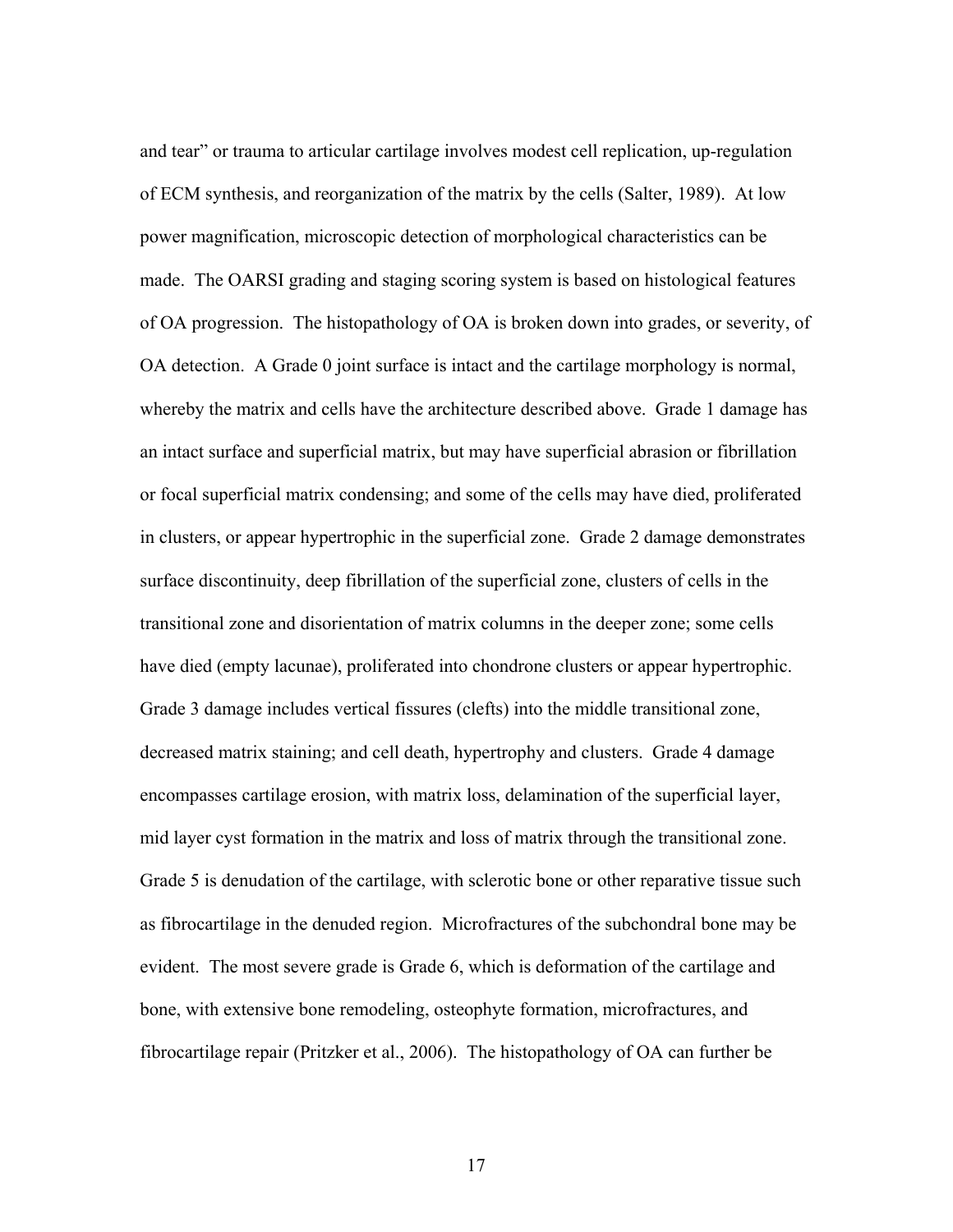defined by its stage, or horizontal extent of cartilage involvement, within the joint surface. A Stage 0 demonstrates no OA activity on the joint surface. A Stage 1 represents less than 10% involvement of the joint surface. Stage 2 includes 10 to less than 25% of the joint surface demonstrating OA progression. Stage 3 represent 25 to 50% involvement. The most severe stage, Stage 4, includes greater than 50% of the joint surface in OA progression. The result OARSI histopathology OA score is derived by multiplying the Grade and Stage for scores ranging from 0 to 24, with 24 being the most severe (Pritzker et al., 2006). This is the scoring system utilized in this research, as it describes the degree of microscopic damage to the articular cartilage.

 Once cartilage is damaged or has progressed with OA, the reparative attempts of articular cartilage are either intrinsic or extrinsic, from mesenchymal elements of the underlying subchondral bone. The intrinsic repair is generated from a limited mitotic effort by the chondrocyte cells. These chondrocytes also yield a futile attempt to increase collagen and PG production. The extrinsic repair typically results in fibrocartilage development due to metaplasia into cartilage-like elements. A third mechanism of repair is known as matrix flow, where the cartilage forms ridges around the perimeter of the lesion and then fills in towards the center with new matrix (McIlwraith, 1996). The fibrocartilage that typically results during these reparative efforts is structurally inferior to the original hyaline cartilage, and can not support mechanical loading placed on the articular surface. With continued load placed on this metaplastic tissue, the fibrocartilage is mechanically unsuitable in weight-bearing regions of the joint surface and may fail (McIlwraith, 1996). There are many factors that impact the degree of repair, including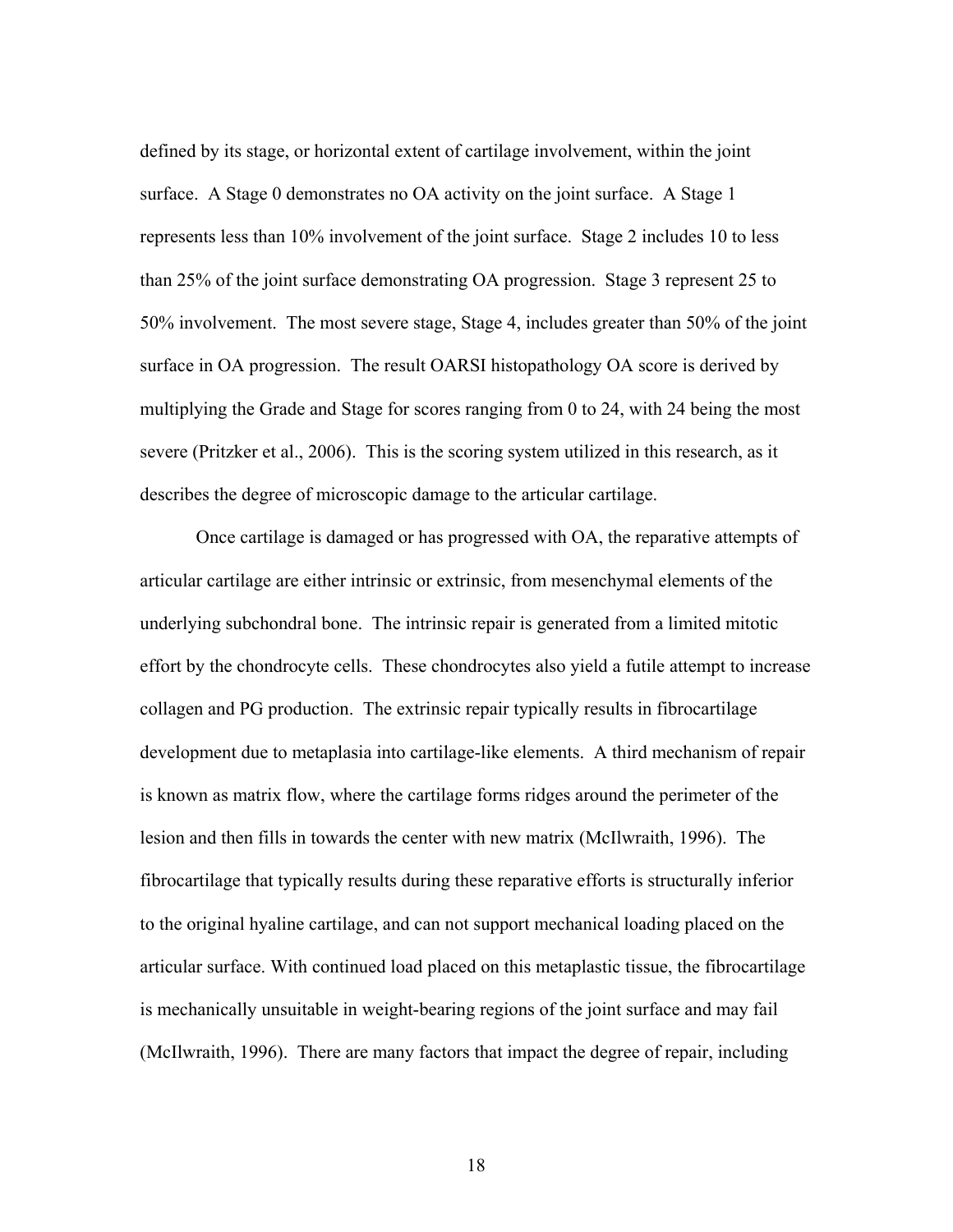depth or severity of injury, size of lesion, location (lateral, medial; weight-bearing vs. non), and age of animal. Ultimately, the shear forces placed upon this inferior tissue will lead to continued damage, and the damage to the innervated underlying bone will produce pain for the animal, inflammation of the joint and propagation of degeneration of the joint (McIlwraith, 1996).

 In 2-year-old race horses (n=14) that underwent a 4-week initial saddle breaking period and a 13-week flat race training period, the metacarpal phalangeal (MCP) joints had observable wear lines and high lesion scores upon gross analysis. These gross defects were not coupled with previous clinical evidence of lameness or joint swelling. Histologically, 3-7 mm wide lesions and 5 mm deep crevices were observed in 8 of the 14 horses. Further, chondrocyte morphology differences existed, but no clusters or chondrones were evident. The most severe macroscopic defects did not correlate with increased joint effusion or lameness scores. No horse with severe post-mortem gross pathological changes scored above a Grade 1 when trotting on a hard surface (American Association of Equine Practioners lameness scoring system) or Grade 2 for flexion tests (Firth et al., 2004). These results indicate that while macroscopic or microscopic changes may be severe, the defects to the synovial joint do not always lead to clinical evidence of pain, inflammation, effusion or lameness. Alternatively, these results could indicate that an adequate clinical indicator for macroscopic and microscopic defects is not available. *Biochemical Changes*

 During OA, chondrocytes release cytokines, which up-regulate MMPs and ROS. These molecules will lead to degradation of collagen and PG, and the fragments of these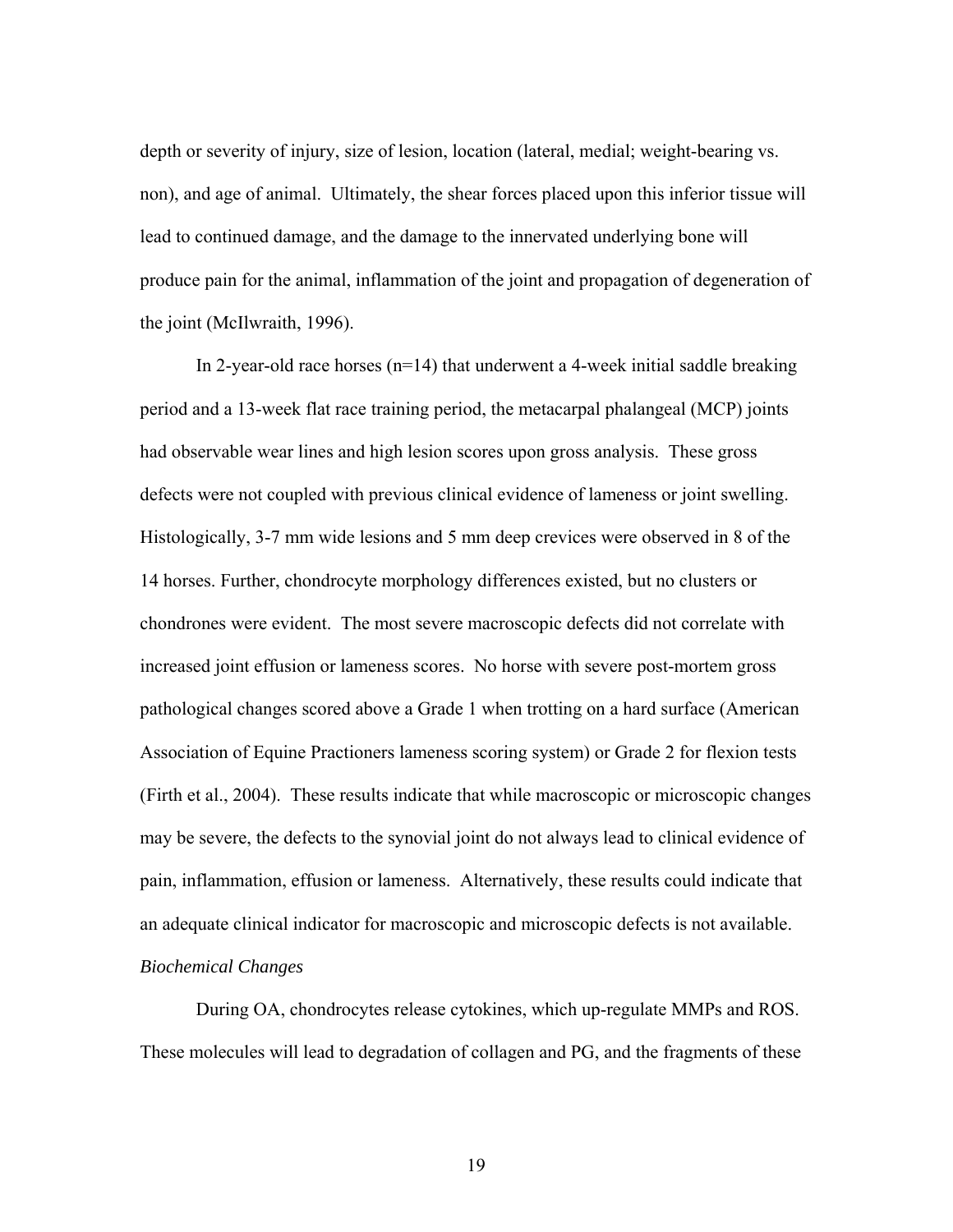proteins will be released from the ECM into the fluid exchange within the joint. Upon load, these fragments may be released into the lymphatic system and eventually into circulation. Therefore, synovial fluid, serum or urine may be analyzed to quantify degradative fragments indicative of OA. Release of MMP-1 cleaves collagen Type II into two portions between Gly<sup>794</sup> and Leu<sup>795</sup>, yielding the  $\frac{3}{4}$ -length fragment, and  $\frac{1}{4}$ length fragment. It is these by-products of the enzymatic degradation by MMPs that have been utilized to develop enzyme-linked immunosorbent assays (ELISAs) to detect degradation products in both serum and synovial fluid, which can indicate the degree of degradation of collagen in OA and rheumatoid arthritis (RA). In this novel research project, the ¾-length fragment of Type II collagen was utilized to assay for systemic evidence of increased degradation of articular cartilage and the collagen within its ECM as detected in serum. Increases in the  $\frac{3}{4}$ -length fragment have been detected in animal RA models and in SF in humans affected with RA (Elsaid and Chichester, 2006).

 Lysyl Oxidase (LOX) is an enzyme responsible for post-translational modification of collagen and elastin. The enzyme catalyzes the oxidative deamination of lysine and hydroxylysine into aldehyde cross-links and therefore is partly responsible for the maturation of collagen by cross-linking (Romero-Chapman et al., 1991). In humans with increased fibrosis as a result of progressive disease or trauma, LOX is up-regulated and is responsible for the increased fibrotic connective tissue. Lysyl oxidase activity appears to be impacted by a variety of things, including nutritional state, particularly dietary copper, as copper is a co-factor for this enzyme (Romero-Chapman et al., 1991). Lysyl oxidase may also be influenced by testosterone (Bronson et al., 1987) and growth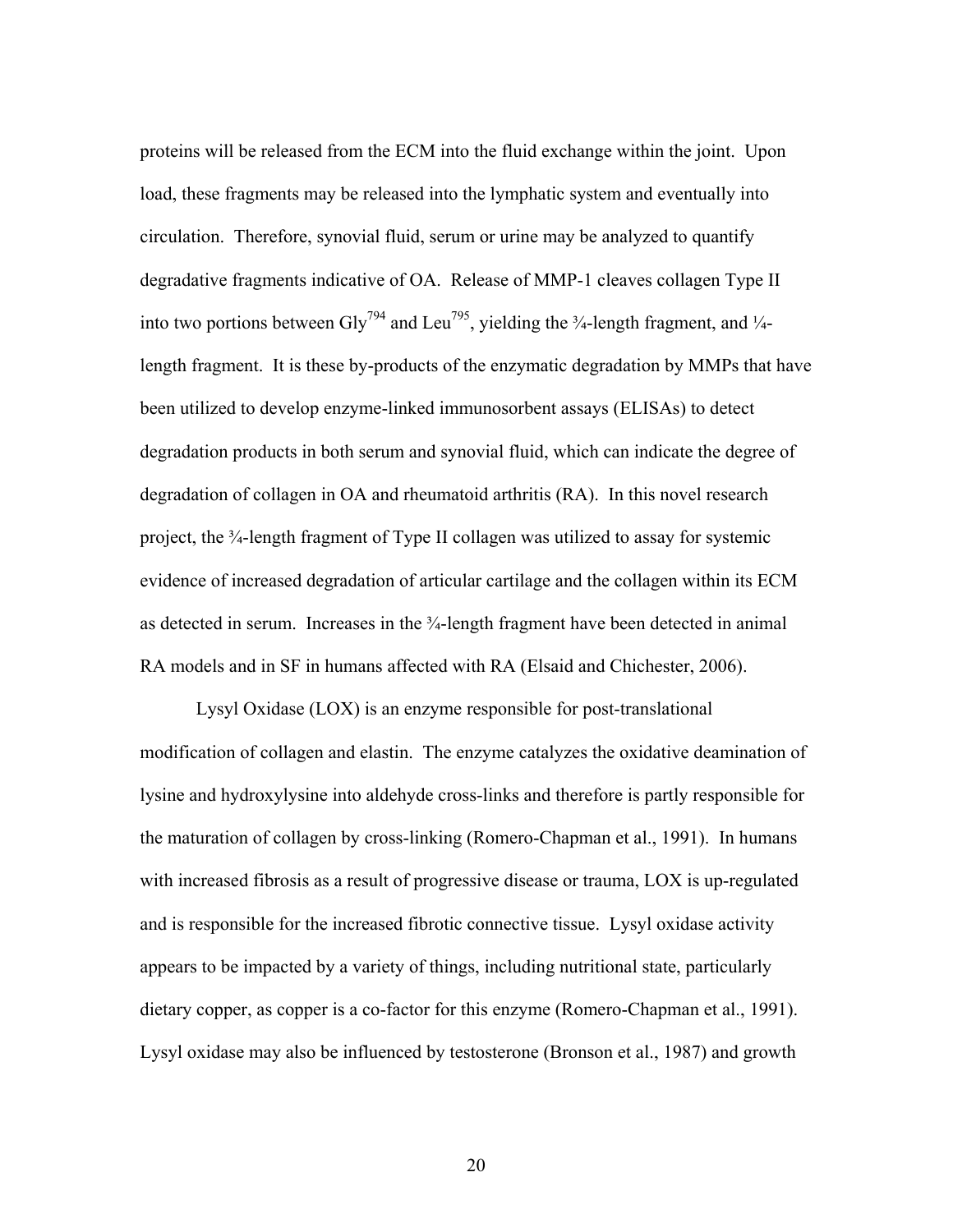factors that impact collagen formation and turnover (Tang et al., 1989). Research presented here utilized a fluorometric assay for LOX as an indicator of changes in collagen maturation or fibrosis.

 Other biochemical markers have been utilized with varying success as indicators of either earlier OA or to augment later stage changes found by radiographic, ultrasounographic or magnetic resonance imaging. Keratan sulfate, a GAG sidechain of aggrecan, has been quantified in both RA and OA models. Keratan sulfate in both SF and sera were elevated in equine OA joints. Further, horses with septic arthritis had high levels of keratan sulfate in the SF (Alwan et al., 1990). Serum keratan sulfate concentrations were also elevated in adult human OA patients (Thonar et al., 1985) and in SF of knee joints in OA patients (Campion et al., 1991). In the research presented in this dissertation, keratan sulfate was not measured due to difficulty in obtaining antibodies in sheep, reagents and controls as well as questionable assay reliability. Aggrecan contains an 846 epitope of chondroitin sulfate GAG sidechains, and is increased during cartilage turnover due to a reparative attempt by chondrocyte cell synthesis. Increases in the 846 epitope have been found in OA cartilage in SF and serum (Poole, 2002), which may prove this a useful diagnostic tool in OA detection.

 Cytokine and eicosanoid quantification may also be useful in diagnosing the presence of early OA. In a clinical study utilizing four groups of horses (Bertone et al., 2001), SF concentrations of TNF- $\alpha$ , IL-1 $\beta$ , IL-6, Prostaglandin E<sub>2</sub> (PGE<sub>2</sub>), Thromboxane  $B_2$  (TXB<sub>2</sub>), Prostaglandin F1- $\alpha$  (PGF<sub>1</sub>- $\alpha$ ), and Leukotrienes B<sub>4</sub> (LTB<sub>4</sub>) were compared among horses with no evidence of disease, and those with acute or chronic disease or just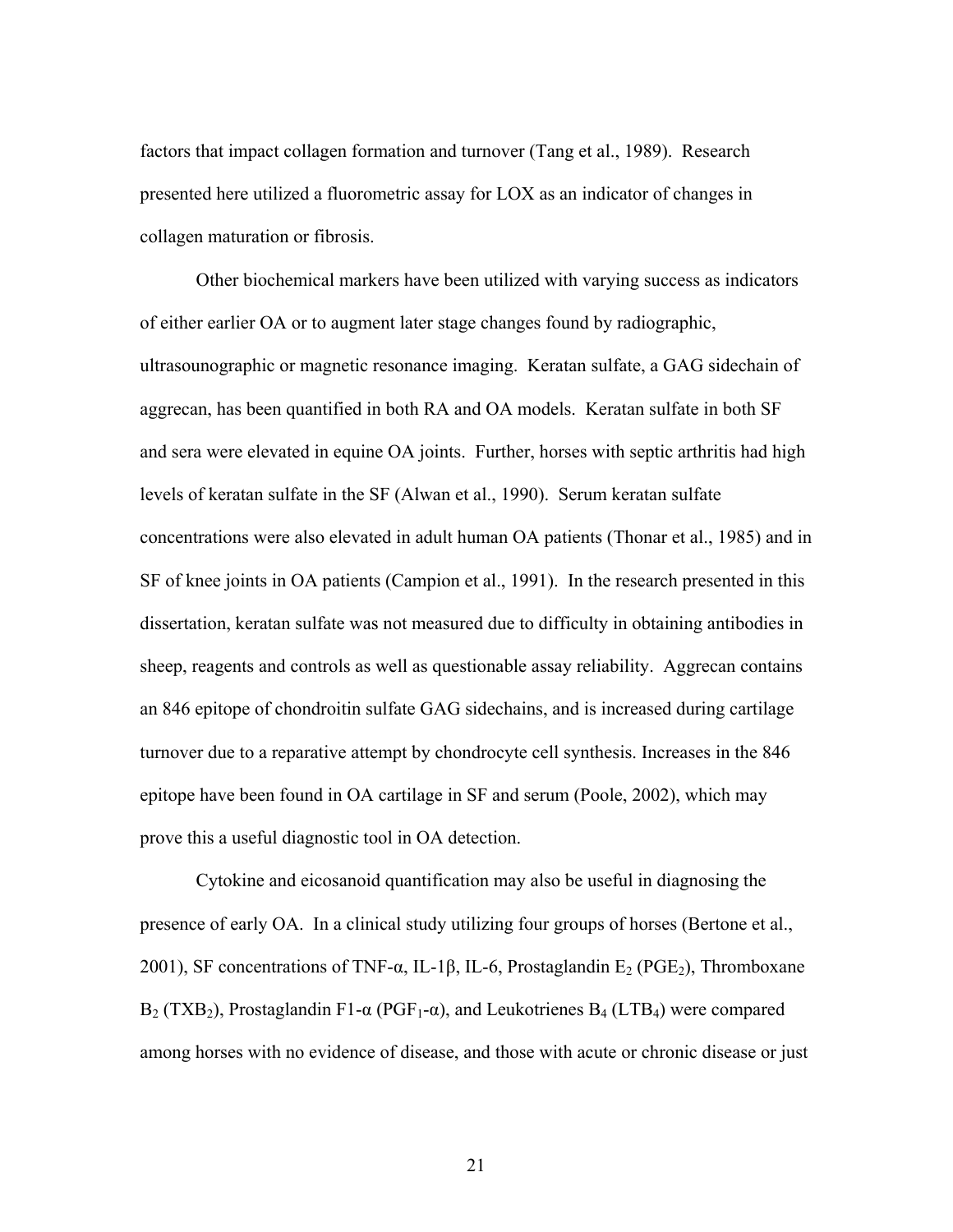cartilage damage with no other disease signs. Differences existed among groups for the various markers of inflammation. Cytokines TNF-α and IL-1β were both strong indicators of disease, and IL-6 was an excellent predictor. Eicosanoids  $PGE_2$ ,  $TXB_2$ , and  $PGF_1$ -α were strong predictors, and  $LTB_4$  tended to increase in severe cases of acute joint disease. These data indicate that these inflammatory signaling molecules may be very useful in detecting early signs of OA development. Further, MMP quantification in SF has also been found to significantly differ between horses with joint disease and those with normal joints (Trumble et al., 2001). These enzymes, particularly MMP-1, -13 and -3 may also be very useful in the diagnosis of OA.

#### *Clinical Examination and Imaging Techniques for Diagnosis*

 Horses exhibiting signs of pain, effusion, heat, and/or reduced range of motion or flexion may all manifest into lameness in a horse with OA. Nerve or joint blocking via regional or intrasynovial anesthesia can isolate the location of the lameness to a specific joint(s). Joint space narrowing or uneven joint surfaces can be observed radiographically. Other imaging techniques include arthroscopy, whereby an arthroscope camera is inserted into the joint space to determine if vascularization has occurred, villous formation of the synovium is present, pitting on the cartilage surface is detected or other complications associated with OA or other joint disease are observed. Ultrasonography and magnetic resonance imaging are also useful to diagnose advanced OA. Sampling the SF can be used clinically to determine pathology. Synovial fluid can be analyzed for color, consistency, precipitation, and viscosity as well as for the presence of total protein and white blood cell concentrations (Trotter and McIlwraith, 2003; Park et al., 2003).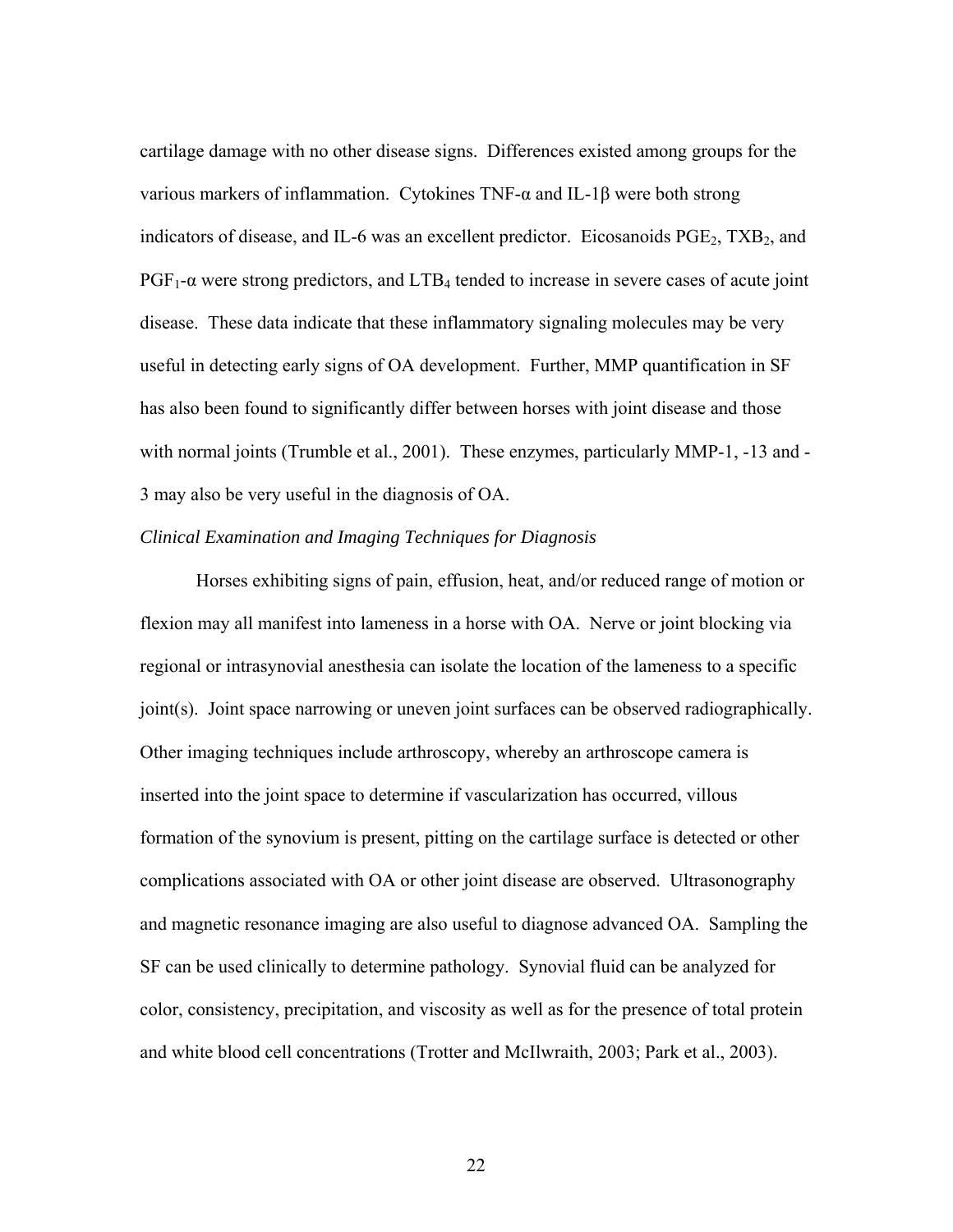## **Research Intent**

 Data and techniques presented above will be utilized to study the effects of circular and linear exercise on articular cartilage in sheep. Gross morphological, histology, and biochemical markers will be studied to further understand how early forced exercise in a sheep model impacts OA pathology. This dissertation research is presented in two journal articles (Chapters 3 and 4), and a summary of the research and ideas for future study complete this text.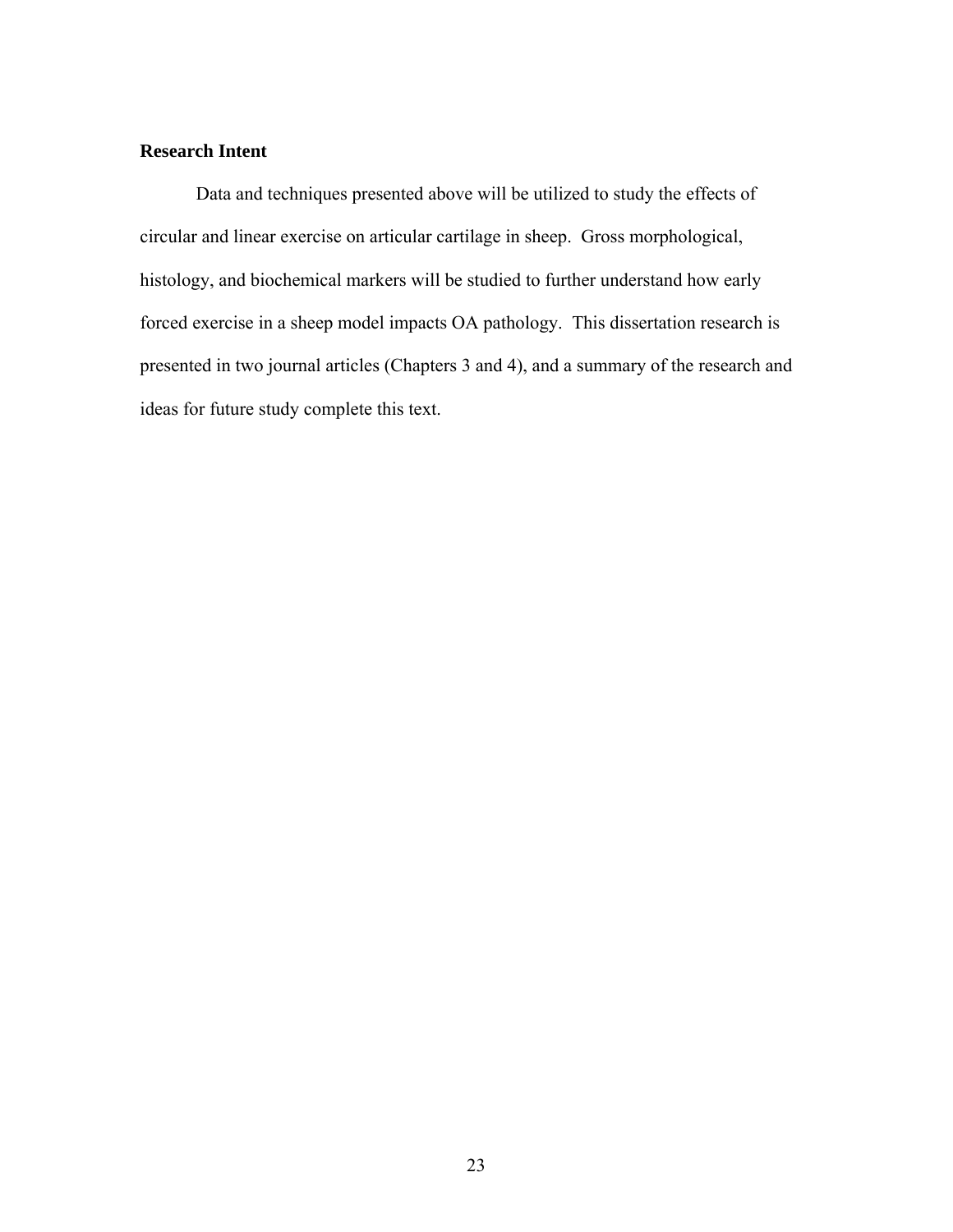#### CHAPTER THREE

## FORCED EXERCISE IN JUVENILE SHEEP ALTERS BOTH MACROSCOPIC AND MICROSCOPIC CHANGES TO ARTICULAR CARTILAGE

#### **Introduction**

Joint disease is the most prevalent cause of lameness in the horse (Todhunter, 1992). The incidence of osteoarthritis (OA) anecdotally appears to be increasing and presenting clinical signs at an earlier age in horses, and is a major contributor to reduced performance, loss of use and loss of money in the horse industry. Understanding training techniques in young horses that may contribute to the "wear and tear" development of OA and manipulating these training practices to lessen their role in disease progression would be useful, financially beneficial and potentially increase the performance career of an equine athlete.

The distal limb joints are at the highest risk for OA development due to increased forces and rotation. The metacarpophalangeal (MCP) joint is the most frequently affected with traumatic or degenerative joint disease (MacDonald et al., 2002; Pool, 1986; Rossdale et al., 1985). There is considerable speculation that various training techniques used on non-racing performance horses are "hard" on horses' joints; however, very little scientific data exists to support or refute these beliefs. In the horse industry, circular exercise is used extensively in saddle breaking and training processes with yearling, 2 and 3-year-old horses. This exercise may come in the form of longeing, round penning, or 20-m circles under saddle used to teach a horse balance, suppleness and self carriage. While there are no data quantifying the degree of increased pressure or force that these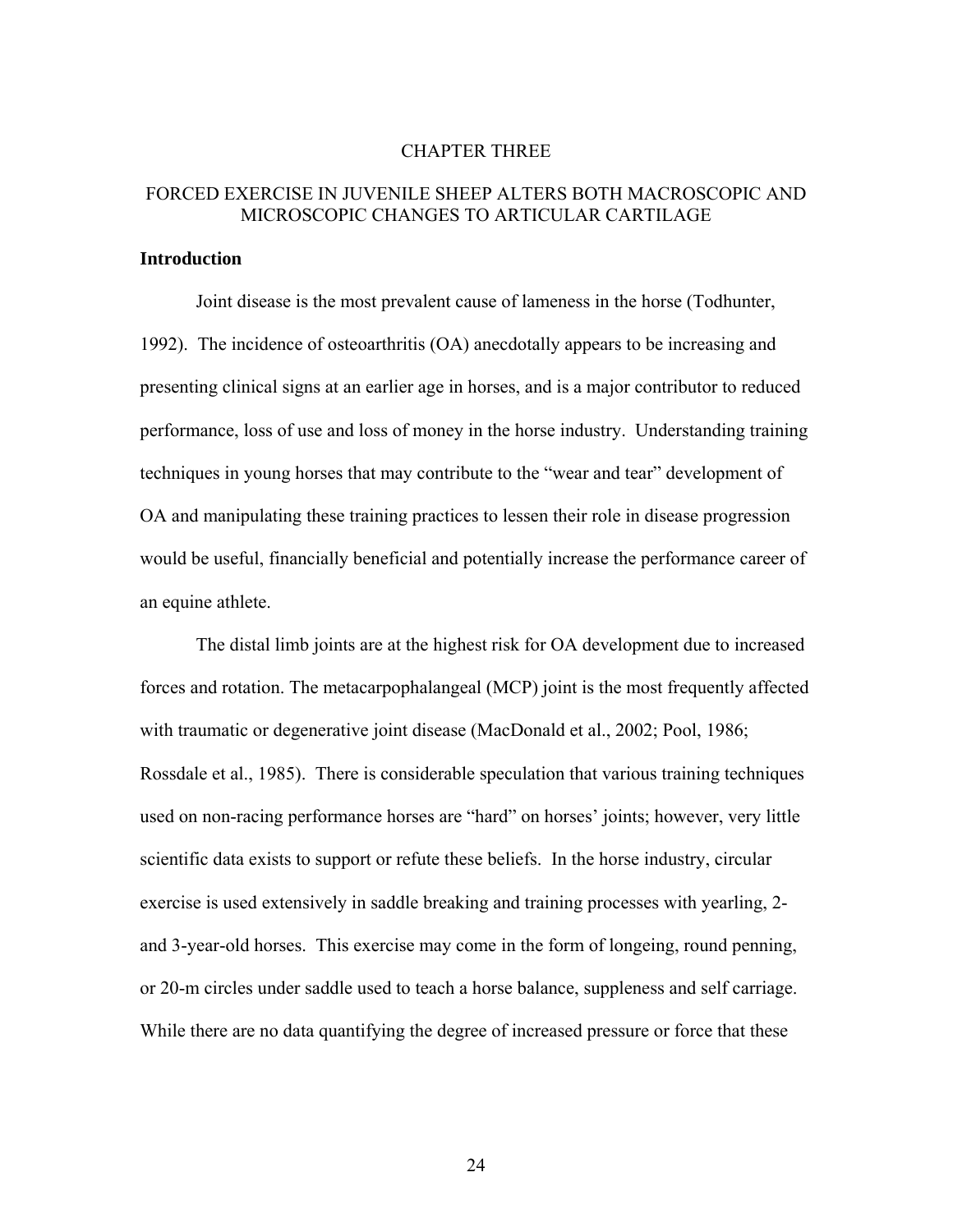exercises may place on the distal limb, there are some data addressing this phenomenon in other species.

Usherwood and Wilson (2005) found that racing greyhounds experienced increased force on a 22.4 m bending turn compared to the first or second straight away portions. The dogs did not slow during the turn compared to the straight away, and the centripetal acceleration through the turn resulted in an increase in the effective weight of the dogs by 71%. Further, during the bending turn, all four limbs experienced a 64.5% increase in peak force compared to straight running. Usherwood and Wilson (2005) concluded that despite the increased force placed on the dogs' limbs during the turn, they were able to continue top speeds. These data suggest that horses working on a continual bending turn, such as during longeing, may experience increased force on their limbs compared to straight-line exercise.

van den Bogert and colleagues (1999) studied humans who had undergone hip replacement surgery and the strain placed on the hip during various exercise protocols. A short radius, steep slope down-hill skiing exercise generated force similar to running, and the short radius, flat slope generated the second most severe force; all other exercises generated less severe force on the patients. It was concluded that running and alpine skiing on the short turning radius, steep slope generated force that was too excessive for patients with hip replacement. It may be deduced that the sharper turns, with the associated increase in centripetal force, generates excessive force on the joints and articular cartilage. The same phenomenon may be experienced by horses that are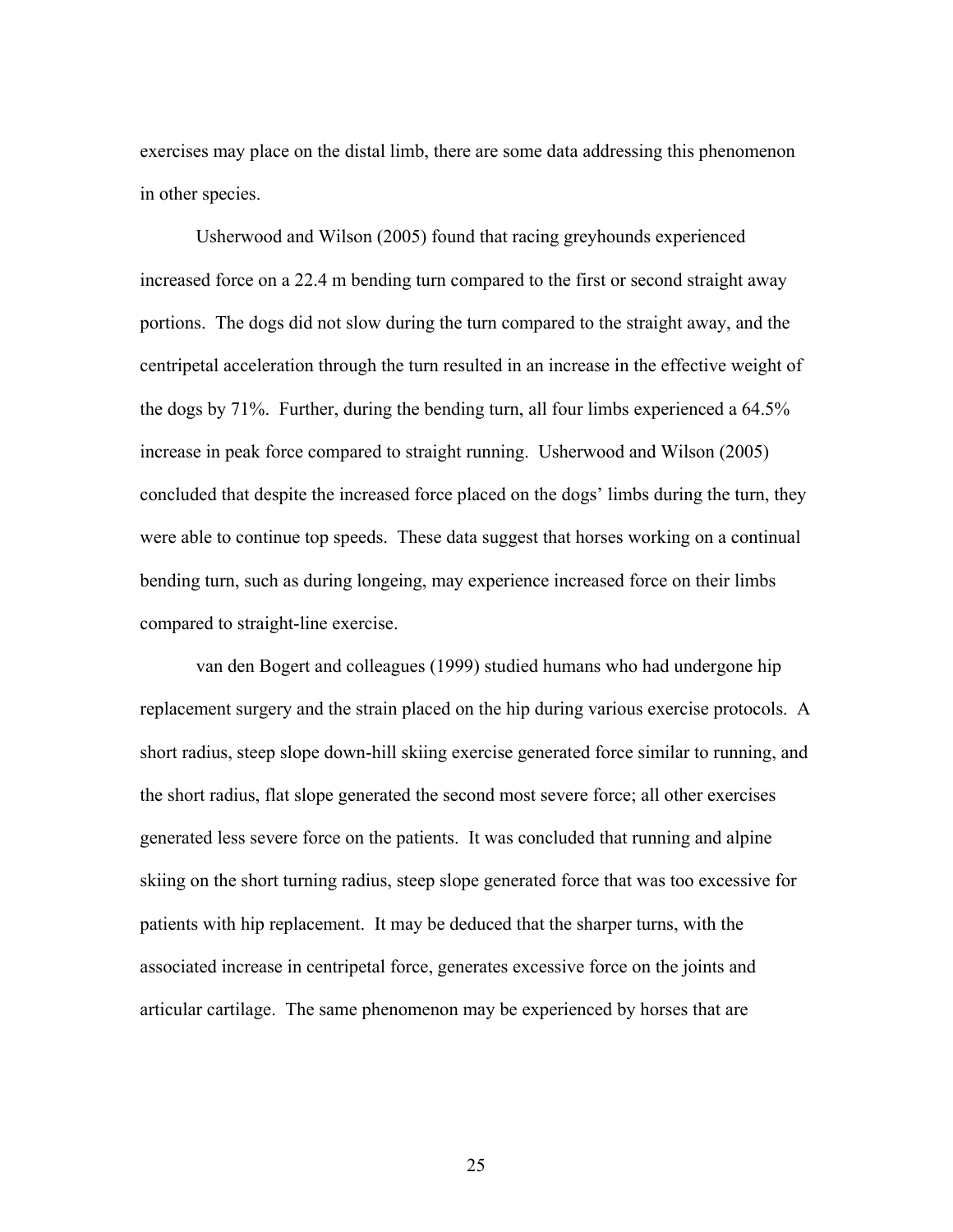working on circles, which generates increased centripetal forces compared to straight-line exercise.

To examine the effects of circular exercise on cartilage health and the possible development of OA, a sheep model was utilized in this study due to affordability, accessibility, acceptability for euthanasia to collect joint surfaces for macroscopic and histological analysis, and to facilitate repeat joint synovial fluid sampling. Certainly, it is recognized that sheep are artiodactyles, whereas horses are perissodactyles, and have different locomotive patterns than horses. However, sheep have been used as a model for human and dog exercise studies and were appropriate for this study. The purpose of this study was to test the effects of straight-line exercise versus circular exercise on the articular cartilage surfaces of the MCP joint. We hypothesize that early forced exercise will induce cartilage damage both macroscopically and histologically compared to nonexercised controls, and that circular exercise will cause more severe damage than linear exercise.

#### **Methods**

Twenty lambs (ewes and wethers; ages 5 mo, avg 28 kg BW – start; ages 8 mo, 50 kg BW - end) were utilized in this study. Lambs were group housed in pens (4.5 m x 4.5 m; 6 per pen, treatment groups mixed together) and fed *ad libitum* Coastal Bermuda hay and 0.9 kg of a finishing ration (Southern States, Starter & Grower - BVT) per day per lamb (group fed 5.4 kg concentrate daily). Following a 4-wk acclimation period, sheep were randomly assigned to three groups: circular exercise  $(C; 8.5 \text{ m circle}; n = 8)$ , straight-line exercise  $(S, n = 8)$  and non-exercised control  $(CON, n = 4)$ . Circular- and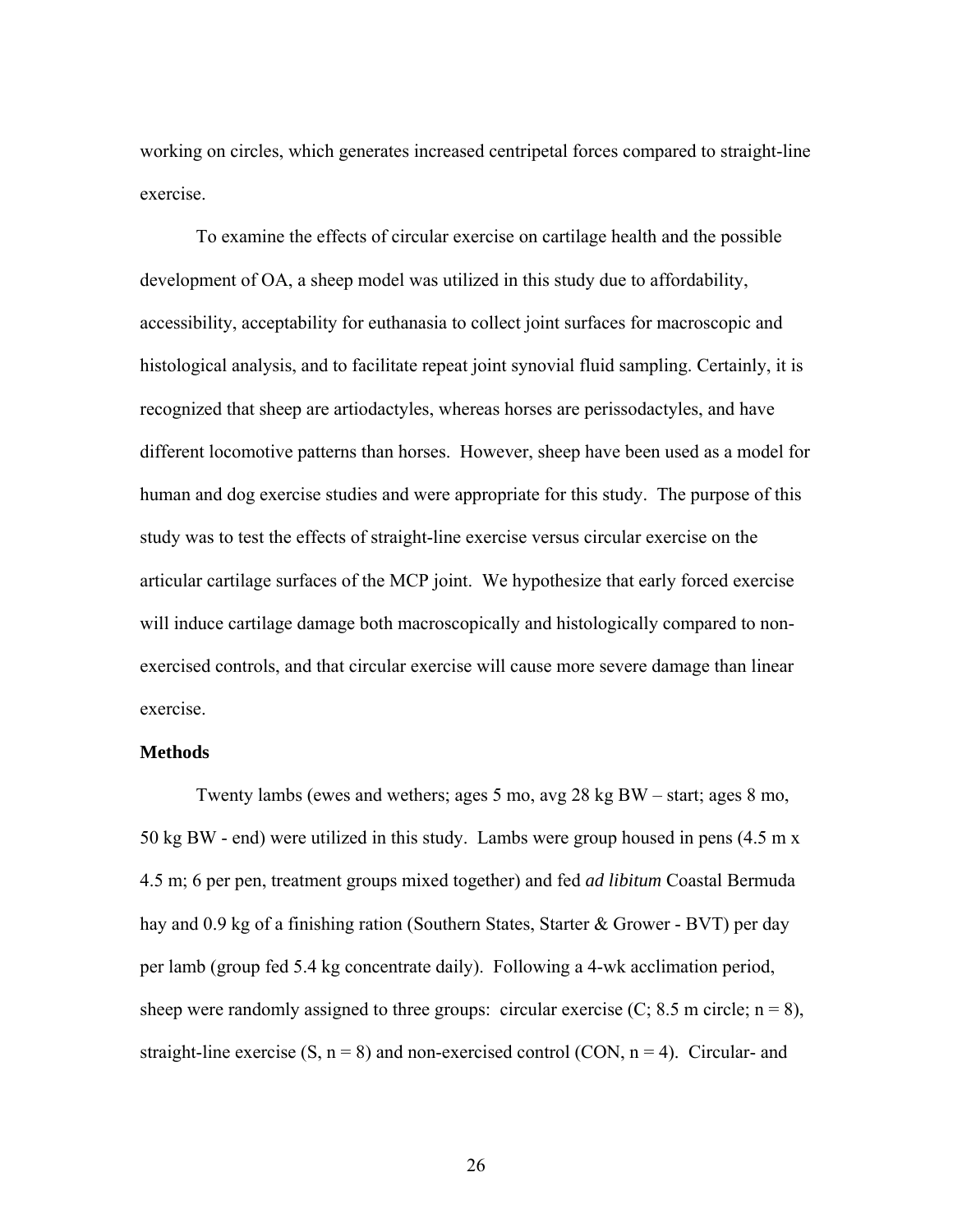straight line-exercised lambs were exercised at 1.3 m/s for 6 d per wk for 10 min increasing by 5 min increments to 30 min daily over a 6-wk period. Eight sheep per treatment were exercised linearly on a treadmill (S) or clockwise circularly (C) in an 8.5 m round pen. Four of the eight sheep per group were continued on exercise protocols for 30 min/d for an additional 2 wks. Two controls were euthanized at the beginning and two age-matched controls were euthanized at the end of the research trial. At the end of either six or eight weeks, lambs were euthanized via captive bolt, and MCP joints were collected and tissues were fixed in 4% buffered formalin. This research was approved by the Institutional Animal Care and Use Committee of Clemson University (AUP #50114). *Gross Analysis* 

Articular cartilage surfaces of the distal metacarpus (left and right legs, medial and lateral toes) were analyzed (grossly) by one individual blinded to treatment for wear lines, lesions or observable color differences. Scores for the Location of Lesion (from dorsal surface), Area of Lesion  $(mm^2)$  and Severity of Lesion on the lateral condyle were analyzed. Severity scores were determined as follows:  $0 = No$  marks, discolorations, or lesions;  $1 =$  Wear line;  $2 =$  Superficial dot or dimple;  $3 =$  Superficial dot or dimple with pink, red or yellow color;  $4 =$  Medium depth lesion;  $5 =$  Medium depth lesion with pink, red or yellow color;  $6 = \text{Deep lesion}$ ;  $7 = \text{Deep lesion}$  with pink, red or yellow color. Data were analyzed using ANOVA (SAS, 2007). The complete randomized model was analyzed using the PROC GLIMMIX procedure of SAS and included treatment differences in the model. Data were reported either collectively for all toes for animals assigned to each of the three treatment groups for the above three parameters or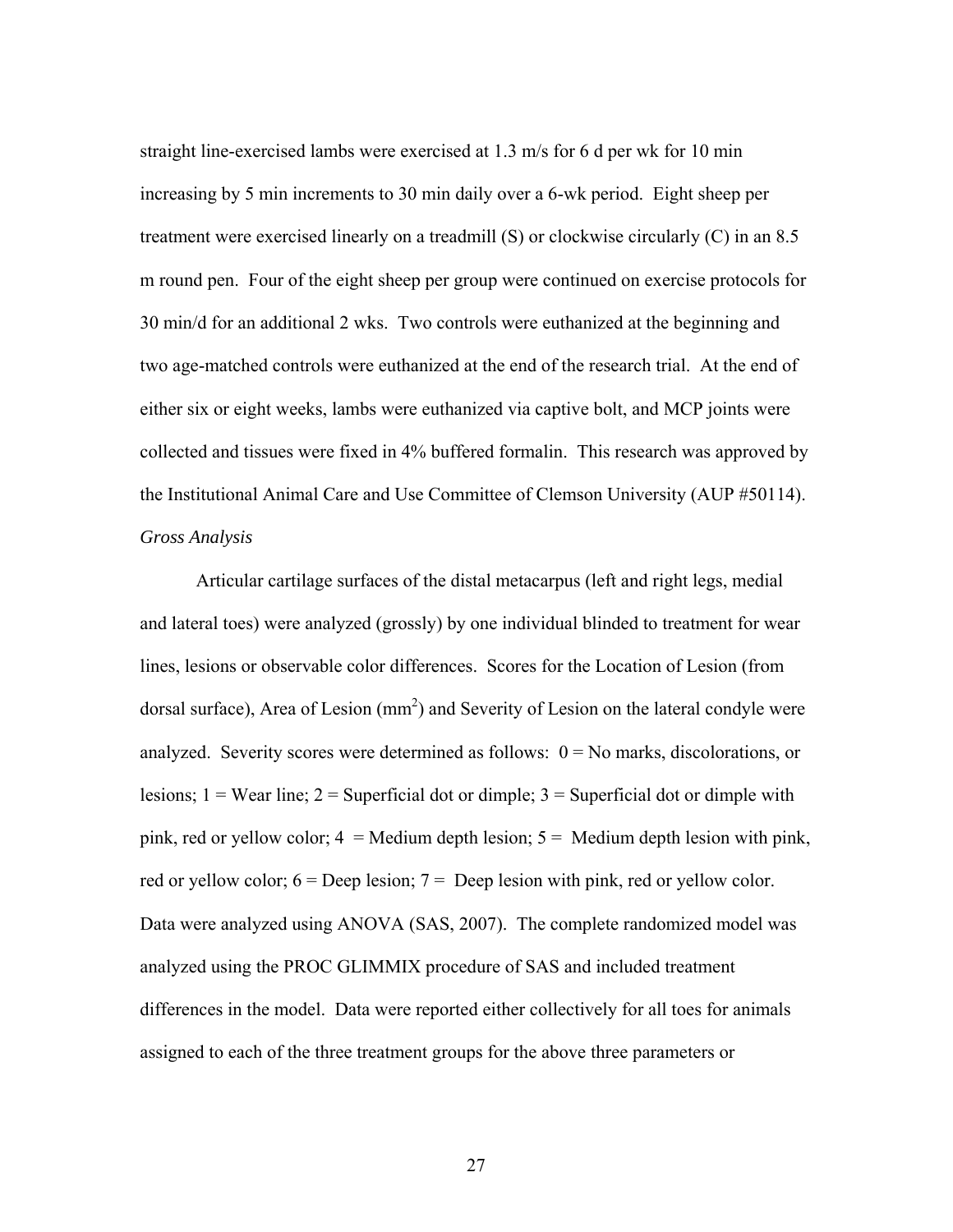individually (single toe surface) only if statistical differences ( $P < 0.05$ ) or trends ( $P >$  $0.05, \leq 0.10$ ) were noted. Non-significant individual joint surfaces were not reported. *Histological Analysis* 

 The palmar surface of the distal metacarpus was isolated for histological analysis using a tabletop hobby band saw. Samples were held by padded blocks when sawing bones to prevent damage to the articular surface. The epiphysis of the metacarpus was separated distally from the growth plate using the band saw, and the resultant triangular wedge of bone and articular cartilage was stored in buffered formalin. Each bone sample was decalcified using a 10% ethylene diamine tetraacetic acid, 2% paraformaldehyde (10.2 pH – adjusted with NaOH) for approximately 3 weeks or until 1-mm sections could easily be cut from the sample using a razor blade. Once the samples were decalcified, the 1-mm samples were dehydrated using a graduated, increasing ethanol concentration protocol in preparation for embedding and histological analysis. After the samples were dehydrated fully in 100% ethanol, the fat was cleared using xylene and samples were replaced into 100% ethanol. Samples were then infiltrated with catalyzed Immunobed<sup>™</sup> Resin (Polysciences, Inc., Warrington, PA; 1.25 g benzoyl peroxide/100 mL Immunobed monomer A). The infiltration protocol was graded with a 50:50 ethanol:resin for a minimum of 8 hrs, followed by 100% resin overnight. Tissue samples were then embedded into plastic molds using an accelerated resin (0.4 mL Accelerator to one 10 mL aliquot of catalyzed Resin A) to allow for adequate polymerization. Polymerized blocks were stored in a dessicator under vacuum until sectioning.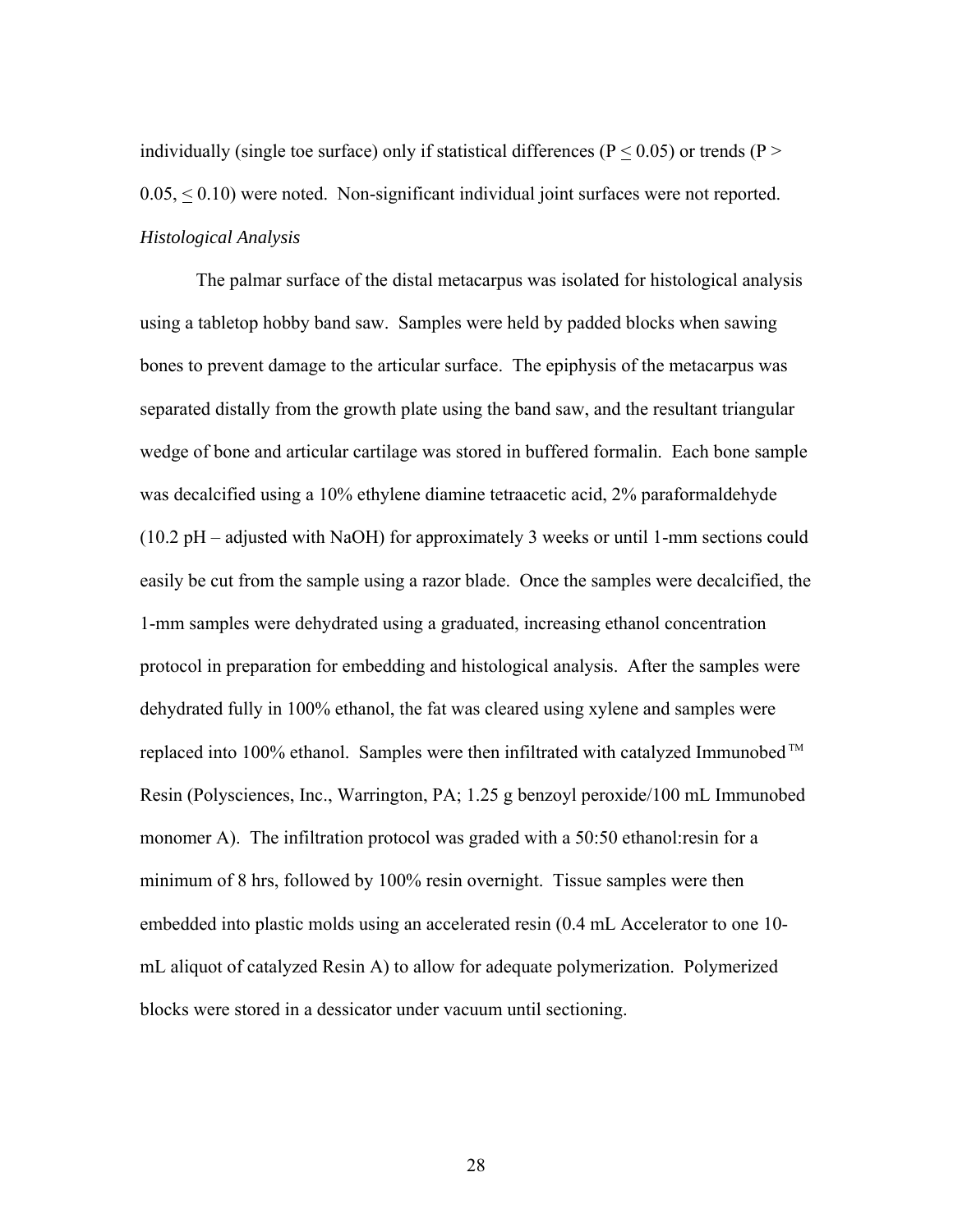Sectioning of tissues was completed on a microtome (Leica RM 2165,

Bannockburn, IL) using a glass knife suitable for the block size. Samples were trimmed and then captured at  $1.5$  to  $3 \mu$ m. Sections were placed onto a slide and stained with Azure II to provide contrast. Slide covers were adhered using slide mount glue (Poly-Mount, Polysciences, Inc., Warrington, PA) and stored until analysis. Each block was labeled with an identification code to allow for blinded histological analysis. Samples were scored by two individuals familiar with the scoring system who remained blinded to sample treatments. Samples were scored using the Osteoarthris Research Society International (OARSI) for Grade and Stage (Pritzker et al., 2006). OARSI score is calculated by determining the Grade (depth of damage from 0 to 6, where  $0 =$ morphology intact and  $6 =$  deformation and denudation) and the Stage (degree of surface area affected from 0 to 4, where 0 is no OA activity and 4 involves over 50% of the surface) and multiplying these two factors together for the total score. The OARSI score indicated any potential damage or deviations from normal physiology. Total OARSI histology scores were analyzed using an ANOVA with SAS software (SAS, 2007). The complete randomized model for the PROC GLIMMIX procedure of SAS included treatment for total histology scores, and trends were reported with  $\alpha > 0.05$ ,  $\leq 0.10$ .

## **Results**

# *Macroscopic Analyses*

Mean Distance to Lesion, Area of Lesion and Severity of Lesion data for lesions present on the distal metacarpal epiphysis for the lateral condyle are shown in Table 3.1. Data for the individual joint surfaces for the above three parameters that were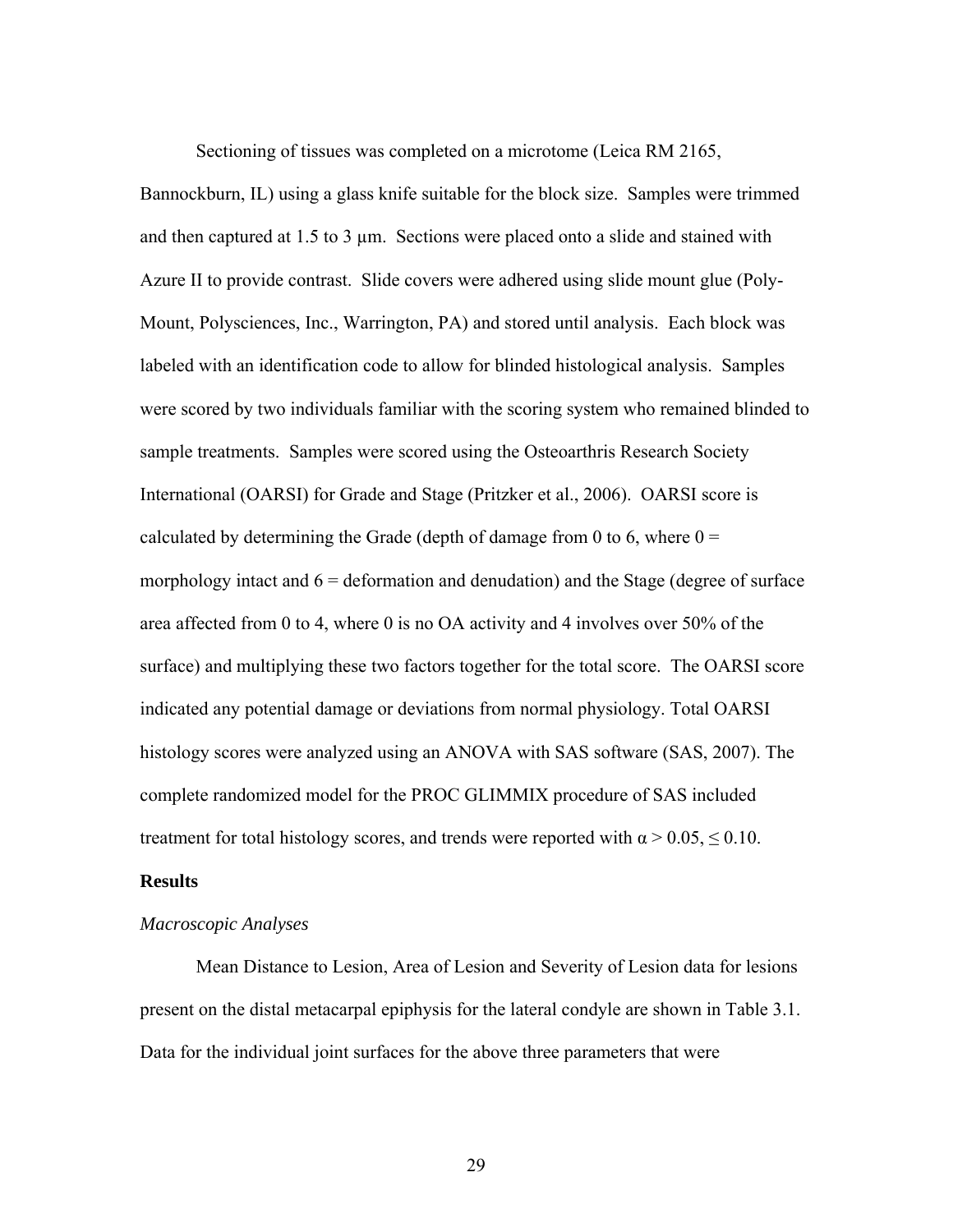significantly different among means or showed a trend for differences are presented in Table 3.2. All other joint surfaces (not presented) showed no significant differences for the three parameters measured macroscopically. Circled sheep had lesions on 12 surfaces on the medial condyle, while only one S and no CON sheep had lesions. The mean Distance to Lesion for lesions on the medial condyle of C sheep was 59.7 (% from dorsal surface); the Area of Lesion was  $1.4 \text{ mm}^2$  and the Severity of Lesion was 3.1. These medial lesions were located at the same distance along the medial condyle as the lateral condyle lesions. No medial condyle lesions were present without a corresponding lateral lesion.

Table 3.1. Means  $\pm$  SEM for Distance to Lesion (% from dorsal surface), Area of Lesion (mm<sup>2</sup>) or Severity of Lesion (0 to 7) among circular (C; n = 8), linear (S; n = 8) and nonexercised control (CON;  $n = 4$ ) groups of lambs with lesions on the lateral condyle of the MCP joint surfaces.

| <b>Parameter</b>                                  | <b>Circular</b><br><b>Exercise</b> | <b>Linear Exercise</b>     | <b>Control</b><br>(Non-exercised) | P-value among<br>means |
|---------------------------------------------------|------------------------------------|----------------------------|-----------------------------------|------------------------|
| Distance to<br>Lesion $%$ from<br>dorsal surface) | $61.4^b \pm 1.0$                   | $65.4^{\text{a}} \pm 1.0$  | $55.7^b \pm 2.8$                  | 0.002                  |
| Area of Lesion<br>$\text{mm}^2$ )                 | $1.6 \pm 0.3$                      | $1.4 \pm 0.3$              | $1.2 \pm 0.4$                     | 0.704                  |
| Severity of<br>Lesion<br>$(0 \text{ to } 7)$      | $2.9^{\text{a}} \pm 0.3$           | $1.7^{\mathrm{b}} \pm 0.3$ | $0.8^b \pm 0.5$                   | 0.001                  |

a,b,c Means with different superscripts are different ( $\overline{P} \leq 0.05$ )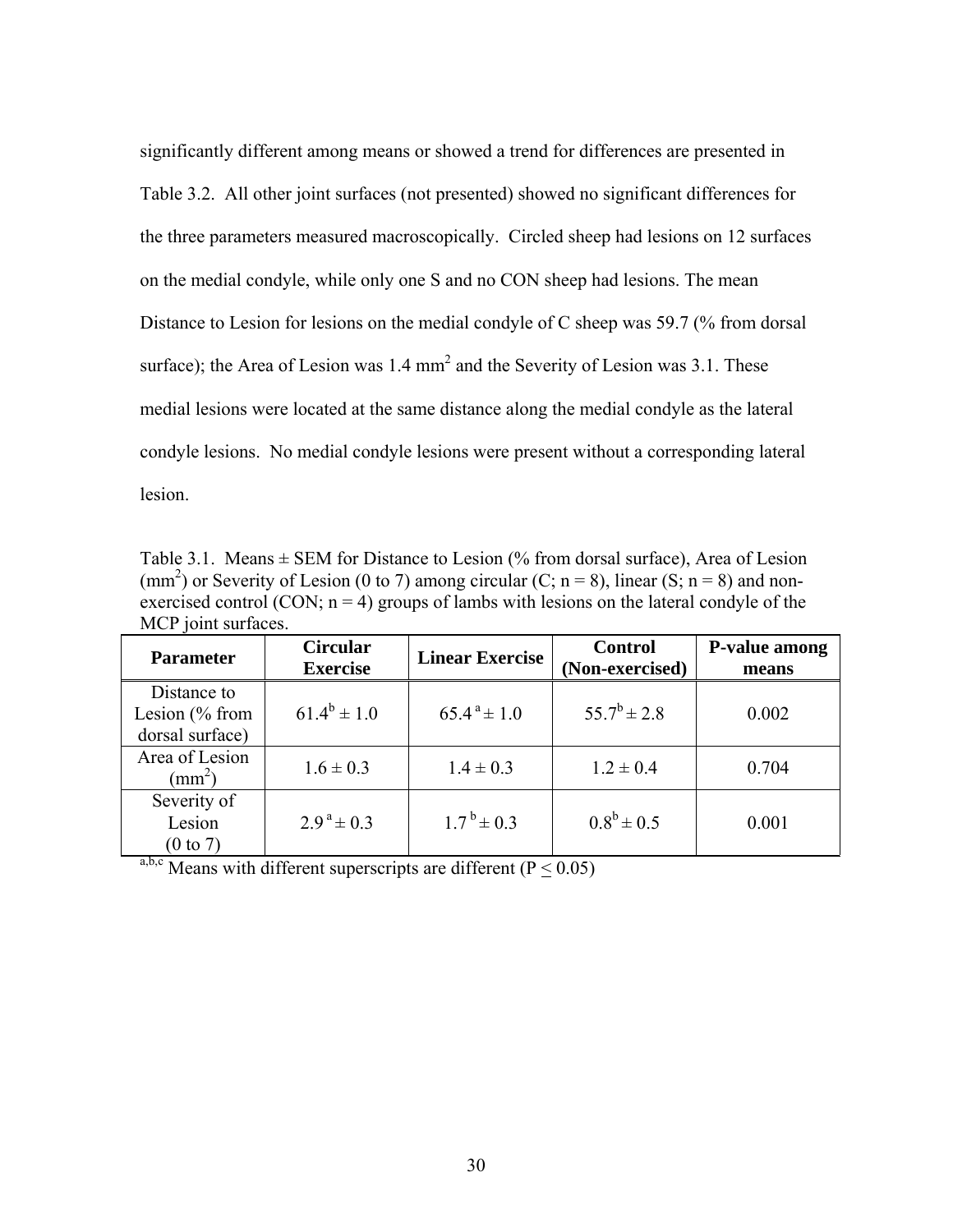| <b>Parameter</b>                                    | <b>Circular</b><br><b>Exercise</b> | <b>Linear</b><br><b>Exercise</b> | <b>Control</b><br>$(Non-ex)$ | P-value among<br>means |
|-----------------------------------------------------|------------------------------------|----------------------------------|------------------------------|------------------------|
| Right Leg, Medial Toe<br><b>Distance to Lesion</b>  | $63.4^{\text{a}} \pm 1.8$          | $65.6^{\text{a}} \pm 0.9$        | $41.7^{\mathrm{b}} \pm 0.0$  | 0.001                  |
| Left Leg, Lateral Toe<br><b>Distance to Lesion</b>  | $62.6 \pm 2.3$                     | $67.7 \pm 1.2$                   | $62.1 \pm 0.0$               | 0.070                  |
| Right Leg, Lateral Toe<br><b>Distance to Lesion</b> | $58.4^{b} \pm 2.1$                 | $63.5^{\text{a}} \pm 0.5$        | N/A                          | 0.037                  |
| Right Leg, Lateral Toe<br><b>Severity of Lesion</b> | $3.3 \pm 0.9$                      | $1.8 \pm 0.5$                    | $0.5 \pm 0.3$                | 0.087                  |

Table 3.2. Means  $\pm$  SEM for Distance to Lesion (% from dorsal surface) or Severity of Lesion (0 to 7) among circular (C;  $n = 8$ ), linear (S;  $n = 8$ ) and non-exercised (CON;  $n =$ 4) groups of lambs for the lateral condyle of individual MCP joint surfaces.

<sup>a,b</sup> Means with different superscripts are different ( $P < 0.05$ ). Trends for differences are included at  $(P > 0.05, < 0.10)$ . All other joint surfaces were not statistically different.

## *Histological Analyses*

 There were no differences among groups for the right leg, lateral toe (RL); right leg, medial toe (RM); or left leg, lateral toe (LL). There was a trend ( $P = 0.078$ ) for the left leg, medial toe (LM) to have overall treatment effects (Table 3.3). When all joint surfaces were combined (Table 3.3), there was an overall trend for differences among groups ( $P = 0.0695$ ), with the linearly exercised group (S) having a higher OARSI score than the circle  $(C)$  or control  $(CON)$ .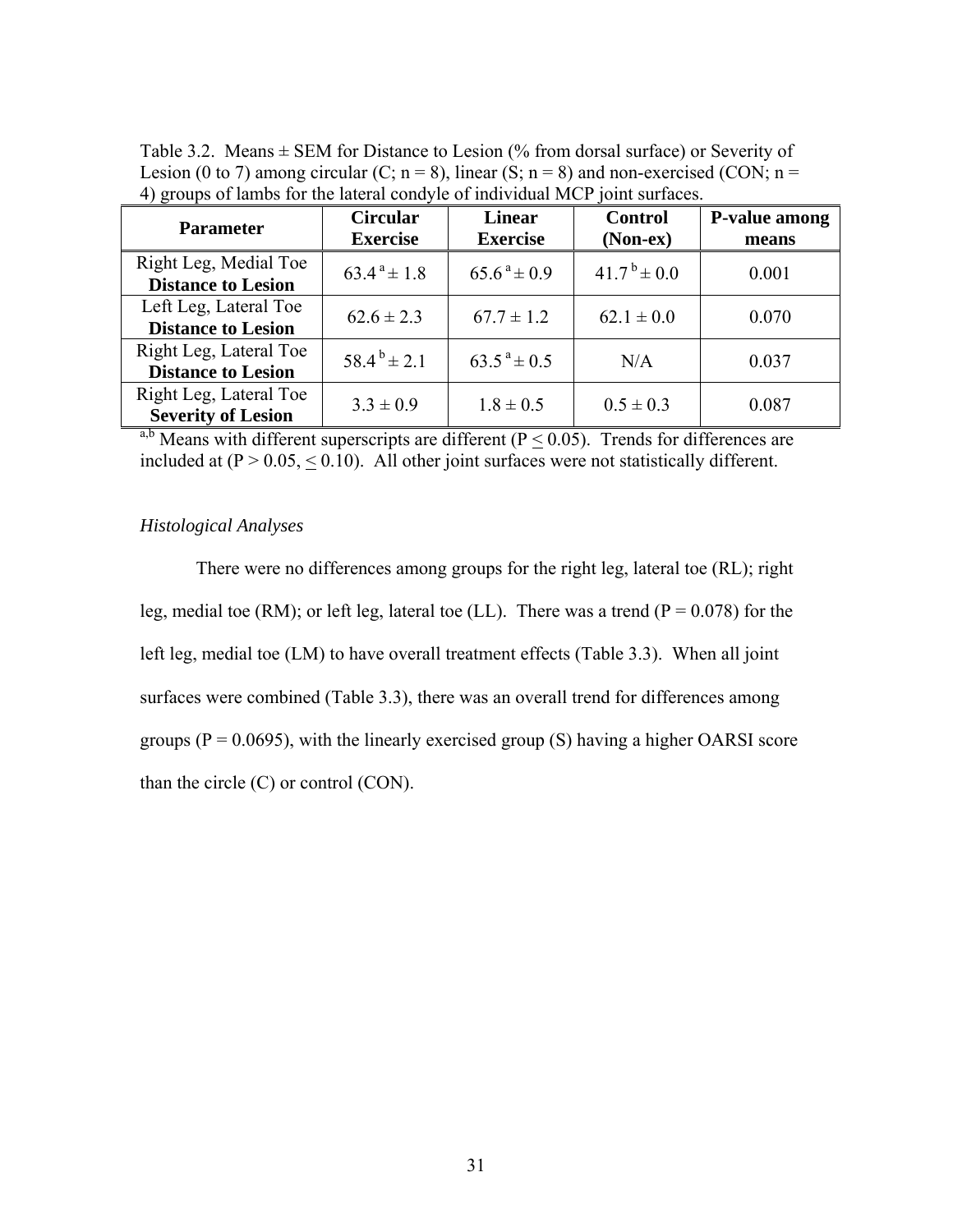| and non cacreised iamos.                                 |                                 |                                 |                                         |                            |  |
|----------------------------------------------------------|---------------------------------|---------------------------------|-----------------------------------------|----------------------------|--|
| <b>Surface</b>                                           | Circular (C)<br>$Means \pm SEM$ | Linear $(S)$<br>$Means \pm SEM$ | <b>Control</b> (Con)<br>$Means \pm SEM$ | $P - value$<br>among means |  |
| Individual mean joint surface (toes) scores <sup>c</sup> |                                 |                                 |                                         |                            |  |
| RL                                                       | $3.67 \pm 1.39$                 | $6.75 \pm 1.65$                 | $5.00 \pm 4.00$                         | 0.43                       |  |
| <b>RM</b>                                                | $3.58 \pm 1.05$                 | $3.00 \pm 0.67$                 | $3.50 \pm 2.50$                         | 0.90                       |  |
| LL                                                       | $4.13 \pm 1.17$                 | $7.25 \pm 1.64$                 | $3.00 \pm 0.00$                         | 0.38                       |  |
| LM                                                       | $3.10^b \pm 0.46$               | $5.63^a \pm 1.46$               | $2.38^{b} \pm 0.69$                     | 0.078                      |  |
| Total score <sup>c</sup> for all toes combined           |                                 |                                 |                                         |                            |  |
| <b>Total Score</b><br>$\pm$ SEM                          | $3.59^b \pm 0.64$               | $5.50^a \pm 0.66$               | $3.28^b \pm 0.98$                       | 0.0695                     |  |

Table 3.3. Mean histological score  $c = SEM$  among treatment groups for the distal metacarpophalangeal joint individual toe surfaces and for all toes combined in exercised and non-exercised lambs.

<sup>ab</sup> Treatment groups with different letters tend to be statistically different ( $P \le 0.1$ ).  $\degree$  OARSI scoring system - (grade x stage); Pritzker et al., 2006.

 $RL = Right leg$ , lateral toe;  $RM = Right leg$ , medial toe;  $LL = Left leg$ , lateral toe;  $LM =$ Left leg, medial toe.

## **Discussion**

The severity of wear on the exercised sheep (S and C) indicated that the exercise protocol was adequate to test the hypothesis and to induce macroscopic changes on the distal metacarpal surface articular cartilage. A very severe lesion was present on one of the age-matched control sheep (right leg, medial toe), which was uncharacteristic of all other lambs, being much more dorsal on the lateral condyle and the most severe of all lesions. It is possible that this lamb injured itself at some point prior to or during the study. Due to low statistical power in the control group, this potential outlier was not removed. However, without this data point, it would further distinguish an exercise effect on the articular cartilage.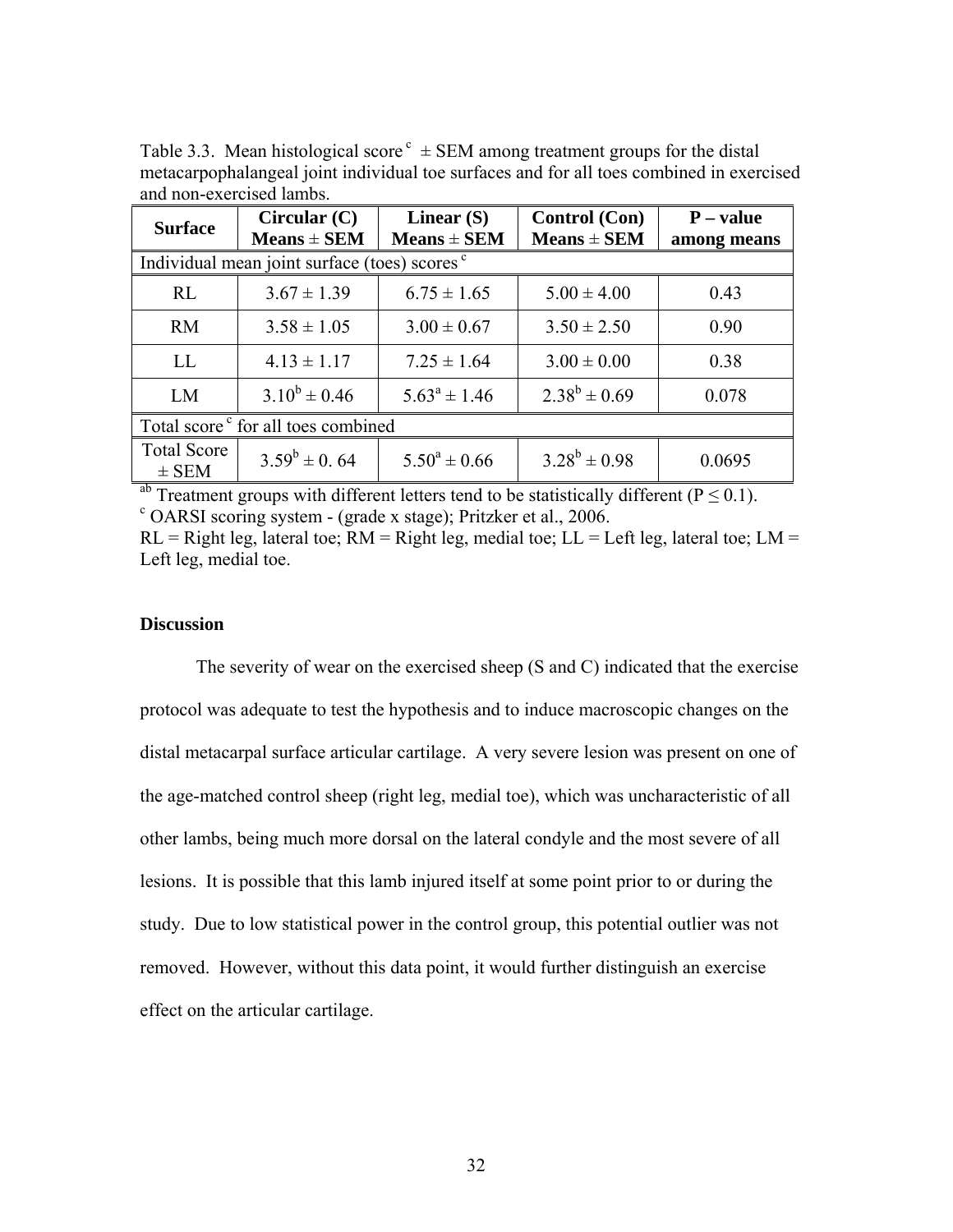Circled lambs had more severe lesions on the lateral and medial condyles of the distal metacarpal epiphysis macroscopically. This may indicate that the circular exercise led to increased wear on the MCP joint of lambs exercised on an 8.5 m circle. Sheep may provide a helpful model to study exercise effects on articular cartilage, allow for invasive and repeated data collection, and for providing preliminary data for equine exercise physiology research.

The location and nature of lesion development in these exercising lambs were very similar to those found in racing thoroughbreds. Racehorses develop traumatic osteochondrosis lesions on both condyles of the MCP, which can lead to condylar fractures and failure of the bone. These lesions manifest typically as a result of overload. Commonalities in these lesions are a flattened area on the condyles where the proximal seasamoid bone provides force upon loading, which often leads to sclerotic subchondral bone, focal cracks or indentations of the articular cartilage, wear lines, or increased vascularization. Nordin and colleagues (1998) studied racehorses that were euthanized at racetracks as well as horses who were exercised on treadmills which were not previously raced to determine effects of exercise on articular cartilage. Of the 16 total horses studied, one did not demonstrate lesions, seven had mild superficial cartilage fibrillation and erosions, 4 had indentations of the articular cartilage, 2 demonstrated wear lines and 6 had 3 – 5 mm pits and infolded cartilage indicating osteochondrosis. These lesions were all on the distal metacarpal or metatarsal at or behind the transverse ridge where the distal end of the opposing sesamoid bone contacts the articular surface (Nordin et al., 1998). Histologically, subchondral sclerosis was increased in most horses and alterations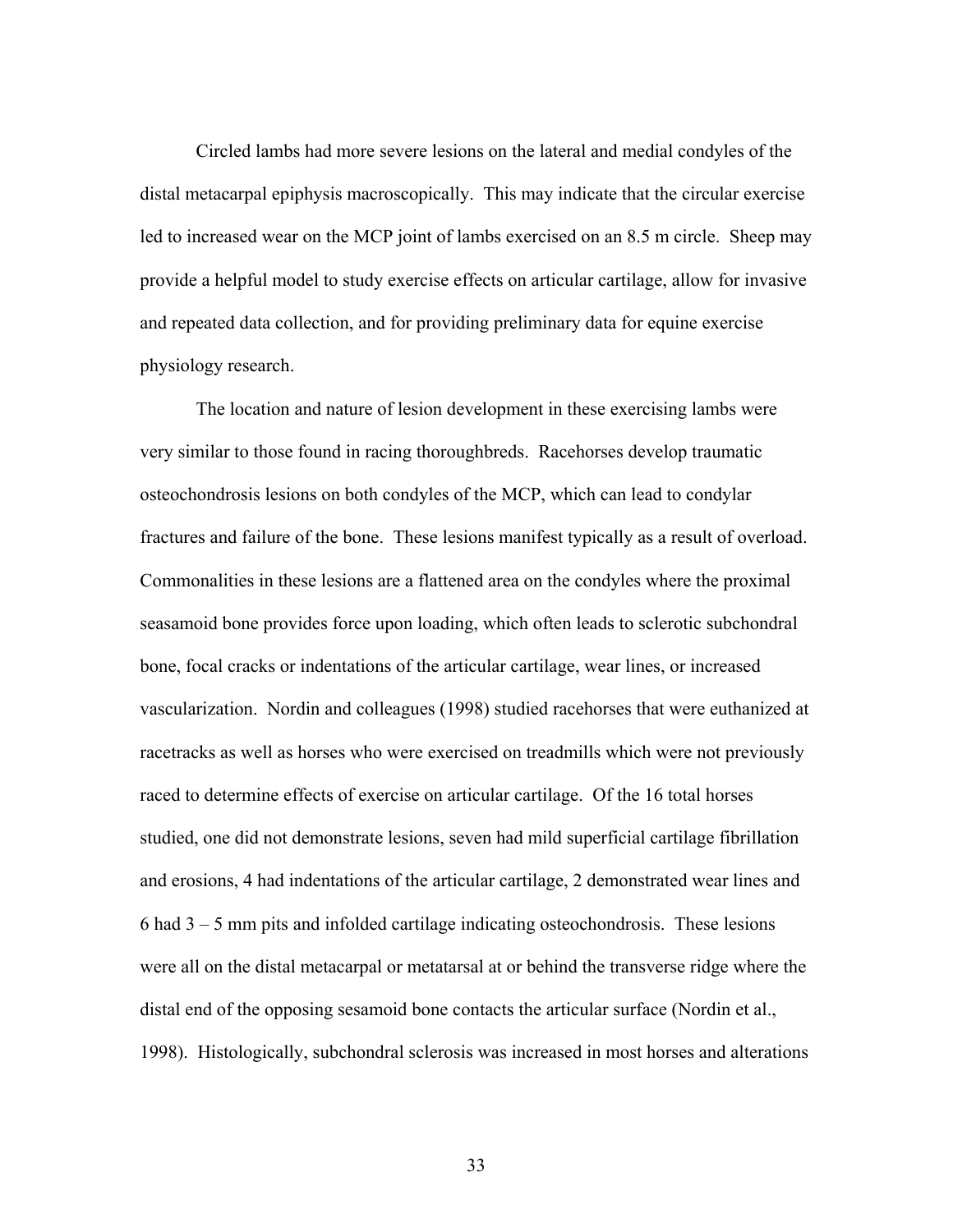in vascularization in the subchondral bone and changes in the cartilage morphology were noted (Nordin et al., 1998). The macroscopic evidence from the current study on lamb MCP articular cartilage indicate similar alterations varying from increased vascularization and wear line development to infolding and pitting of the cartilage. The alterations in both macroscopic and microscopic morphology to the distal metacarpal articular cartilage in this study are very similar to the traumatic injuries sustained by athletic horses (Pool, 1996). Similarities of lesions in the exercised sheep to those seen in horses further support sheep as a useful model to study the pathogenesis of OA due to exercise and overload.

Trends for histological differences were noted specifically on the left leg, medial toe, where the linearly-exercised group had more severe histological damage than the circled or non-exercised groups. This was an unexpected finding, and perhaps a statistical artifact given that the treadmills utilized to administer the linear exercise were level. Despite the fact that variation for all treatment groups was considerable, possibly due to low animal numbers, trends for histological differences between groups existed. When all joint surfaces are combined together, there was an overall trend for the linear treadmill group to have more severe histological OA damage than the circled or control groups. It is interesting that the linearly-exercised sheep indicated the highest degree of histological damage when compared to the macroscopic data, which indicated that the circularly-exercised group had more severe damage. Regardless, both exercise groups had more severe macroscopic damage (numerically, but not statistically for linear) compared to control sheep. Microscopic changes of the MCP joint, such as furrowing,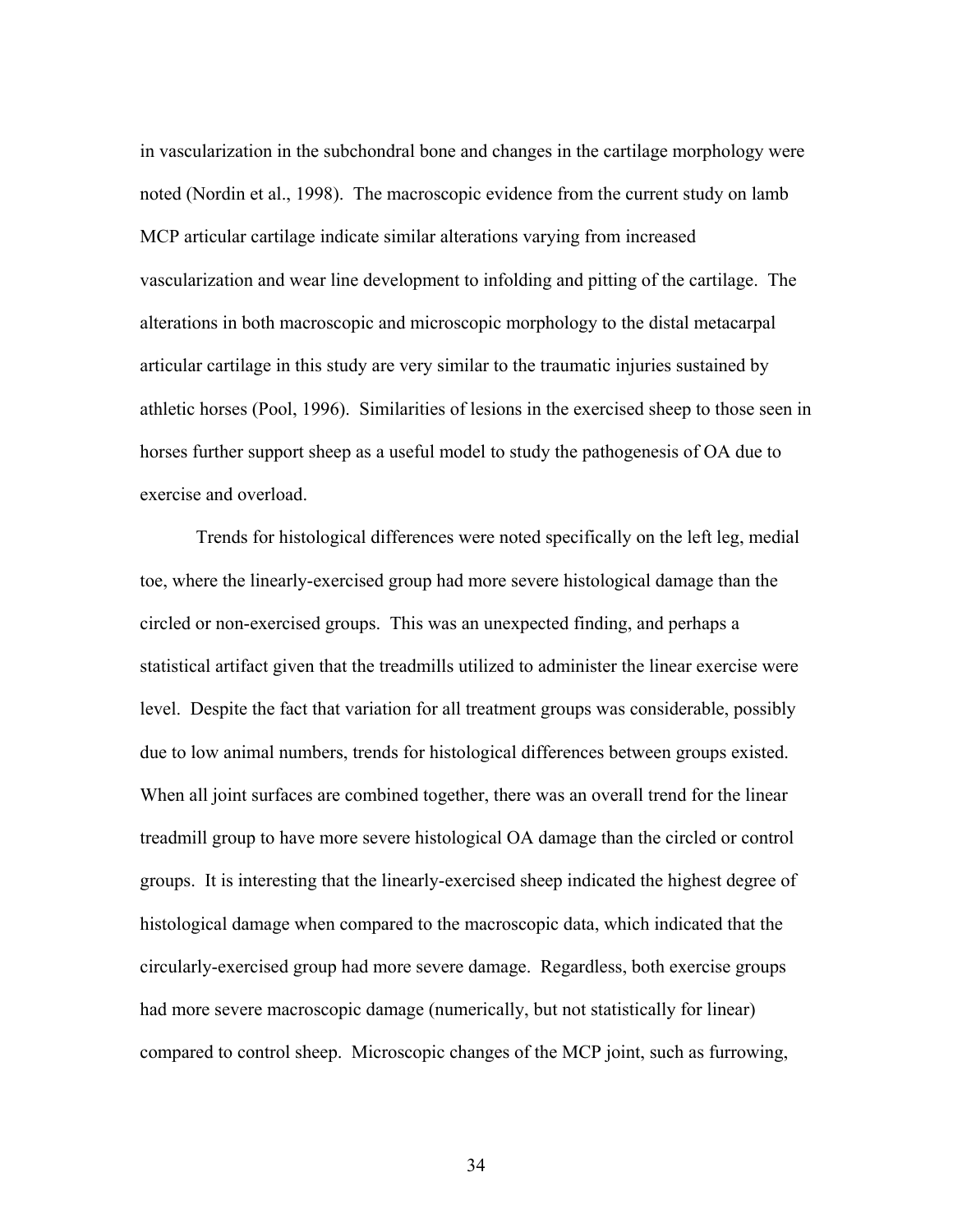thinning, infolding and changes in chondrocyte architecture, have been observed in horses that received forced exercise (Firth et al., 2004). In horses undergoing either intense simulated race training or hand walk, significantly more fibrillation was demonstrated histologically in the carpal joints of the intensely-exercised group compared to the lightly-exercised group (Murray et al., 1999). Additionally, in the areas of fibrillation, chondrocyte clustering was observed in approximately one-third of the studied sites, with the intensely-exercised group showing higher incidences of chondrocyte clustering (Murray et al., 1999). These data suggest that forced exercised in the horse does result in microscopic changes compared to non-exercised or lightlyexercised individuals. Similarities were seen in the current study, whereby either circularly- or linearly-exercised lambs did demonstrate increased macroscopic evidence of wear on the articular cartilage of the MCP joints compared to controls, but only the linearly-exercised group demonstrated microscopic changes. There is no direct or linear relationship between macroscopic and microscopic severity scores in this study.

Given the observable differences macroscopically and microscopically among circular-exercised, linearly-exercised and non-exercised controls, further research studying the effects of forced exercise styles on articular cartilage is warranted. Identifying the diameter or camber of circle or velocity at which alterations to the articular cartilage occur will be useful. A similar study using horses should be completed to compare to the results found in sheep. Such a study may aid in establishing sound horse training practices. Certainly, it appears that any forced exercise on a juvenile sheep at the given volume used in this study has a negative effect on articular cartilage,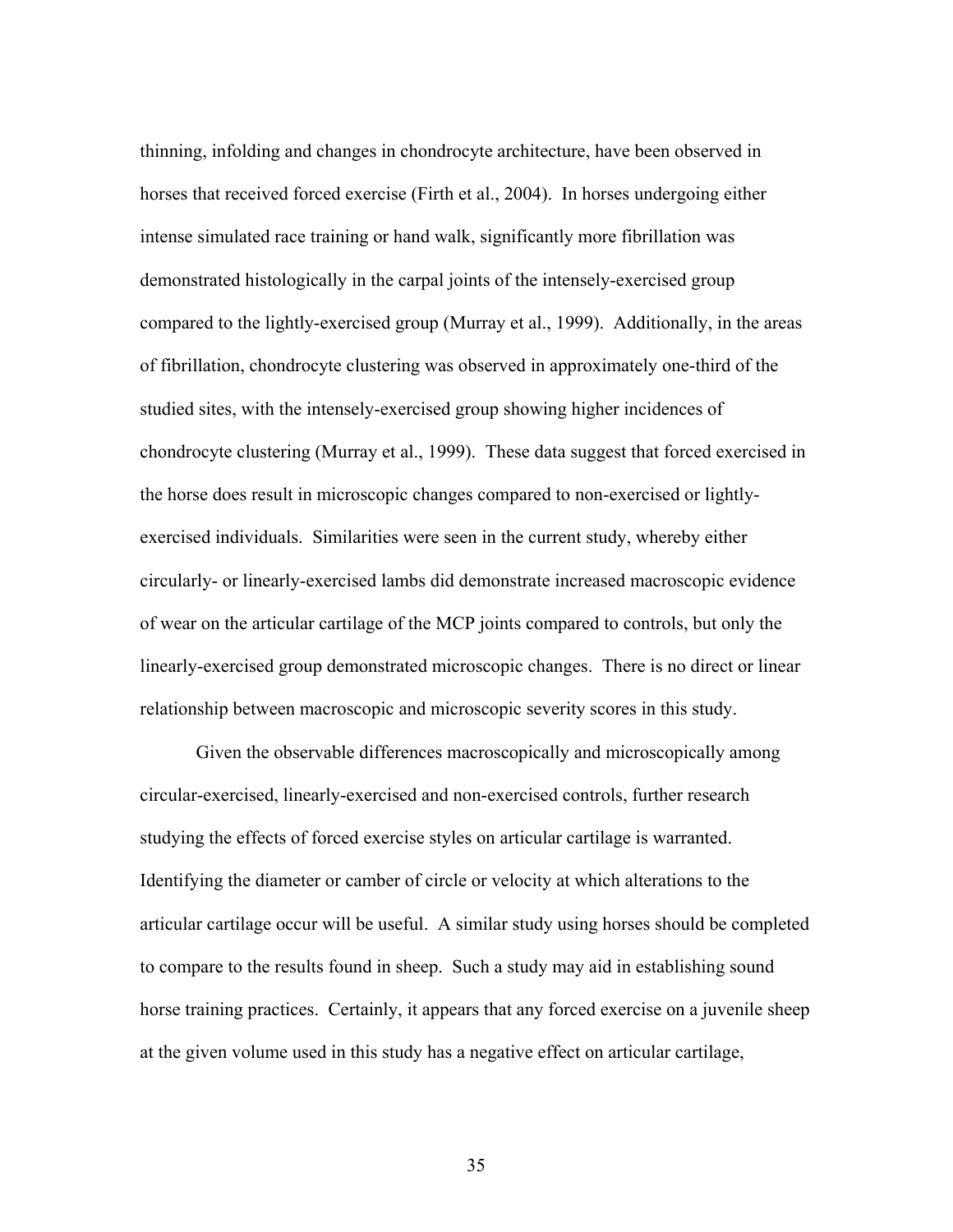resulting in both macroscopic lesion development and histological damage in both grade (depth) and stage (percent of surface area affected). A further understanding of linear and circular exercise and the ramifications on an animal's MCP joint may help provide guidance when developing training protocols for horses. Ultimately, a non-invasive biochemical marker detected in serum or synovial fluid that could suggest changes in cartilage due to various exercise regiments would be useful. Future research avenues may be to modify this exercise protocol to elicit further or different responses, include a recovery period from the exercise, change the camber, velocity or diameter of circle utilized in this protocol or perhaps to test dietary supplements that may attenuate the observations noted in this study.

## **Conclusions**

There was an increased number and severity of lesions observed in sheep exercised on an 8.5m circle at 1.3 m/s for either 6 or 8 wks compared to linearlyexercised and non-exercised controls. However, these macroscopic changes did not correlate with microscopic differences. The linearly-exercised group sustained more severe microscopic damage, but there was evidence for microscopic changes seen in all treatment groups. The microscopic damage may not be severe enough to induce macroscopic changes. This research suggests that forced exercise in the juvenile sheep is capable of producing alterations in the articular cartilage on the palmar region along the condylar groove, and that microscopic damage also exists. Relating these alterations to biochemical markers would prove useful in detecting OA development earlier in exercising animals. Further research in the area of forced exercise and its effects on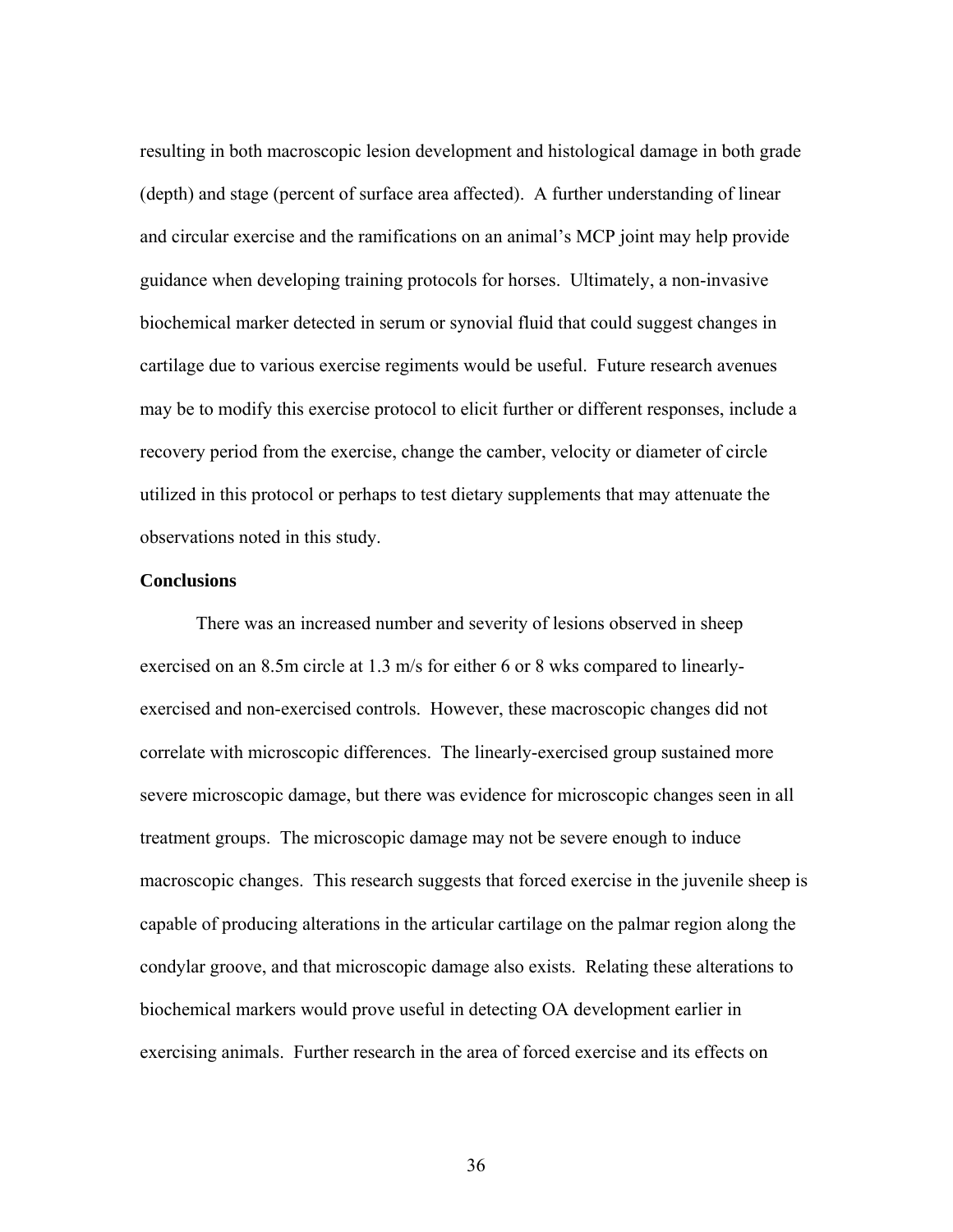articular cartilage, particularly in horses, will be useful in developing sound training techniques or OA diagnostics that promote and monitor joint health and longevity in the equine athlete.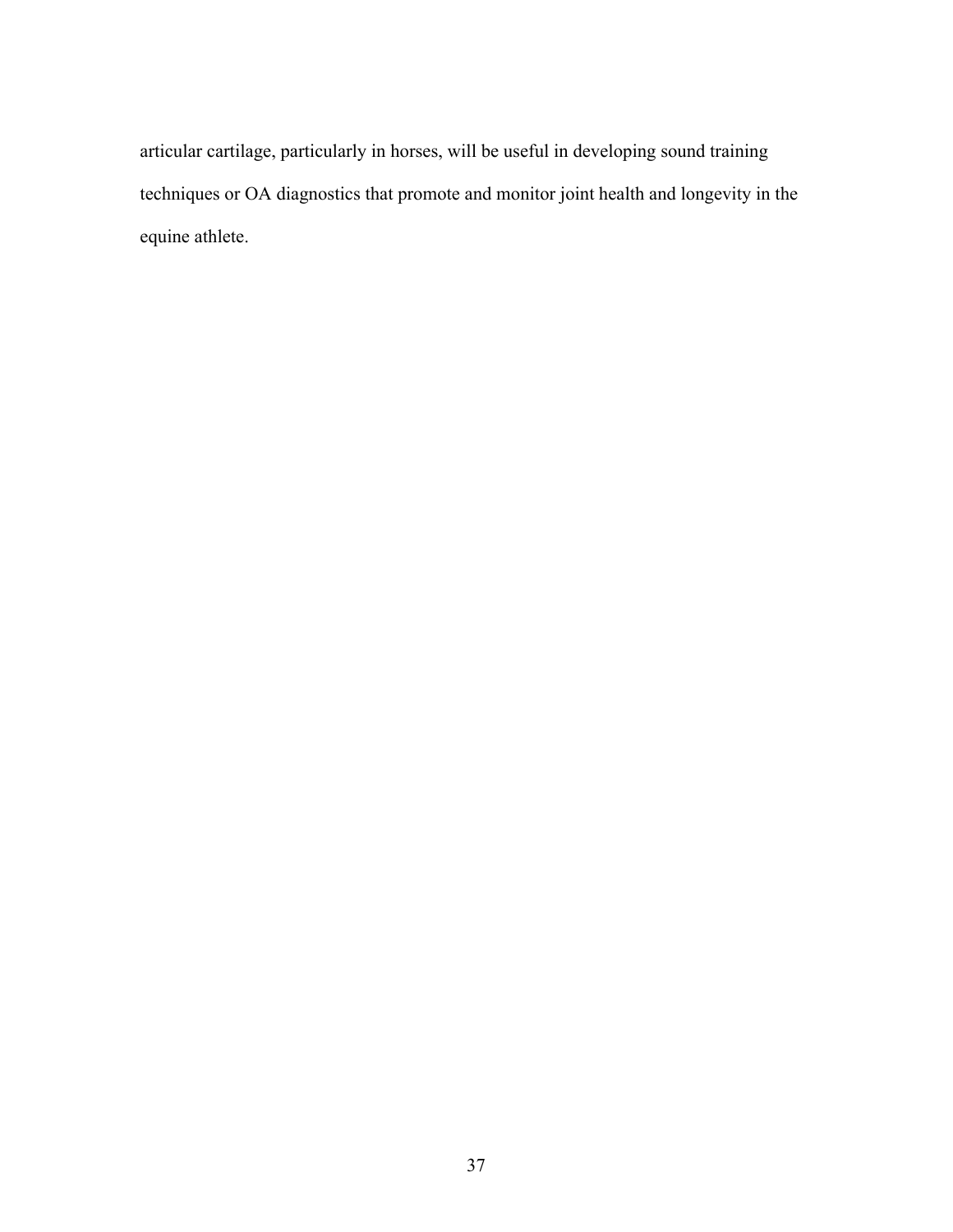#### CHAPTER FOUR

# THE EFFECTS OF FORCED EXERCISE ON COLLAGEN TYPE II FRAGMENTS (C2C), LYSYL OXIDASE CONCENTRATIONS AND TOTAL PROTEIN CONCENTRATIONS IN SERA AND SYNOVIAL FLUID OF LAMBS

### **Introduction**

 In the horse industry, osteoarthritis (OA) leads to significant loss in training time, reduced performance ability, and loss of money. Joint disease is the most prevalent cause of lameness in the horse (Todhunter, 1992), and the incidence of OA anecdotally appears to be increasing and presenting clinical signs at an earlier age in horses. Clinical diagnosis of OA is often difficult in early stages, as definitive analyses typically involve radiologic, arthroscopic or ultrasound imaging only after a horse has presented with decreased performance, lameness or discomfort. The use of biological markers in serum or synovial fluid may prove incredibly useful to detect early changes in articular cartilage metabolism and turnover. Several biomarkers were utilized in this study to determine the effects of forced exercise on Type II collagen turnover (C2C) as well as general collagen maturation (lysyl oxidase). Further, total serum and synovial fluid protein concentrations were determined to estimate any immune responses due to the forced exercise.

 The extracellular matrix of articular cartilage is composed of a fibril network of collagen (predominantly Type II) and non-collagenous proteins, such as aggrecan, the largest sulfated proteoglycan bound to the non-sulfated hyaluronan proteoglycan in articular cartilage. Type II collagen is comprised of three  $\alpha$  subunits of collagen which forms a triple helix (Buckwalter, 1983; Temenoff and Mikos, 2000; Todhunter, 1996). The chondrocyte cells secrete this in a pro form, which undergoes extracellular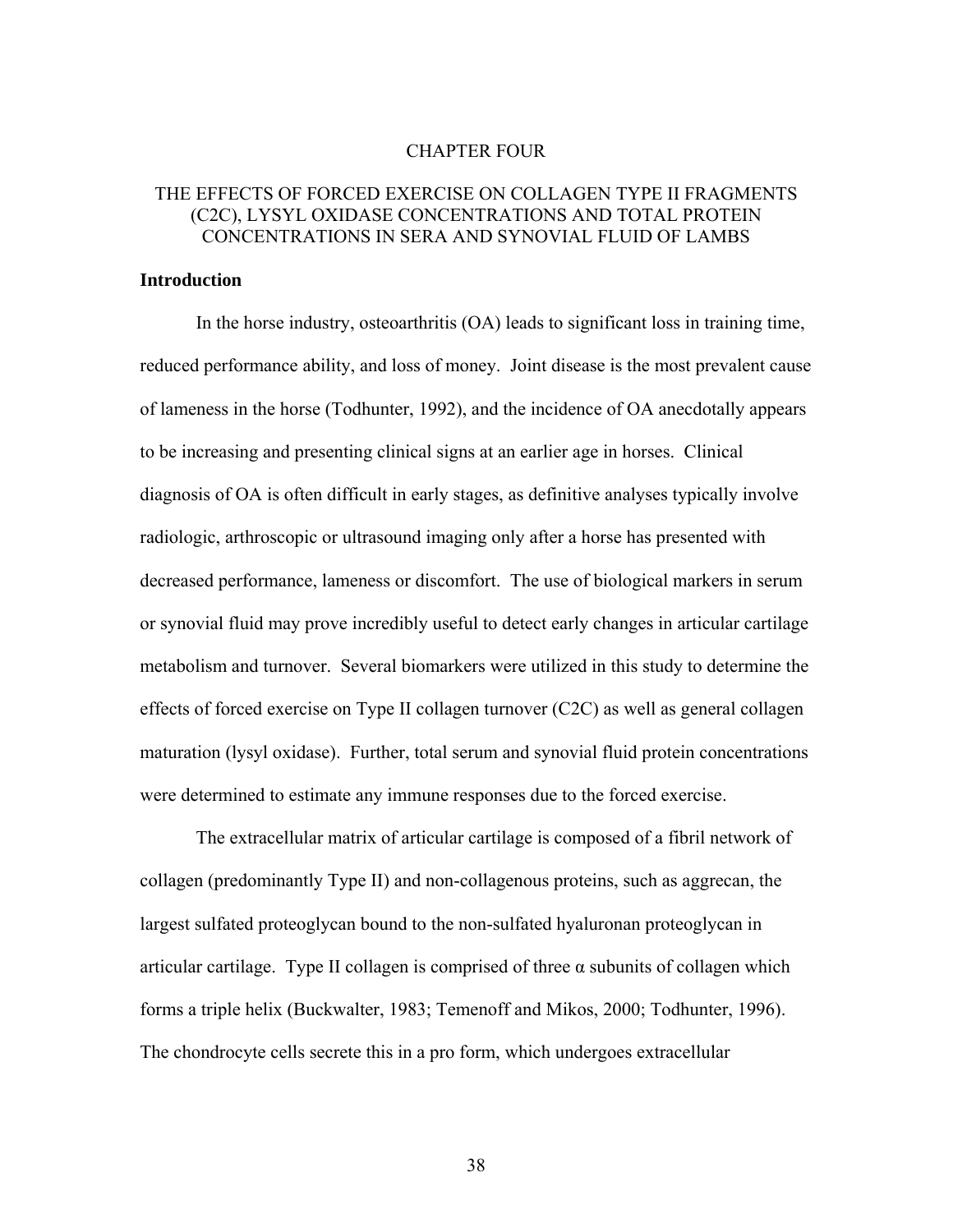processing including enzymatic cleavage of the telopeptides and enzymatic cross-linking of hydroxylysine and lysine by lysyl oxidase. The extracellular matrix of articular cartilage, particularly the collagen, turns over very slowly. Matrix metalloproteinases (MMPs) degrade various components of this matrix. Collagenase, or Matrixmetalloproteinase-1, produces a three-quarter length N-terminal fragment and a one-quarter length C-terminal fragment upon degradation of collagen (Todhunter, 1996), and can be quantified to indicate the degree of degradation. In healthy tissue, the turnover is balanced by tissue inhibitors of these metalloproteinases (tissue inhibitor metalloproteinases or TIMPs; Davidson et al., 2006; Dean et al., 1989); however, in OA, Type II collagen is destroyed because of an up-regulation of the MMPs without a further up-regulation of TIMPs. Therefore, increases in the ¾-length fragment of Collagen Type II (C2C), as a result of MMP-1 degradation, have been detected in animal rheumatoid arthritis models and in synovial fluid in humans affected with rheumatoid arthritis (Elsaid and Chichester, 2006).

Lysyl oxidase is biologically important for biosynthesis of functional extracellular matrix and is the enzyme used in the final step of collagen and elastin cross-linking through oxidative deamination and condensation of the amino group of hydroxylysine and lysine residues (Kagan and Trackman, 1991; Todhunter, 1996). Articular cartilage extracellular matrix is composed predominately of Type II collagen, which utilizes lysyl oxidase to mature into the functional matrix protein. This final step is critical to yield the tensile strength necessary to prevent failure of the cartilage and the development of OA and other degenerative problems. A large increase in lysyl oxidase concentrations may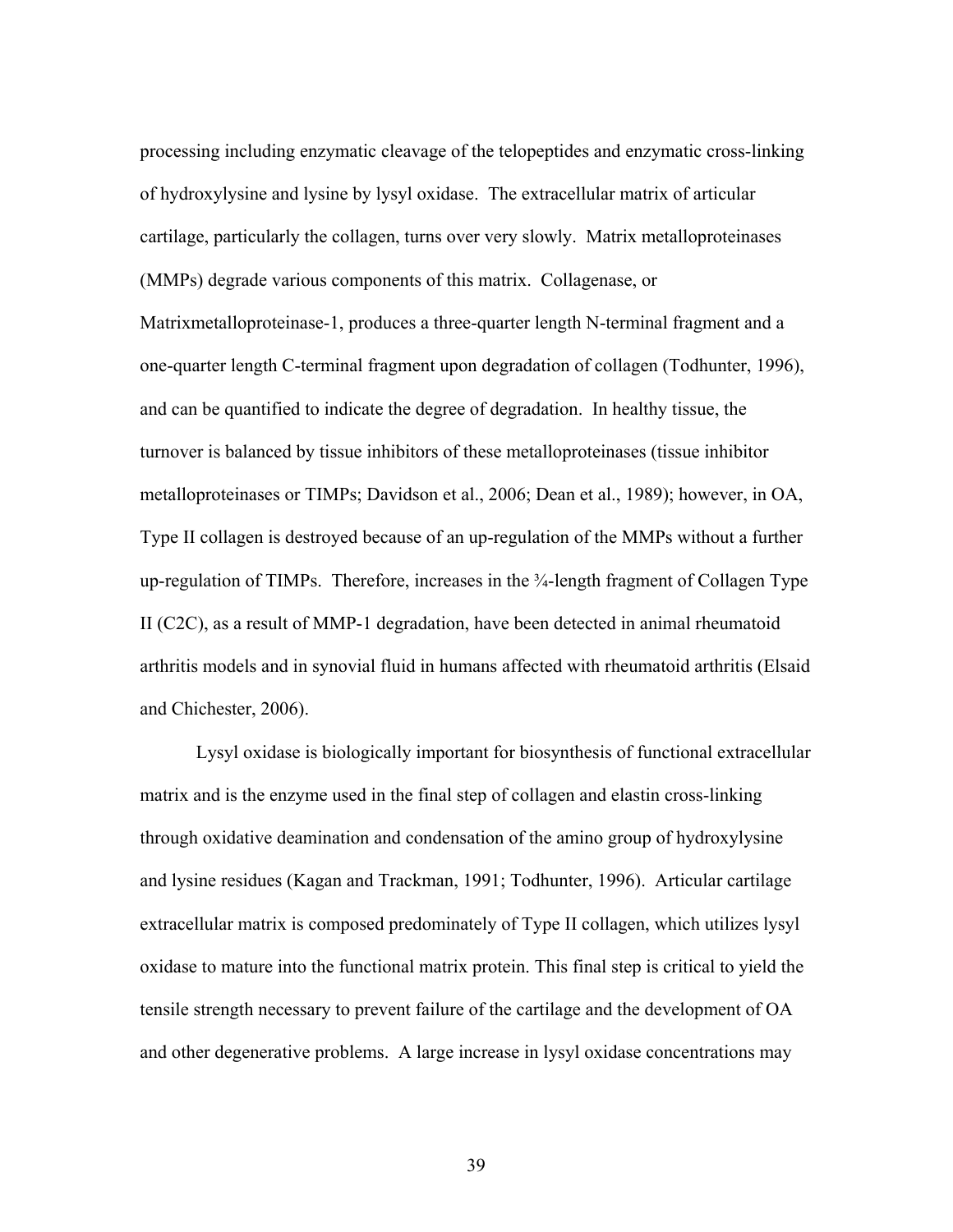indicate a reparative mechanism due to overuse, trauma or general OA, and is often present in patients with fibrotic tumors (Woznick et al., 2005). Moderate increases in lysyl oxidase may be a simple biological response to increased turnover of collagen and net formation, as in growth. Suppressed lysyl oxidase concentrations may lead to decreased cross-linking of Type II collagen, and therefore less mature, weaker collagen fibers via poor crosslinking. Concentrations of lysyl oxidase were quantified in both serum and synovial fluid to determine its usefulness as an early biomarker indicator of OA in this current study.

In this study, lambs were utilized as a model to test the effects of circular exercise versus linear exercise. All exercised lambs worked on either 8.5-m circles or linearly on a treadmill to determine if these exercises altered the concentration of C2C in serum and lysyl oxidase (LOX) in serum and synovial fluid compared to non-exercised controls. The purpose of the study was to determine if circle exercise would cause more degradation of the articular cartilage and therefore elicit elevated C2C and LOX concentrations compared to a linear-exercise group. Further, it was expected that both types of exercise would have higher C2C and LOX than the non-exercised controls.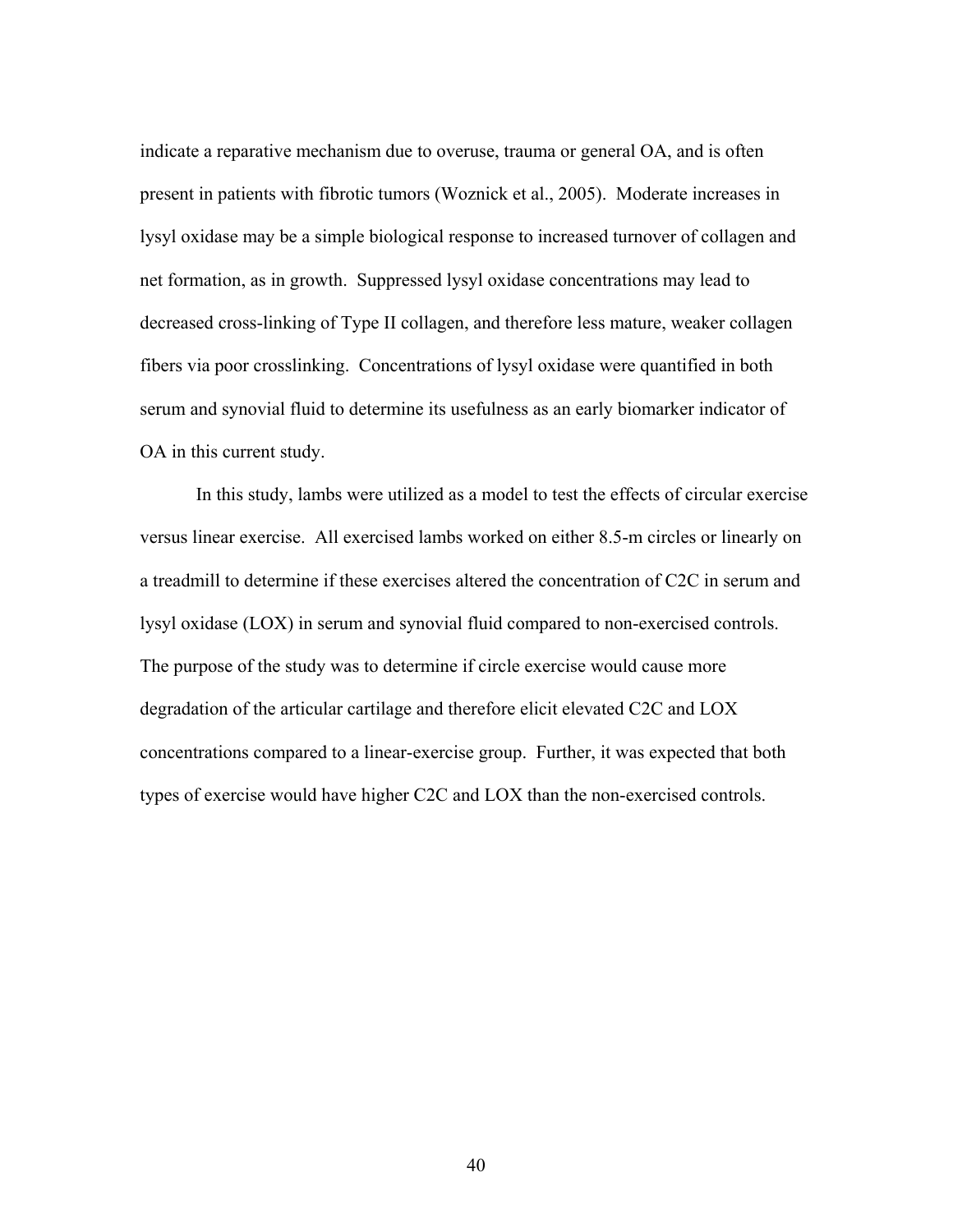## **Methods**

## *Animal Exercise Protocol*

Twenty lambs (ewes and wethers; ages 5 mo, avg 28 kg BW – start; ages 8 mo, 50 kg BW - end) were utilized in this study. Lambs were group housed in pens (4.5 m x 4.5 m; 6 per pen, treatment groups mixed together) and fed ad libitum Coastal Bermuda hay and 0.9 kg of a finishing ration (Southern States, Starter & Grower-BVT) per day per lamb (group fed 5.4 kg concentrate daily). Following a 4-wk acclimation period, sheep were randomly assigned to three groups, circular exercise  $(C, 8.5 \text{ m}, n = 8)$ , straight-line exercise (S,  $n = 8$ ) and non-exercised control (CON,  $n = 4$ ). Lambs were exercised at 1.3 m/s for 6 d per wk for 10 min increasing by 5 minute increments to 30 min daily over a 6 wk period. Four of the 8 sheep per group continued to exercise for 30 min/d for an additional 2 wks (8 wks). Two controls were euthanized at the beginning and two agematched controls were euthanized at the end of the research trial. Blood was collected weekly via jugular venipuncture throughout the trial and synovial fluid was collected using aseptic technique from the metacarpophalangeal (MCP) joint pre-trial and upon euthanasia. At the end of either 6 or 8 wks of exercise, lambs were euthanized via captive bolt, and MCP joints were collected and fixed using 4% buffered formalin as part of another portion of this research project. This research was approved (AUP #50114) by the Institutional Animal Care and Use Committee of Clemson University. All sheep completed the exercise protocol and no observable lameness was noted.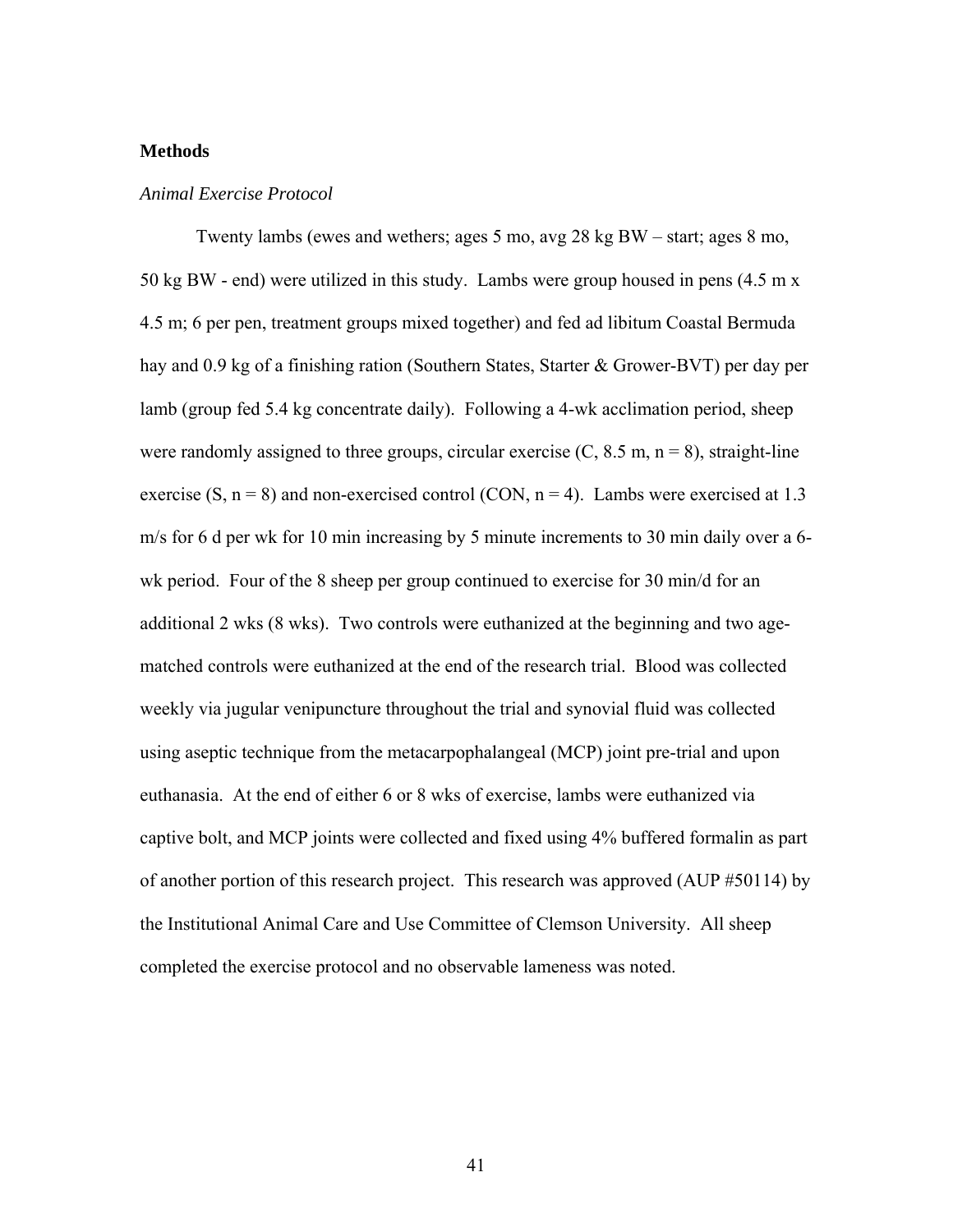## *Total Protein for Serum and Synovial Fluid*

 Total protein for serum and synovial fluid was determined using a BioRad protein Bradford assay. Gamma globulin (IgG) – mouse (standard curve for synovial fluid), bovine serum albumin (BSA; standard curve for serum) and BioRad Bradford Dye were purchased from Sigma Aldrich (Saint Louis, MO). Standards were made fresh in the following concentrations for synovial fluid:  $0.5$ ,  $0.25$ ,  $0.125$ ,  $0.0625$ , and  $0.0313$  mg/mL (IgG); and for serum: 1.0, 0.5, 0.25, 0.125, 0.0625 mg/mL (BSA). Standards, blank and unknown samples were run in triplicate. Unknown samples of synovial fluid were diluted 1:70 with 0.05M Borate Buffer. Unknown samples of serum were diluted 1:150 with deionized water. In each well of a 96-well assay plate, 10  $\mu$ L of standard, blank or unknown were added, and 200 µL of BioRad Bradford dye was added to each well using a multichannel pipetter. The plates were then shaken for 5 min on a Biotek Synergy Spectrophotometer and were further incubated for an additional 5 min (total incubation 10 min) and the absorbance measured at 570 nm. Serum and synovial fluid total protein concentrations (mg/mL) were recorded.

Total serum and synovial fluid protein concentrations were analyzed using an ANOVA for repeated measures with SAS software (SAS, 2007). The complete randomized model for the PROC GLIMMIX procedure of SAS included treatment, time, and treatment by time interactions for repeated measures of total protein concentrations, and differences were reported with  $\alpha = 0.05$ . Serum total protein was analyzed for each wk (total of 13 wks with 5 wks acclimation and 8 wks total exercise) and time points for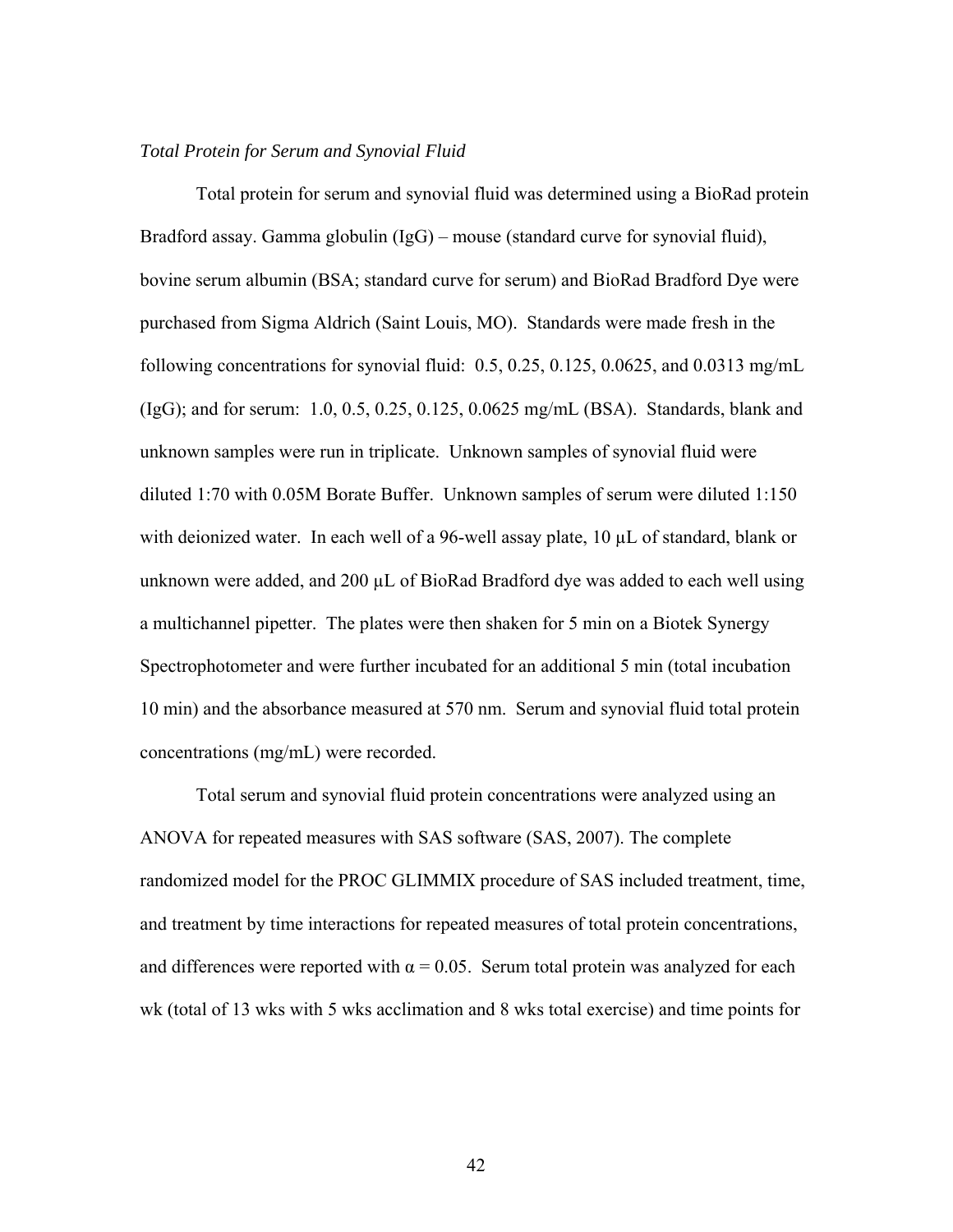synovial fluid included pre-trial (during acclimation period) and the final wk (either Wk 11 or 13) of the formal exercise protocol.

*LOX Assay* 

#### Reagents

 Resorufin, cadaverine dihydrochloride, and β-aminoproprionitrile fumarate (BAPF) and Amplex Red™ were purchased from Sigma Aldrich (Saint Louis, MO). Stock Solutions

Stock solutions were prepared and stored in 0.5-mL (Amplex Red and BAPF) or 1.0-mL (Cadaverine) aliquots at -20 $^{\circ}$ C. Amplex Red (10  $\mu$ M) was prepared by dissolving  $0.64$  mg of the dye in a small amount of borate buffer  $(0.05 \text{ M}, \text{pH } 9)$  and brought to 25-mL volume with the same buffer. Stock cadaverine dihydrochloride (10 mM) was made by adding 175.2 mg to 5 mL of water to yield a 2X stock solution, which was diluted when ready to assay with 1 mL of 0.1 M borate buffer (pH 9). The diluted cadaverine was used immediately. Horseradish peroxidase (HRPO) was made fresh for each assay by adding 5 units HRPO/mL of 0.05M borate buffer. β-Aminoproprionitrile fumarate (500  $\mu$ M) was prepared by adding 6.4 mg BAPF/5 mL of water to yield a 2X stock, which was diluted when ready to assay by adding equal volume of 0.1 M borate buffer to yield 125 nmol BAPF/50 µL of 0.05 M borate buffer.

# Assay Protocol and Sample Preparation

 Lysyl oxidase was quantified in this study using a fluorescence assay modified from Palamakumbura and Trackman (2002). A 96-well black/clear bottom plate (BD Biosciences Falcon; Ref # 353293; Franklin Lakes, NJ) was used to perform the LOX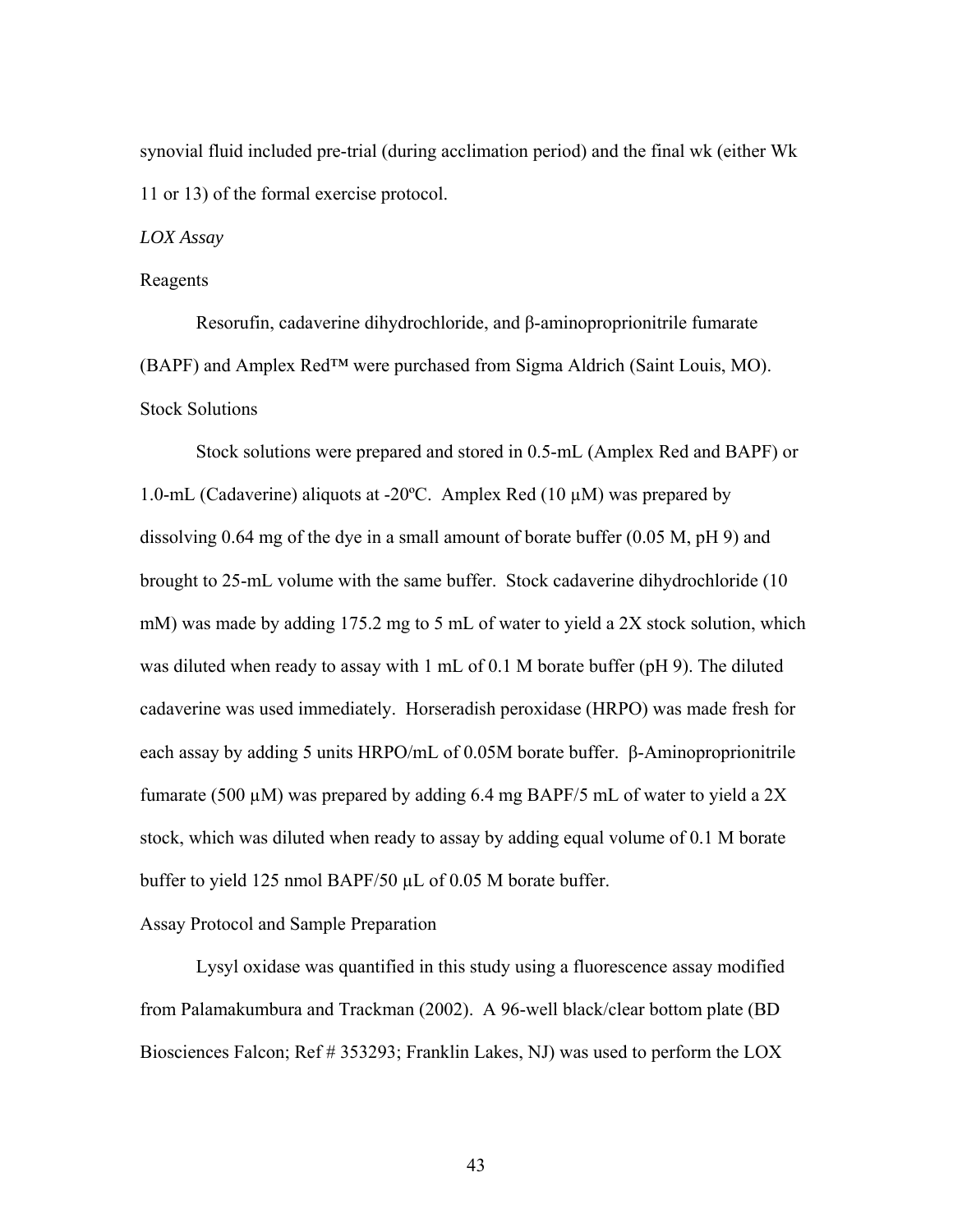assay. Unknown sera samples were diluted 1:2 and unknown synovial fluid samples were diluted 1:10 with 0.05 M borate buffer. A standard curve of resorufin was made in duplicate on each assay plate, and consisted of 0, 0.0125, 0.025, 0.5, 1 and 2  $\mu$ M. In each well of the assay plate,  $25 \mu L$  of Amplex Red and diluted cadaverine dihydrochloride and 50  $\mu$ L of 0.05 M borate buffer were added. The diluted unknown samples (100  $\mu$ L) were then added. In a parallel series, 50  $\mu$ L of borate buffer was replaced with 50  $\mu$ L of diluted BAPF. The BAPF completely inhibits the lysyl oxidase activity in the unknown sample and the difference between the unblocked and BAPF-blocked fluorescence units yields the degree of lysyl oxidase fluorescence activity in the sample. The standard curve was utilized to determine the specific activity of the LOX in the samples. The final step was to add 50 µL of HRPO to all wells with unknown samples. Samples were incubated for 10 min and then fluorescence units were determined on a Biotek Synergy  $HT^M$ fluorescence spectrophotometer with excitation wavelength at 563 nm and emission wavelength at 587 nm.

Mean fluorescence units (FUs) for each group were recorded; specific activity was determined and analyzed for differences using an ANOVA with SAS statistical software (SAS, 2007). The complete randomized model for the PROC GLIMMIX procedure of SAS included treatment, time, and treatment by time interactions for repeated measures of LOX specific activity (units of activity/min/mg total protein), and differences were reported with  $\alpha = 0.05$ . As there were no gender effect on treatment or treatment by time interactions, gender was removed from the final model for these statistical evaluations. Time points were from initial acquisition of the animals, through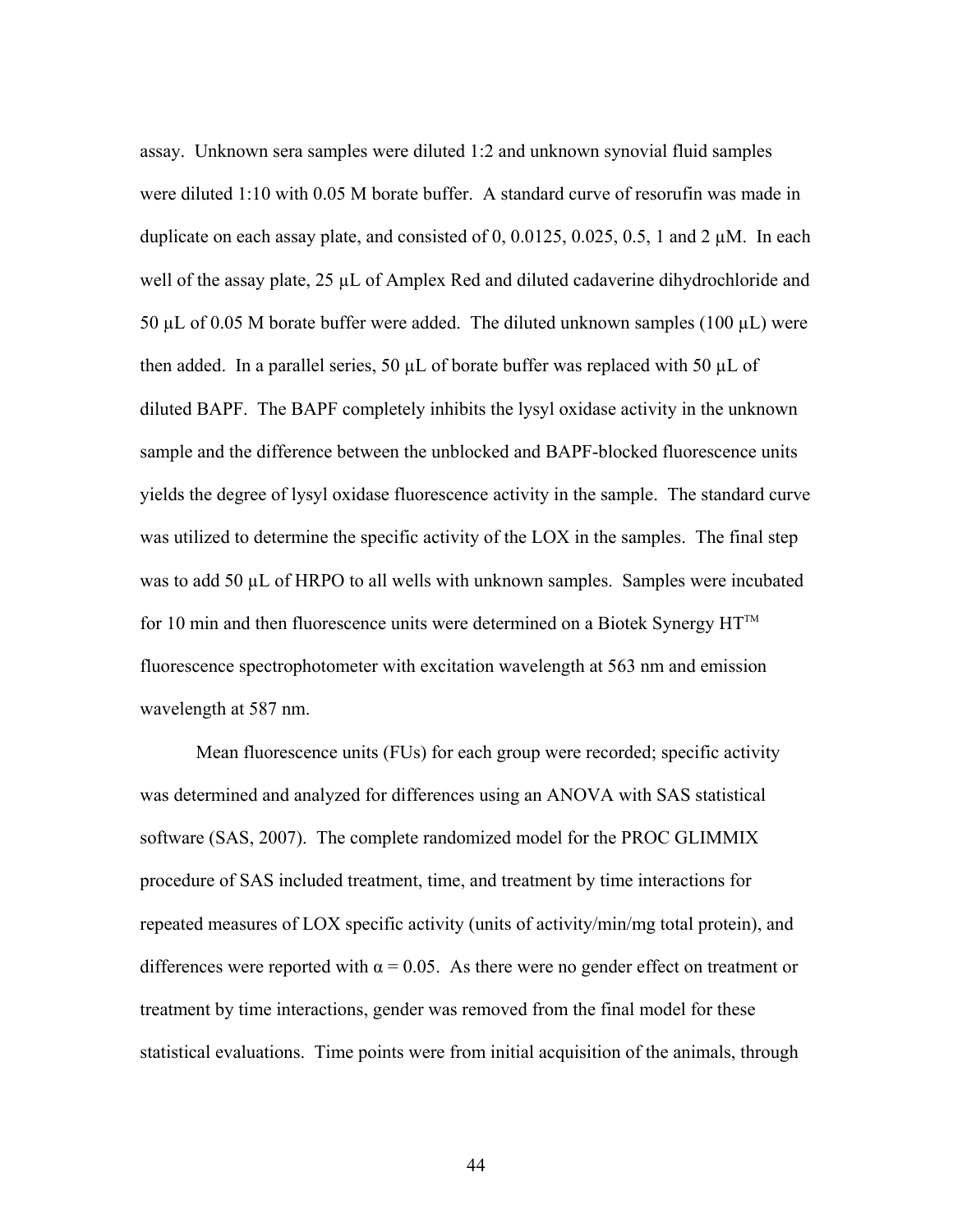the acclimation period and the eight wks of formal exercise protocol, totaling 13 wks for serum LOX and just prior to formal exercise and upon euthanasia for synovial fluid LOX analyses.

To evaluate the relationship between LOX and bone/cartilage growth in juvenile sheep, nine additional lambs of similar genetics were utilized to develop a LOX profile during the first 4.5 mo of life. Blood samples were taken weekly via jugular venipuncture from lambs beginning at 2 wks until 17 wks of age. Serum was assayed for LOX specific activity as above and repeated measures of the data were analyzed using the PROC GLIMMIX procedure of SAS. Time differences were reported with  $\alpha = 0.05$ . *C2C Assay* 

The Collagen Type II Cleavage ELISA (C2C) was a kit purchased from IBEX (Montreal, Canada). The assay measures any neoepitopes at the C terminus of the  $\frac{3}{4}$ length cleavage product that is generated when collagenases degrade Type II collagen. In various arthritis models, this neoepitope increases in serum.

### Reagents

 The kit included all reagents: C2C Standard Stock (10 µg/mL) was used to make a standard curve of 0, 10, 50, 100, 200, 500 and 1000 ng/mL; a pre-coated C2C ELISA plate; a protein-based assay buffer for dilution of primary antibody; a buffer III for dilution of the standards and secondary antibody; the C2C primary antibody (murine IgG); goat anti-mouse IgG-horseradish peroxidase (GAM-HRP) conjugate (secondary antibody); wash buffer; tetramethylbenzidine (TMB; the chromophore) and a sulfuric acid stop solution.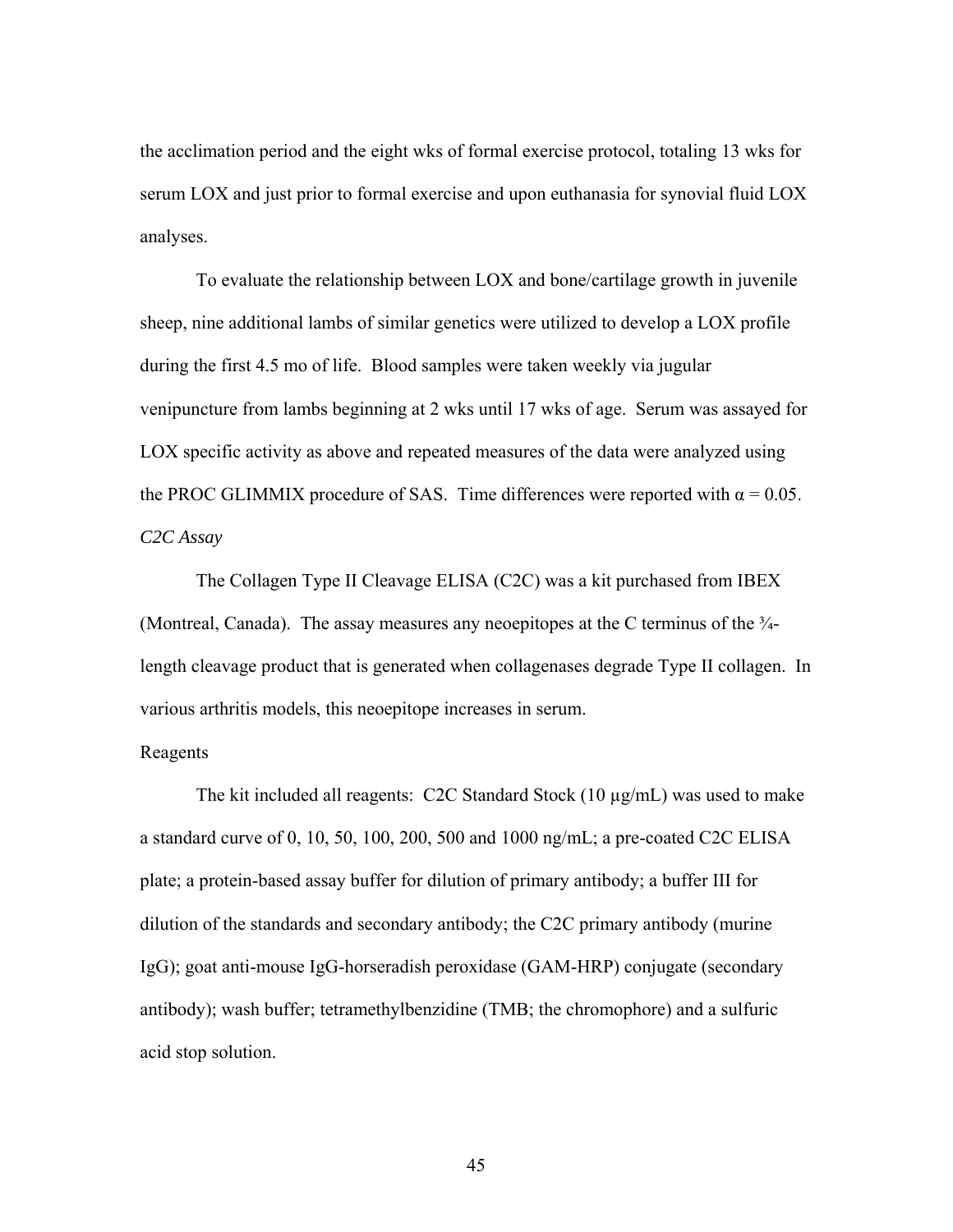Assay Protocol and Sample Preparation

 The assay was conducted according to the standard protocol for the kit. Briefly, the assay was completed at room temperature. Serum samples were diluted 1:2 with Buffer III. 50  $\mu$ L of standard and unknown sample were plated onto a mixing plate, followed by 50 µL/well of the diluted (in assay buffer) primary C2C antibody. The mixing plate was incubated on a high speed plate shaker at approximately 650 rpm for 30 min and then 80 µL of the antigen-antibody mixtures from each well were transferred to the corresponding wells on the coated ELISA plate. This ELISA plate was then incubated on a plate shaker for 1 hr, and then washed three times. 100  $\mu$ L of the diluted (with Buffer III) GAM-HRP conjugate was then added to each well and the plate was further incubated on a plate shaker for 30 min, and washed again six times. Finally, 100 µL of TMB was added to each well and the plate received a final incubation for 30 min. Color development was monitored, and 100 µL of stop solution was added per well. The absorbences were measured on a Biotek spectrophotometer (PowerWave $X^{TM}$ ) at 450 nm. The OD<sub>450</sub> is inversely proportional to the amount of collagen Type II  $\frac{3}{4}$ -length fragment neoepitope present in the unknown sample. The standard curve was plotted using a spline fit, OD results were recorded and mean concentrations of C2C neoepitope were analyzed using an ANOVA in SAS statistical software, and differences were reported with  $\alpha = 0.05$ .

The complete randomized model included treatment, time, and treatment by time interactions. There were no effects of gender on treatment or treatment by time interactions, so gender was removed from the final model for these estimates. Time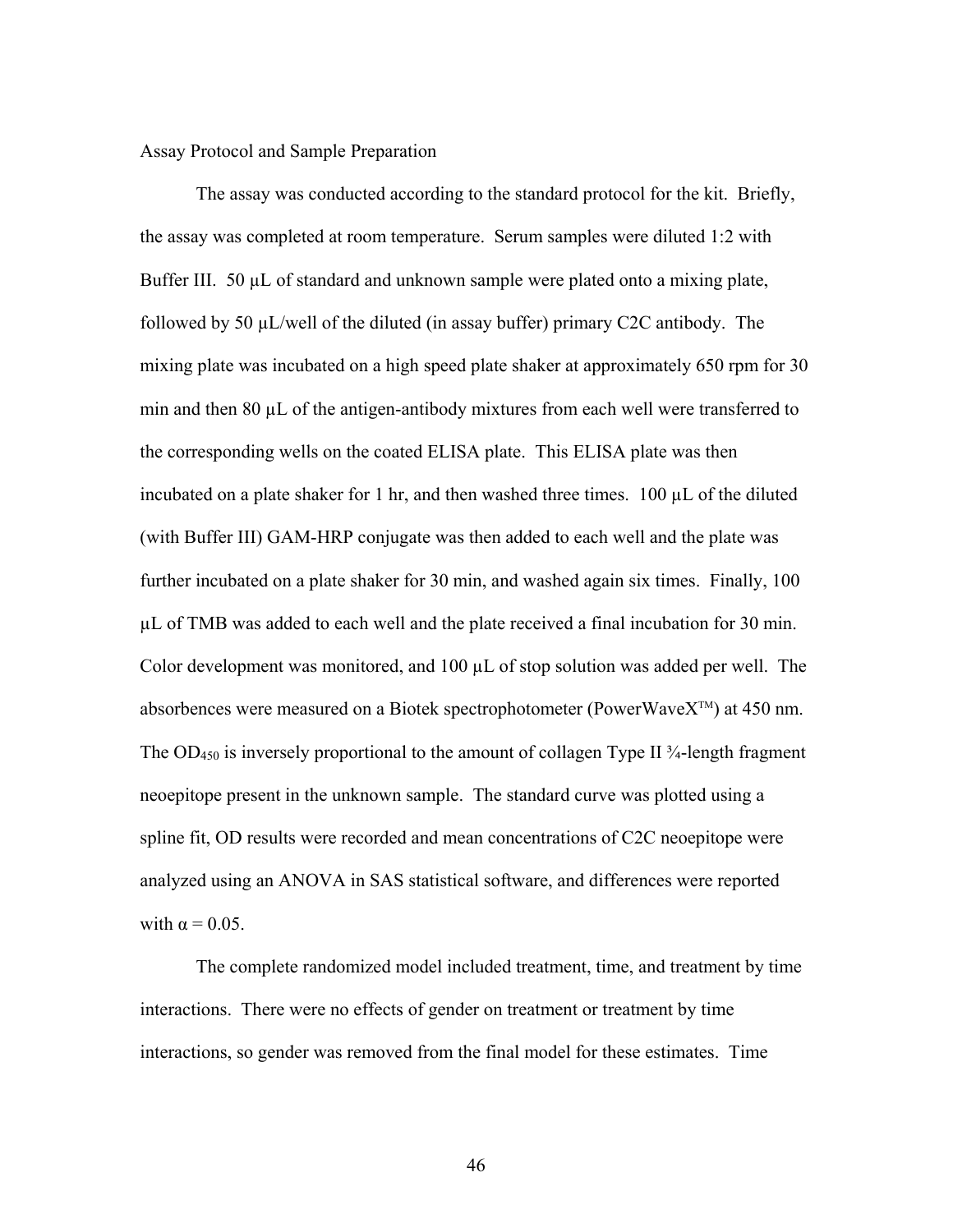points included the first week (Wk 5) and the final week (Wk 11 or 13) of the formal exercise protocol.

## **Results**

### *Serum Total Protein (STP)*

 There were no overall treatment differences for STP concentrations among groups over the length of the study (Table 4.1). There was an overall difference for STP over time during the length of the study ( $P < 0.0001$ ) for all treatment groups combined and a trend for a treatment by week interaction ( $P = 0.068$ ). Treatment by time differences for individual weeks for STP concentrations are represented in Figure 4.1.

Figure 4.1. Mean time by treatment interactions for serum total protein concentrations for lambs that were exercised on a circle  $(\cdot \cdot)$ , linearly  $(\cdot \cdot)$  or non-exercised  $\left(\begin{array}{c} \begin{array}{c} \end{array} \end{array} \right)$ .



\*\*\* Week 1 – Linear exercise group STP tended to be higher than controls ( $P \le 0.10$ ) #+ Week 4 – Linear exercise had higher STP than controls ( $P < 0.05$ ) \*\*\*† Week 7 - Control group had higher STP than linear exercise group ( $P < 0.05$ ) \*\*† Week 12 - Exercise groups (circle and linear) had lower STP than controls ( $P < 0.05$ ) Week 5 began formal exercise protocol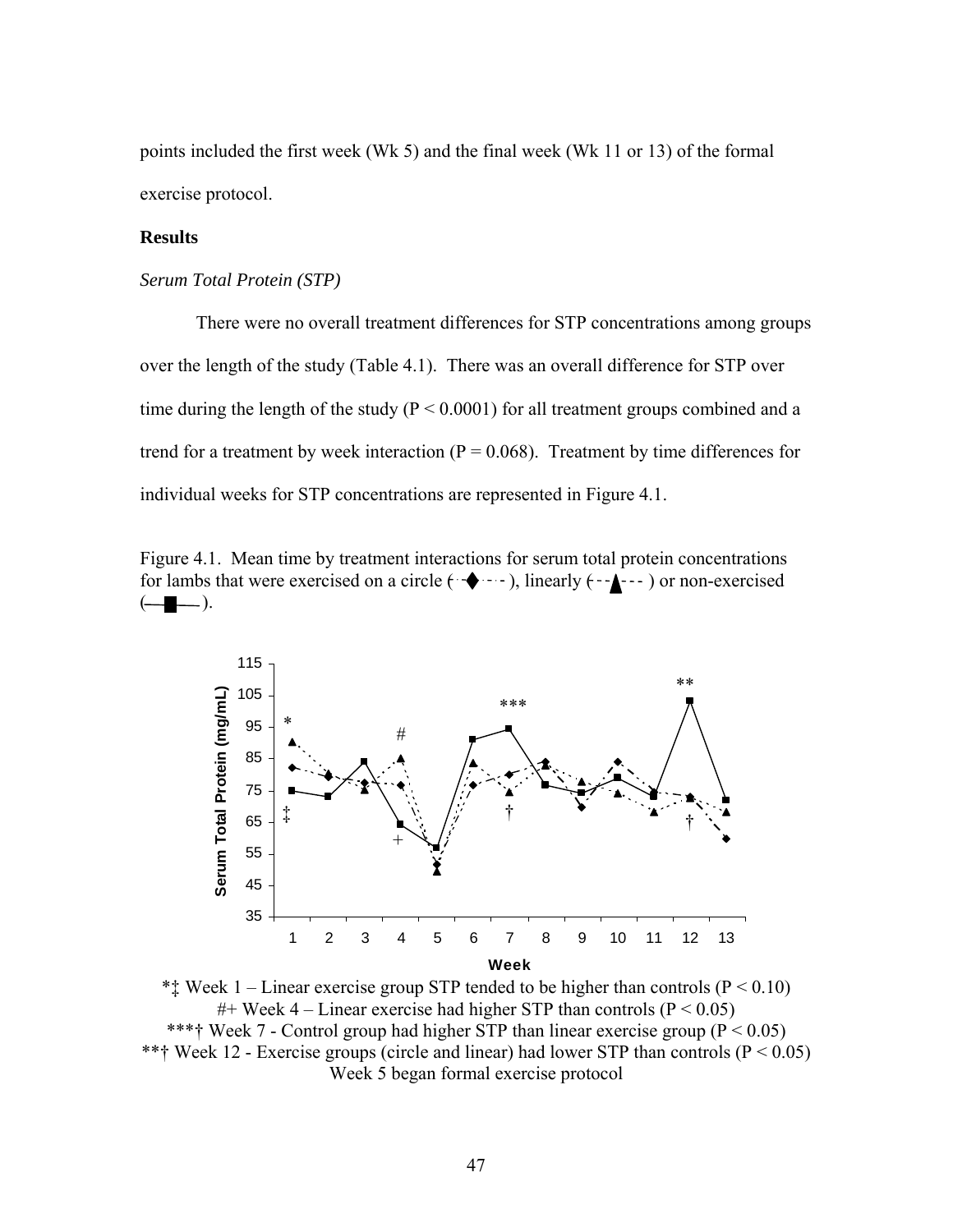# *Serum C2C*

 The overall fixed effects for treatment (Table 4.1), time, and treatment by time interactions for serum C2C concentrations were not different.

## *Serum LOX*

There were no differences among treatment groups over the length of the study for serum LOX specific activity (Table 4.1). The main effect of time for all treatments combined for serum LOX activity concentrations was different  $(P < 0.0001$ ; Figure 4.2). The main effect for serum LOX activity treatment by time interaction was not statistically significant ( $P = 0.497$ ). Differences between the interaction of treatment and time for specific weeks are represented in Figure 4.3 and denoted by symbols.

Data from the 9 additional lambs utilized to generate a LOX growth curve are represented in Figure 4.4. There was a main effect of time  $(P < 0.0001)$ , where LOX specific activity increased over the course of the 15 weeks studied.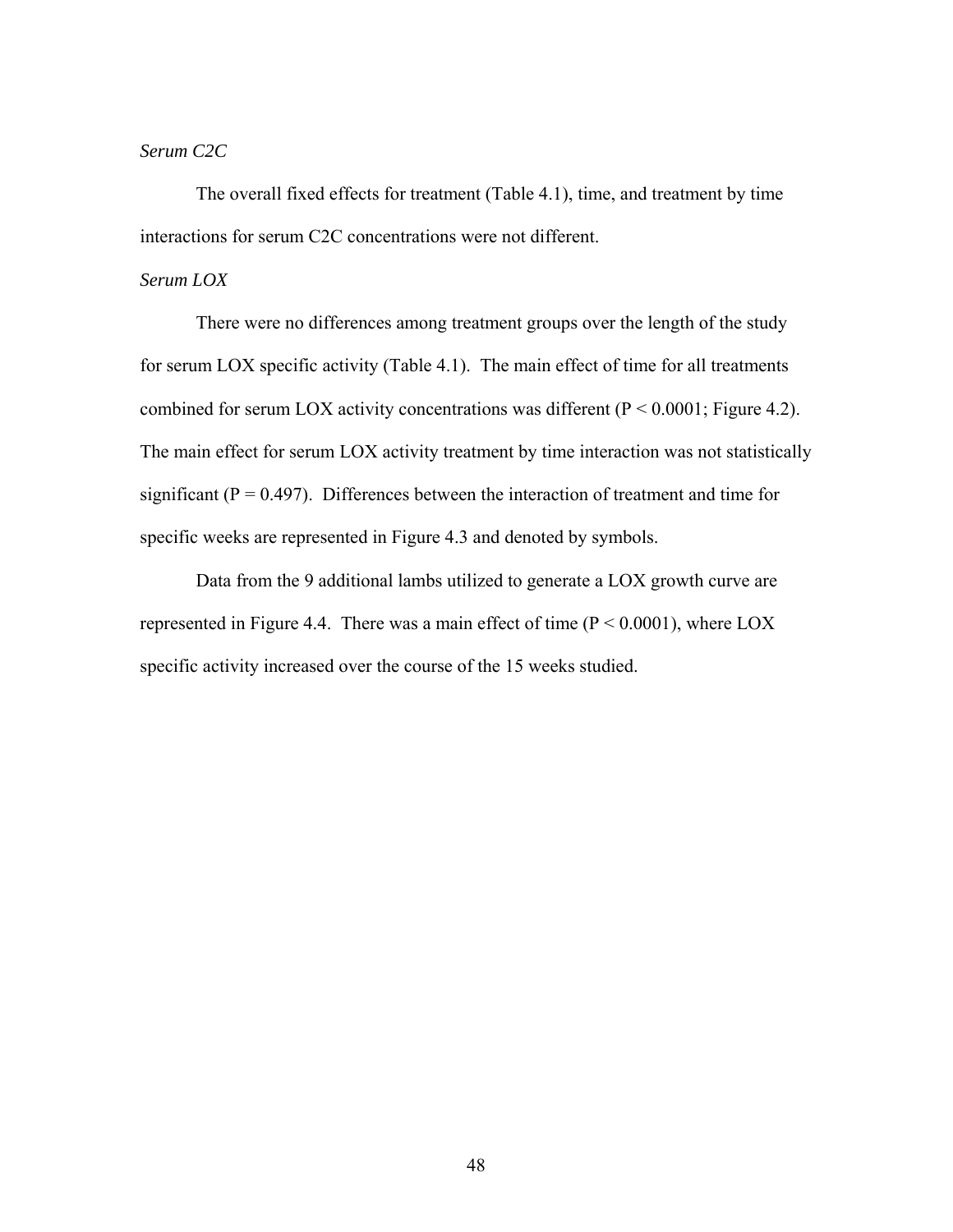Figure 4.2. Differences among weeks for serum LOX specific activities  $(\rightarrow \rightarrow)$  in lambs for all treatment groups combined (Polynomial trend line  $\longrightarrow$  ).



Figure 4.3. Differences among least square means for the interaction of treatment and time (wk) for serum lysyl oxidase (LOX) specific activity in lambs that were exercised in a circle  $(\neg \rightarrow \neg \neg)$ , linearly  $(\neg \rightarrow \neg)$  or non-exercised  $(\neg \rightarrow \neg)$ .



‡† Week 3 – Linear exercise group had higher LOX than control group ( $P < 0.05$ ) +† Week 7 – Linear exercise group had a trend for higher LOX than control group  $(P < 0.10)$ \*† Week 12 – Circle exercise group had higher LOX than control non-exercise group  $(P < 0.05)$ Week 5 began formal exercise protocol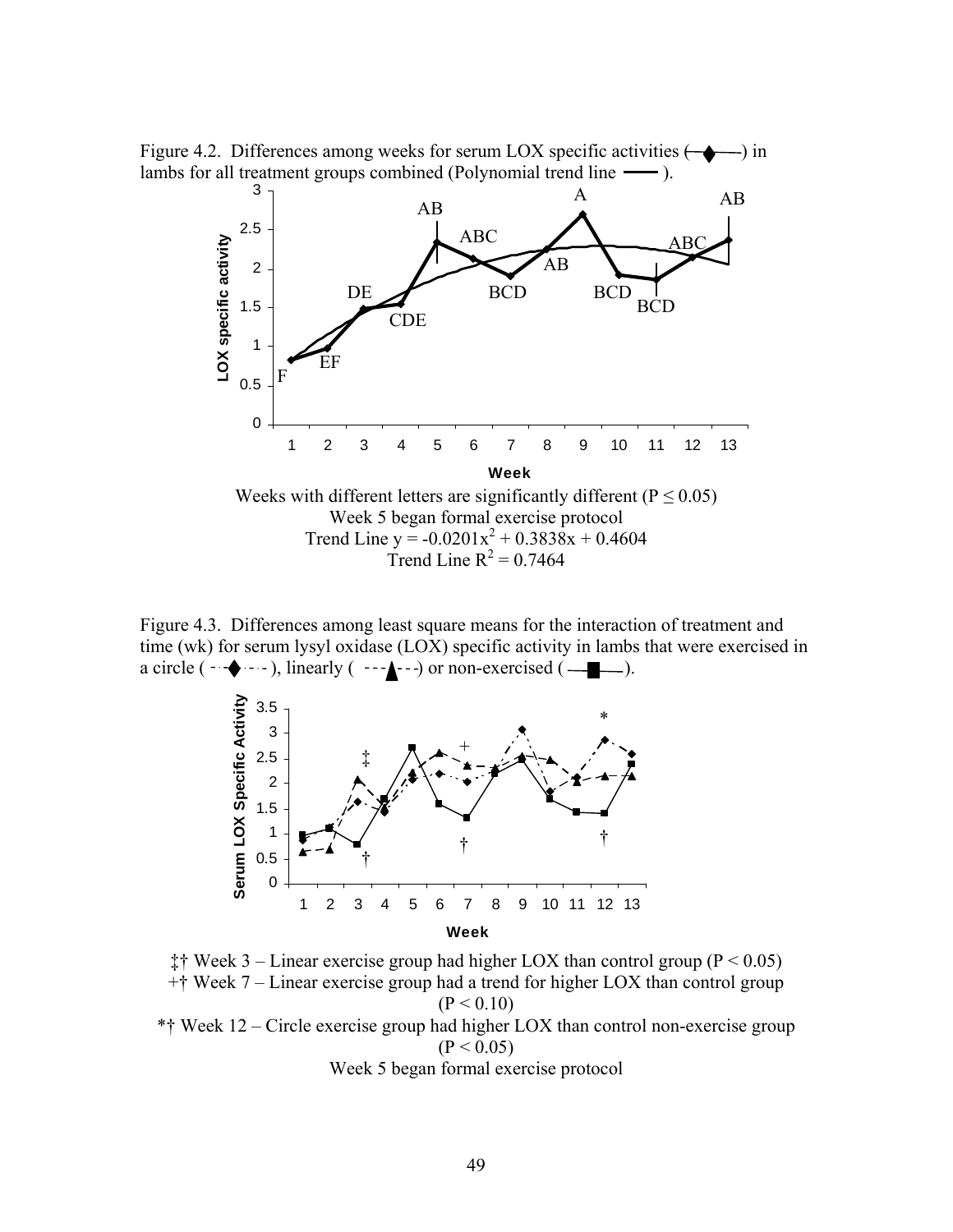Figure 4.4. LOX specific activity growth curve for nine additional lambs of similar genetics to illustrate the increase in LOX ( $\rightarrow$ ) during growth in lambs aged 2 through 17 weeks (Polynomial trend line  $\sim$ ).



Table 4.1. Serum analysis results for total protein, LOX specific activity, and C2C (Means  $\pm$  SEM) for lambs exercised on a circle, linearly or not exercised.

| <b>Analysis</b>                 | <b>Circular</b><br>Exercise $(n=8)$ | <b>Linear Exercise</b><br>$(n=8)$ | <b>Non-Exercised</b><br>Control $(n = 4)$ | p-value<br>among means |
|---------------------------------|-------------------------------------|-----------------------------------|-------------------------------------------|------------------------|
| <b>Total Protein</b><br>(mg/mL) | $74.6 \pm 1.8$                      | $78.1 \pm 1.7$                    | $75.4 \pm 1.7$                            | 0.66                   |
| $LOX$ (spec.<br>$activity*$ )   | $2.01 \pm 0.08$                     | $1.96 \pm 0.08$                   | $1.67 \pm 0.15$                           | 0.15                   |
| $C2C$ (ng/mL)                   | $134.4 \pm 8.9$                     | $131.2 \pm 14.3$                  | $118.6 \pm 8.7$                           | 0.44                   |

\*Specific Activity = units of activity/min/mg protein

## *Synovial Fluid Total Protein (SFTP)*

 Synovial fluid total protein concentrations were analyzed separately for each leg (right versus left). There were no differences among treatments (Table 4.2), over time or as a treatment by time interaction for SFTP for the right MCP joint. For the left leg, there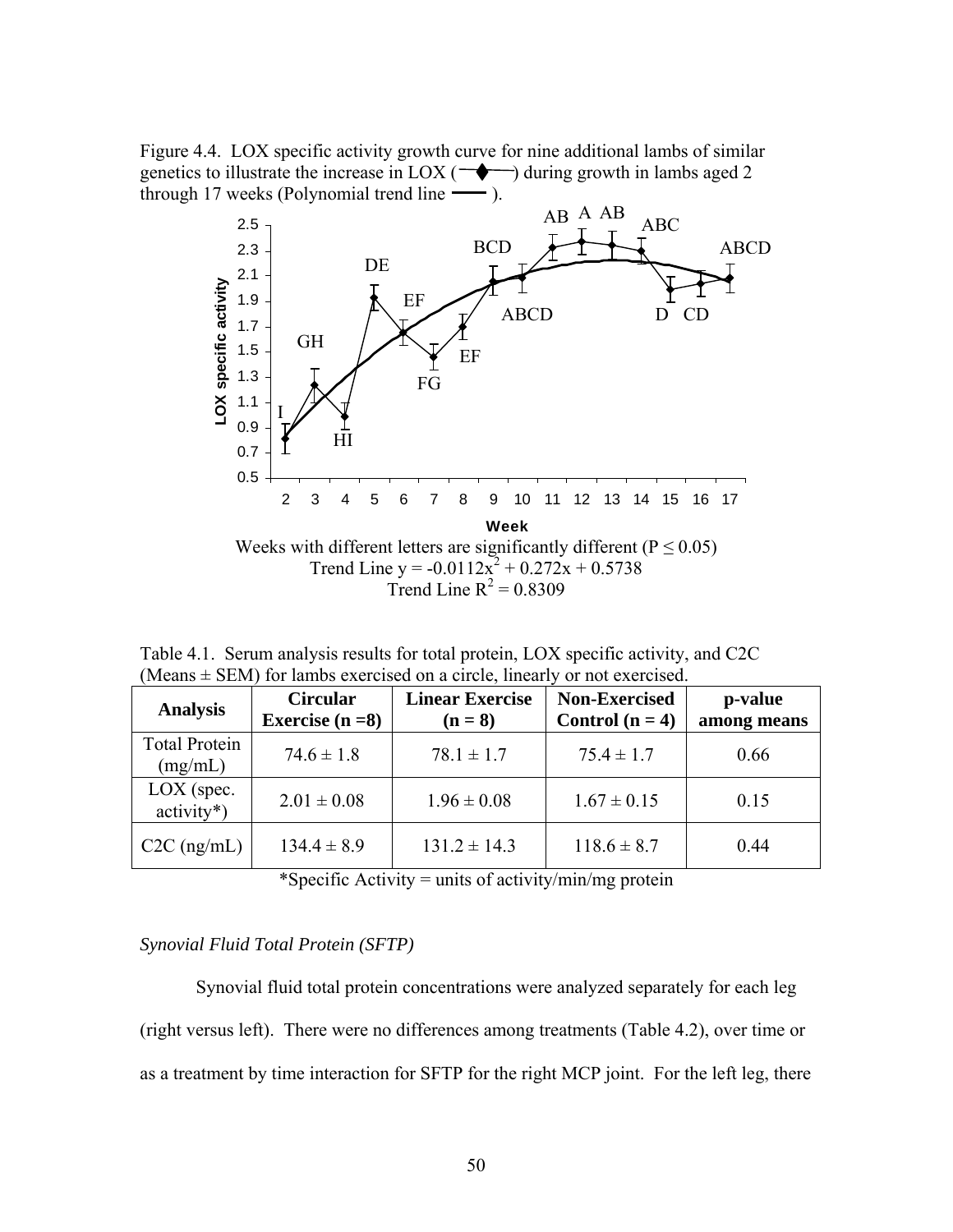were no differences among treatments (Table 4.2) or in a time by treatment interaction, but there were time differences when all treatments were combined over the course of the study (beginning  $-19.43 \pm 1.29$  mg/mL; end  $-15.77 \pm 1.53$  mg/mL; P = 0.047).

# *Synovial Fluid LOX*

 The synovial fluid LOX specific activity was analyzed separately for each individual MCP joint. There were no treatment (Table 4.2), time or time by treatment fixed effects for synovial fluid LOX specific activity for the right MCP. For the left MCP, there were no differences among treatment groups for synovial fluid LOX specific activity (Table 4.2) nor any time by treatment effects; however, there were differences over time when all groups were combined (beginning  $-2.07 \pm 0.24$ ; end  $-3.48 \pm 0.30$ ; P  $= 0.001$ ).

Table 4.2. Results of the metacarpophalangeal joint synovial fluid analyses for total protein and LOX specific activity (Means  $\pm$  SEM) in lambs that were exercised on a circle, linearly or not exercised.

| <b>Analysis</b>                              | <b>Circular Exercise</b><br>$(n=8)$ | <b>Linear Exercise</b><br>$(n = 8)$ | <b>Non-Exercised</b><br>Control $(n = 4)$ | p-value<br>among<br>groups |
|----------------------------------------------|-------------------------------------|-------------------------------------|-------------------------------------------|----------------------------|
| <b>Total Protein</b><br>Right MCP<br>(mg/mL) | $19.82 \pm 1.35$                    | $19.78 \pm 1.33$                    | $19.01 \pm 2.14$                          | 0.94                       |
| <b>Total Protein</b><br>Left MCP<br>(mg/mL)  | $18.78 \pm 1.58$                    | $17.88 \pm 1.64$                    | $16.13 \pm 2.56$                          | 0.68                       |
| LOX activity*<br><b>Right MCP</b>            | $1.66 \pm 0.16$                     | $1.81 \pm 0.15$                     | $1.50 \pm 0.27$                           | 0.59                       |
| LOX activity*<br>Left MCP                    | $2.79 \pm 0.26$                     | $2.86 \pm 0.26$                     | $2.68 \pm 0.44$                           | 0.93                       |

\*Specific Activity = units of activity/min/mg protein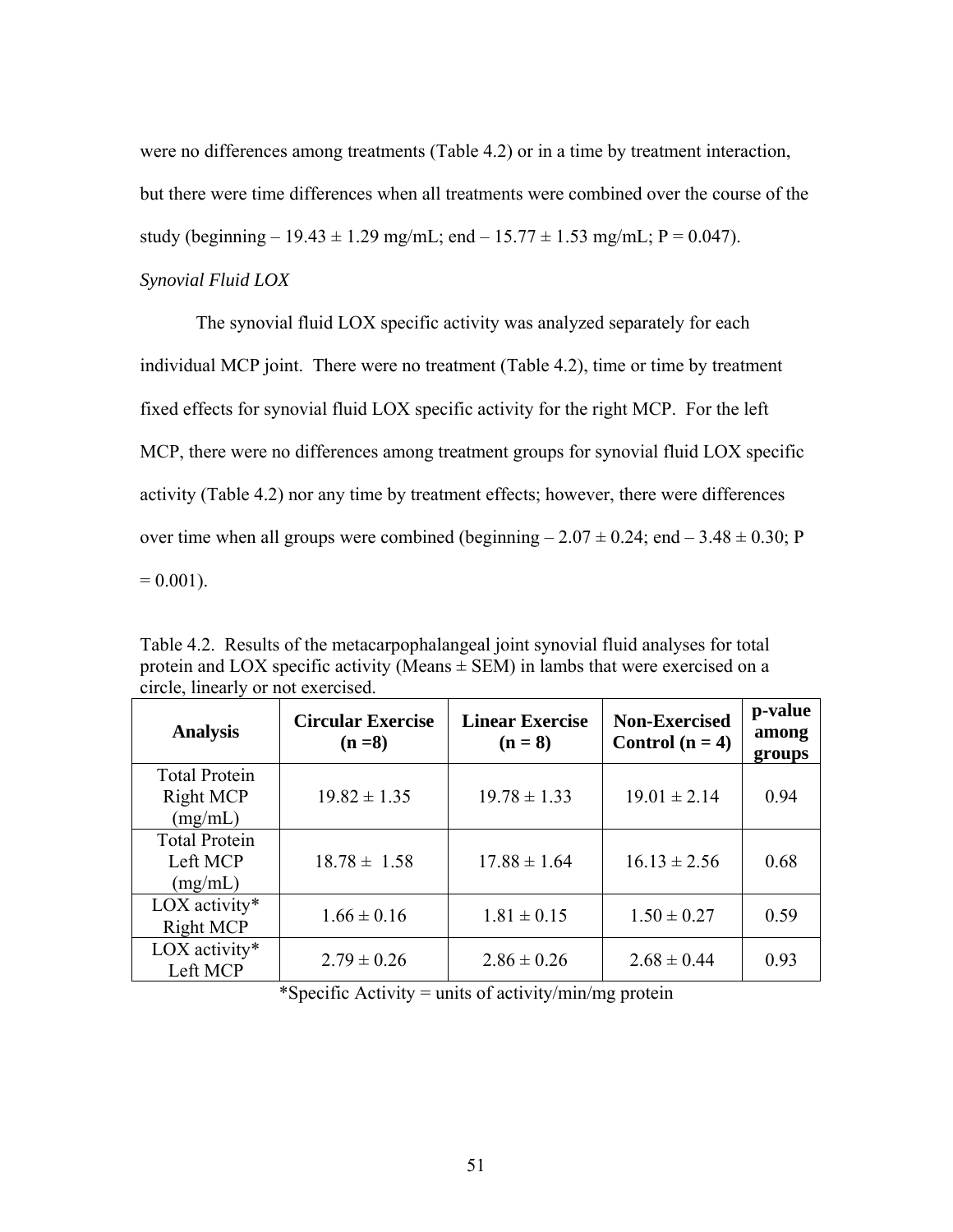## **Discussion**

The STP was not significantly different among treatment groups over the length of the study. There were certain time points throughout the study where there was a time by treatment difference in STP. In Wk 1 and Wk 4, the straight-line exercise group had higher STP than the controls, but this was during the acclimation period and therefore would not be a result of the exercise protocol. In Wk 7, the control group had higher STP than the straight-line group, and in Wk 12, the control was higher than both exercise groups. This finding at Wk 12 (Wk 7 of their formal exercise protocol) was likely not attributed to the exercise protocol as all animals reached their maximum exercise regime at Wk 11 and therefore were not being worked any more intensively than the previous or subsequent weeks. Additionally, no animals were sick at this time and ambient temperature, while 35°C and above, was no different than previous weeks. Additionally, there were no changes in feed concentrations or source during the entire length of the formal exercise protocol. As evident by the SFTP concentrations, the exercise treatments did not alter the protein concentration within the synovial fluid. The time differences that existed for the left MCP in synovial fluid total protein concentrations are interesting but difficult to explain.

Lysyl oxidase has not been previously reported as a biomarker for OA development. van de Lest and colleagues (2003) analyzed lysyl oxidase activity in foals that were reared in various management conditions: pasture, box stalls or stalled with forced gallop training. The foals that were housed in a box stall had lower LOX than the other two groups throughout the study, which corresponded to the number of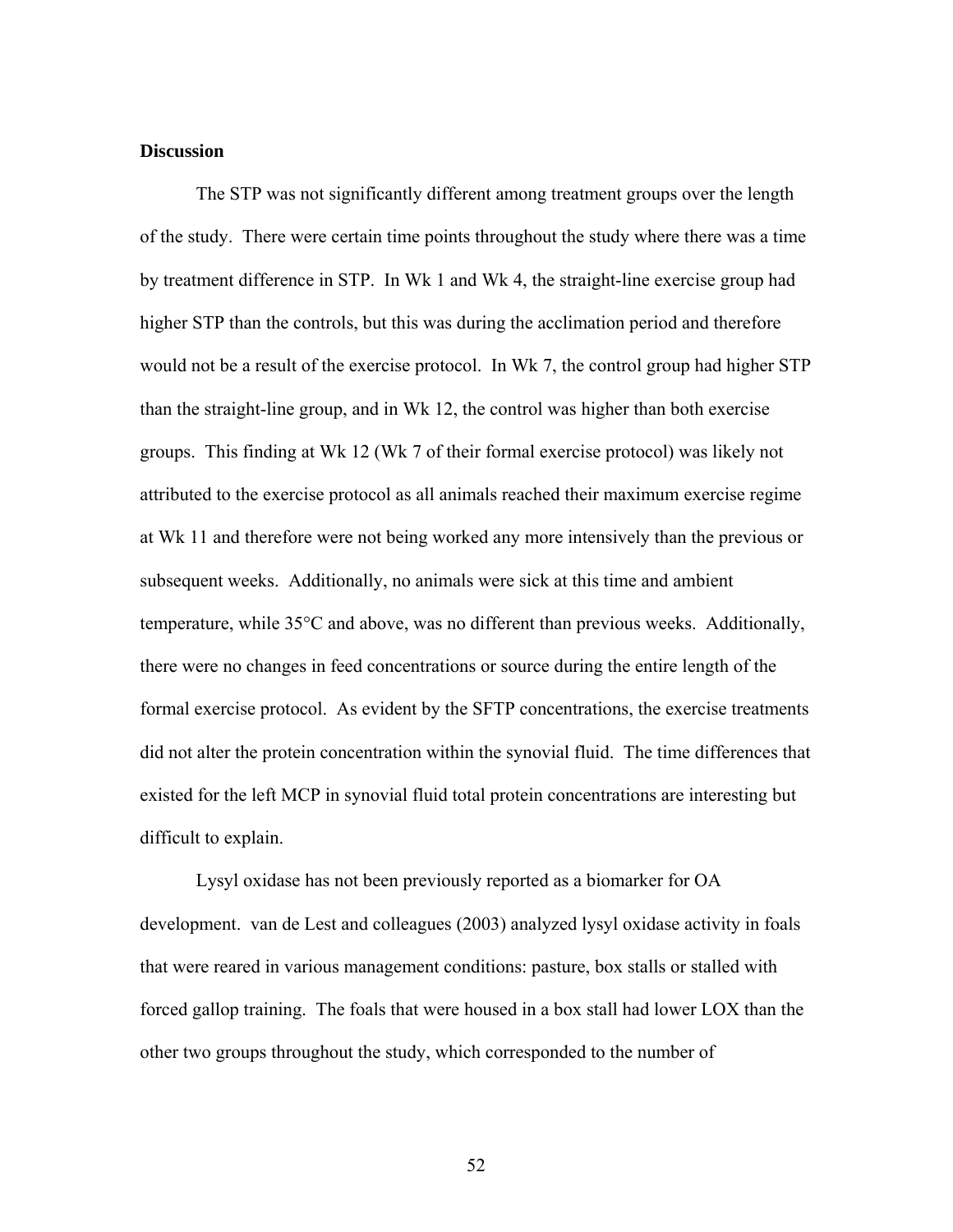hydroxylysylpyridinoline and lysylpyridinoline cross-links (van de Lest et al., 2003). This decrease in LOX activity, and subsequent decrease in cross-linking of collagen, was likely due to increased bone resorption due to confinement rearing. Suppressed metabolism of bone and a decrease in bone quality has been correlated to confinement rearing (Hiney et al., 2004a, 2004b; Shackelford et al., 2004; Weiler et al., 2006).

In this study, forced exercise did not alter the specific activity of LOX compared to non-exercise controls over the course of the study (acclimation and 8 wks of exercise) as evident in both serum and synovial fluid analyses. Increased LOX activity was expected in this study due to increased turnover of collagenous tissue, both bone and cartilage, which contain Type I and Type II collagen respectively. Forced exercise has been shown to increase bone turnover in a variety of species, including horse (Hiney et al., 2004a) and bull calves (Hiney et al., 2004b). Research on the effects of forced exercise on cartilage turnover using biomarkers and the effects of exercise on cartilage in sheep models is limited. Billinghurst and workers (2003) investigated the effects of exercise-related changes in serum concentrations of a number of collagenous and noncollagenous biomarkers for collagen and cartilage metabolism in horses. They found that forced training transiently suppressed serum Type II collagen synthesis marker CPII compared to pasture-reared horses but recovered by five months. Of the eight markers evaluated in the study, the authors were not able to identify significant differences among groups, and so a meaningful biomarker for cartilage metabolism was elusive (Billinghurst et al., 2003).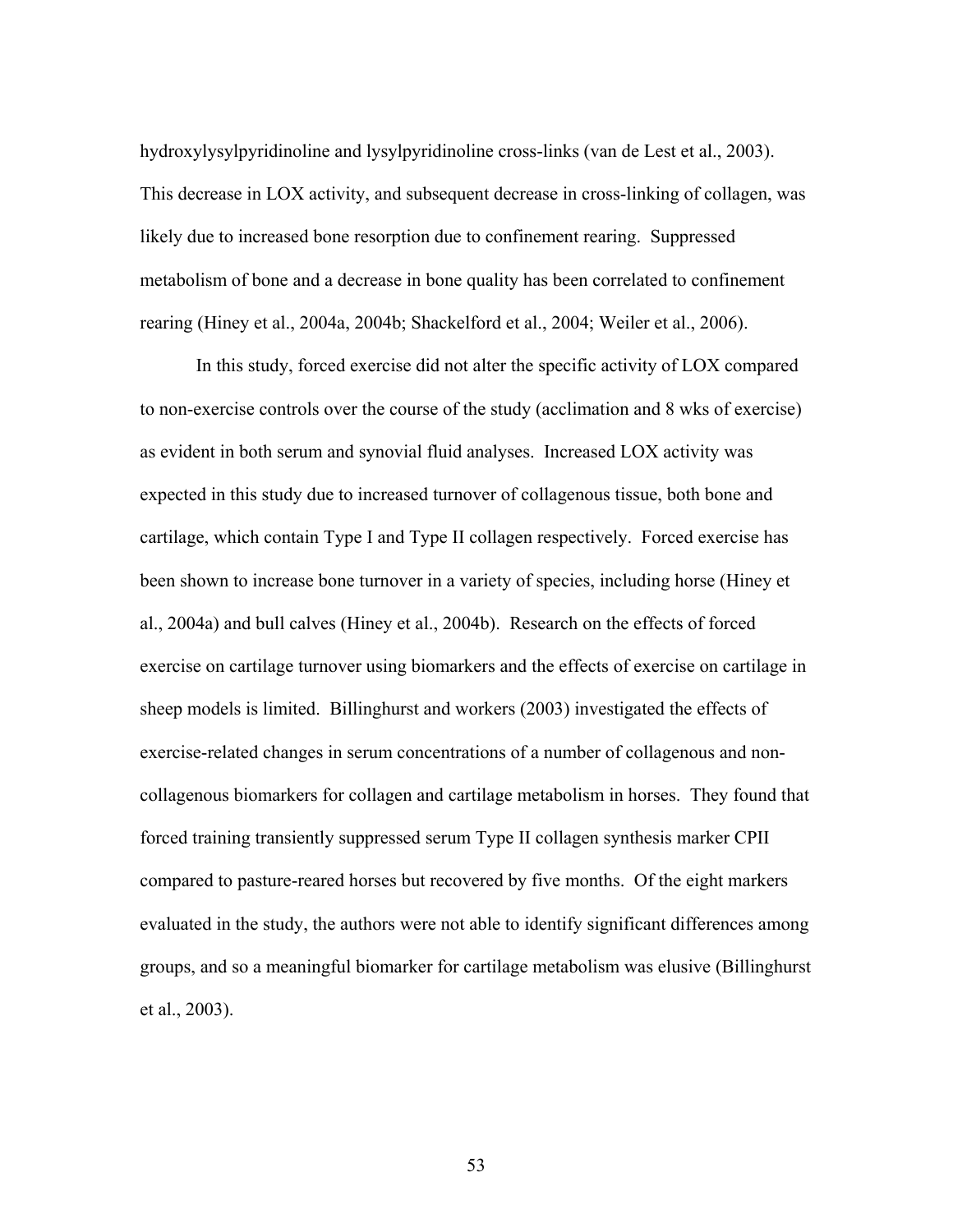van de Lest and colleagues (2003) utilized lysyl oxidase to determine the effects of exercise on immature equine subchondral bone. Horses were either pasture reared or maintained in box stalls with or without forced exercise from birth until weaning at five months of age. After weaning, all foals were housed in a loose box with access to a paddock to determine if exercise-induced effects could be reversed. Lysyl oxidase concentrations were suppressed in the confined group (box stall with no exercise) and all LOX data corresponded to the number of collagen crosslinks measured. During the reversal phase of the study, LOX concentrations remained lower in the former confined animals and compensation was not reached (van de Lest et al., 2003). In the current study, although the control sheep received no forced exercise, the pens did allow for adequate movement, and the control sheep were allowed out of the pen daily to prevent suppressed bone metabolism. Therefore, no negative effects from the lack of forced exercise in the control sheep were expected in the current study.

The increase in LOX concentrations for all groups over time (both serum and synovial fluid) is supported by the concept that as an animal ages, the connective tissues modify and mature to provide tensile strength and compressive stiffness. In an aged individual, these collagenous tissues can become brittle and stiff and therefore susceptible to failure. Avery and Bailey (2005) reviewed enzymatic and non-enzymatic cross-linking mechanisms in relation to turnover of collagen. The Type II collagen in articular cartilage has a high activity of hydroxylation reactions, which forms cross-links that provide structural integrity. The turnover of this cartilage is much slower compared to bone, skin or tendon, which have predominantly Type I collagen fibers, with an estimated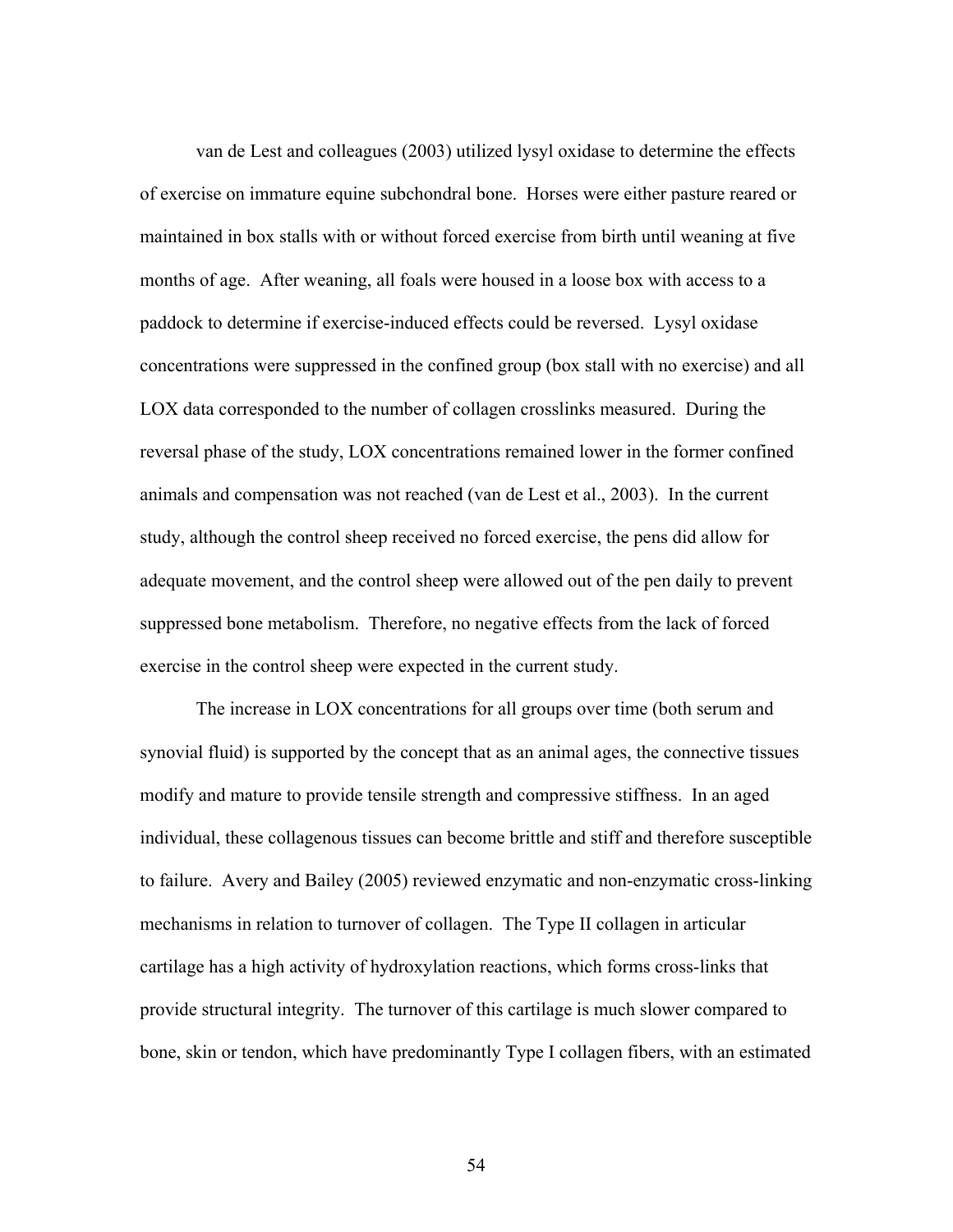half-life of about 100 years. So, as an animal ages, it continues to utilize the enzymatic reactions of lysyl oxidase to mature this collagen. This enzymatic reaction appears to be confined to growth and maturation, whereas non-enzymatic changes occur throughout the lifetime of the individual (Avery and Bailey, 2005). Sheep are typically skeletally mature between 10 and 12 mos, when the growth plates of the "break joint" (distal end of the metacarpal bone) have fused. Ho and colleagues (1989) found that several breeds of sheep (Finn x whiteface crosses - Rambouillet, Targhee and Columbia; and Suffolk x whiteface crosses) had fused spool joints (MCP) between 459 and 557 days. Therefore, it is possible that skeletal maturity is not reached until well into the first year of life. The sheep in this study began the experiment at approximately 5 months of age, and were euthanized at approximately 8 months of age. It is possible, that the enzymatic activity of lysyl oxidase began to taper in the final month of the study due to maturation of the collagenous tissues. It would not appear that the changes to LOX over time were related to the exercise protocol (circular or treadmill) or lack of exercise (control), as there were no overall treatment differences. In lambs of similar genetics, LOX specific activity increased from ages 2 through 17 weeks supporting the concept that the increase in LOX over time for all sheep (circular and linear exercised as well as non-exercised controls) in the exercise study was not due to treatment effects, but rather growth. Further investigation into the effects of non-enzymatic cross-linking and glycation may be warranted to understand the problems associated with exercise in a mature animal.

The LOX marker may be an indicator as to the quality of collagens in general, and there have been limited previously reported studies investigating the correlation of LOX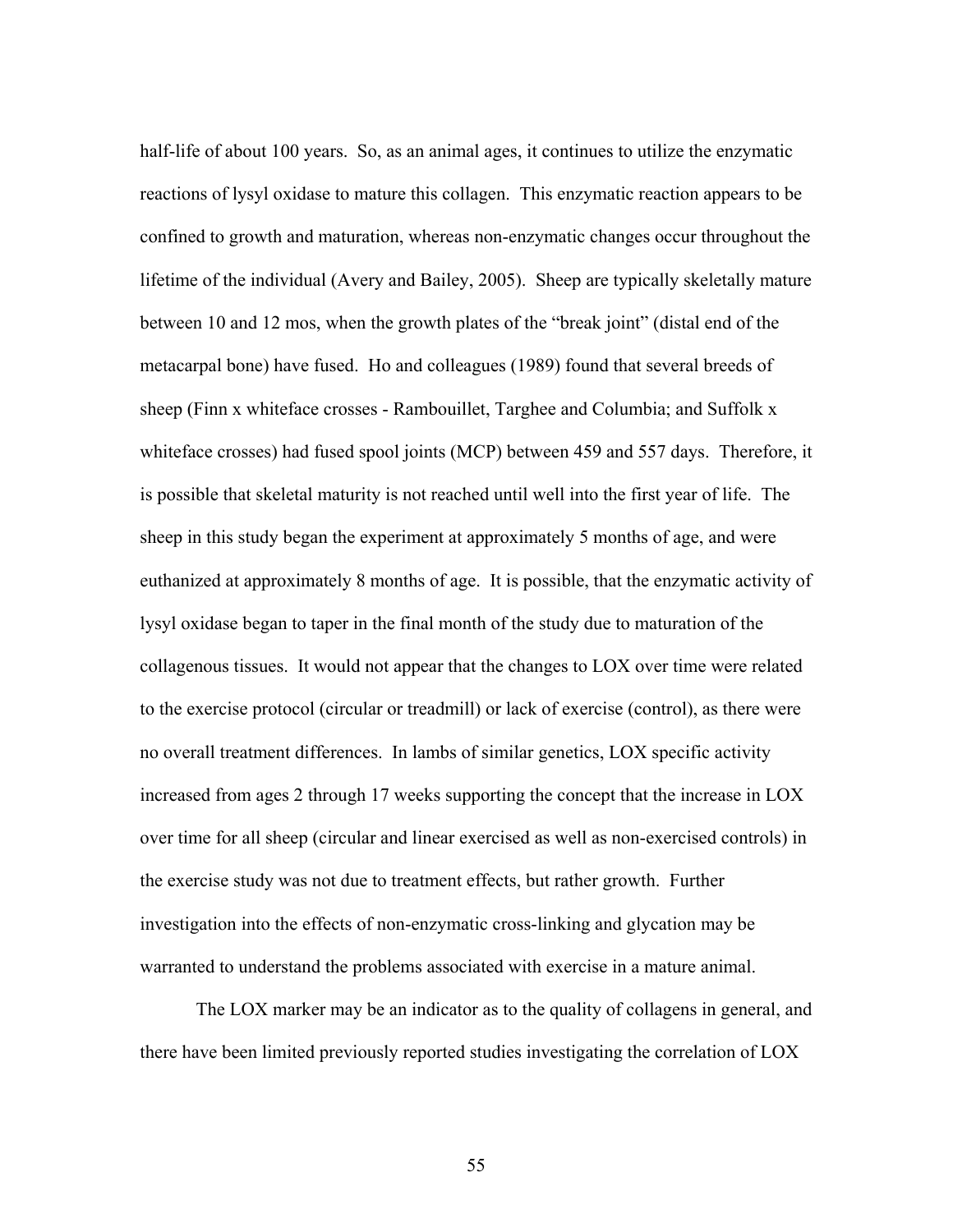to cartilage quality. When coupled with other markers for cartilage synthesis or degradation, LOX may prove useful in early detection of OA. The fluorometric method used in this study was extremely sensitive for detection of LOX in serum and synovial fluid. Further investigation of the role of LOX in cartilage degradation and extracellular matrix destruction is justified. Utilizing LOX coupled with other clinical diagnoses may assist pathologists and researchers in earlier diagnosis of osteoarthritis and lead to improved management of this orthopedic disease.

There were no differences among groups for serum C2C concentrations. The C2C fragment is released as a result of increased MMP activity, and therefore can also be considered an indirect measure of MMP activity. Similar markers, such as the 234CEQ assay, have been utilized to determine the collagenase-derived ¾-length fragment of Type II collagen (Billinghurst et al., 2003). Billinghurst and colleagues (2003) found no differences in the 234CEQ marker among groups of horses that were confined to box stalls, kept on pasture, or were in box stalls but received forced exercise. It is possible that the exercise regimen for the sheep in the current study or the horses in the Billinghurst et al. (2003) study was not sufficient enough to elicit systemic indices of collagen Type II breakdown using biomarkers. Further investigation into early forced exercise, various types of exercise and overall volume of exercise and its effects on cartilage development is warranted. Further research by this group using the same sheep revealed both macroscopic and microscopic changes in the articular cartilage surface of the MCP joint of exercised sheep compared to control sheep, indicating that the exercise protocol was sufficient to induce localized alterations to the cartilage. Continuing to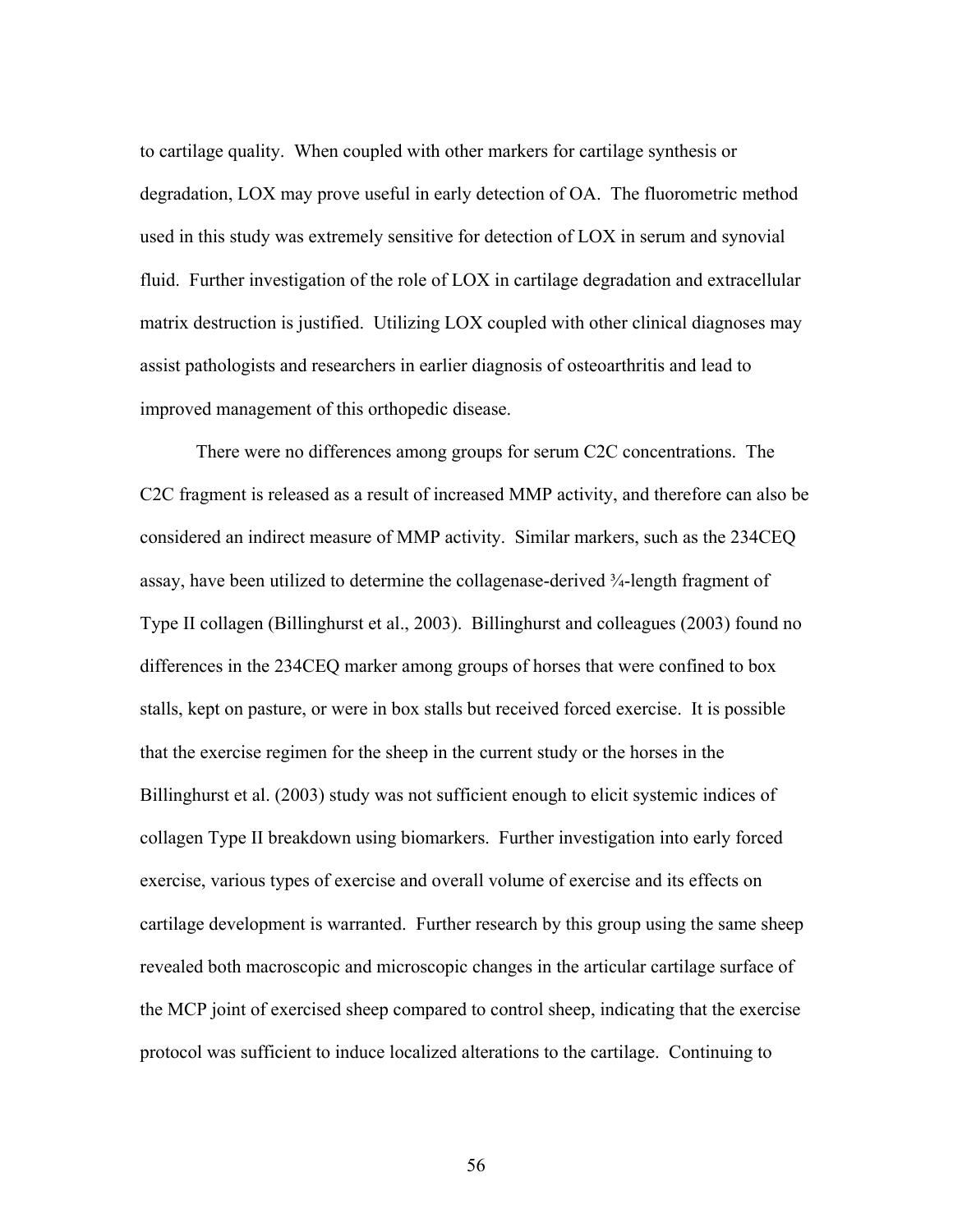identify systemic biomarkers that would be useful in determining cartilage metabolism would prove valuable to determine which types of exercise could be damaging to young animals and perhaps be modified to ameliorate such damage.

#### **Conclusion**

 There were no differences among treatment groups for serum or synovial fluid total protein, C2C, or LOX for sheep exercised at 1.3 m/s on either a treadmill or in a clockwise circle compared to non-exercised controls exercised for a total of 8 wks. In a companion study, there were macroscopic differences among groups with circled sheep developing the most severe lesions, linear-exercised sheep developing moderate lesions, and control sheep developing minimal wear. However, in this companion study, histological evidence revealed that linear-exercised sheep had statistically higher microscopic damage compared to circled sheep or non-exercised controls. It would appear that the exercise protocol was sufficient to induce structural alterations to the articular surface, but biochemical markers in this study failed to demonstrate localized (synovial fluid) or systemic (serum) changes between the two exercised groups. At the volume of exercise utilized in this study, circle exercise did not appear to be any more severe than linear exercise in juvenile lambs. Further research utilizing a different exercise protocol or biochemical markers may be revealing into the effects of various forced exercise techniques in juvenile animals.

Lambs were an effective model in this study and further research using horses may be warranted to investigate appropriate biochemical markers for determining the early signs of OA. Efforts to increase the longevity of a horse's athletic career are still an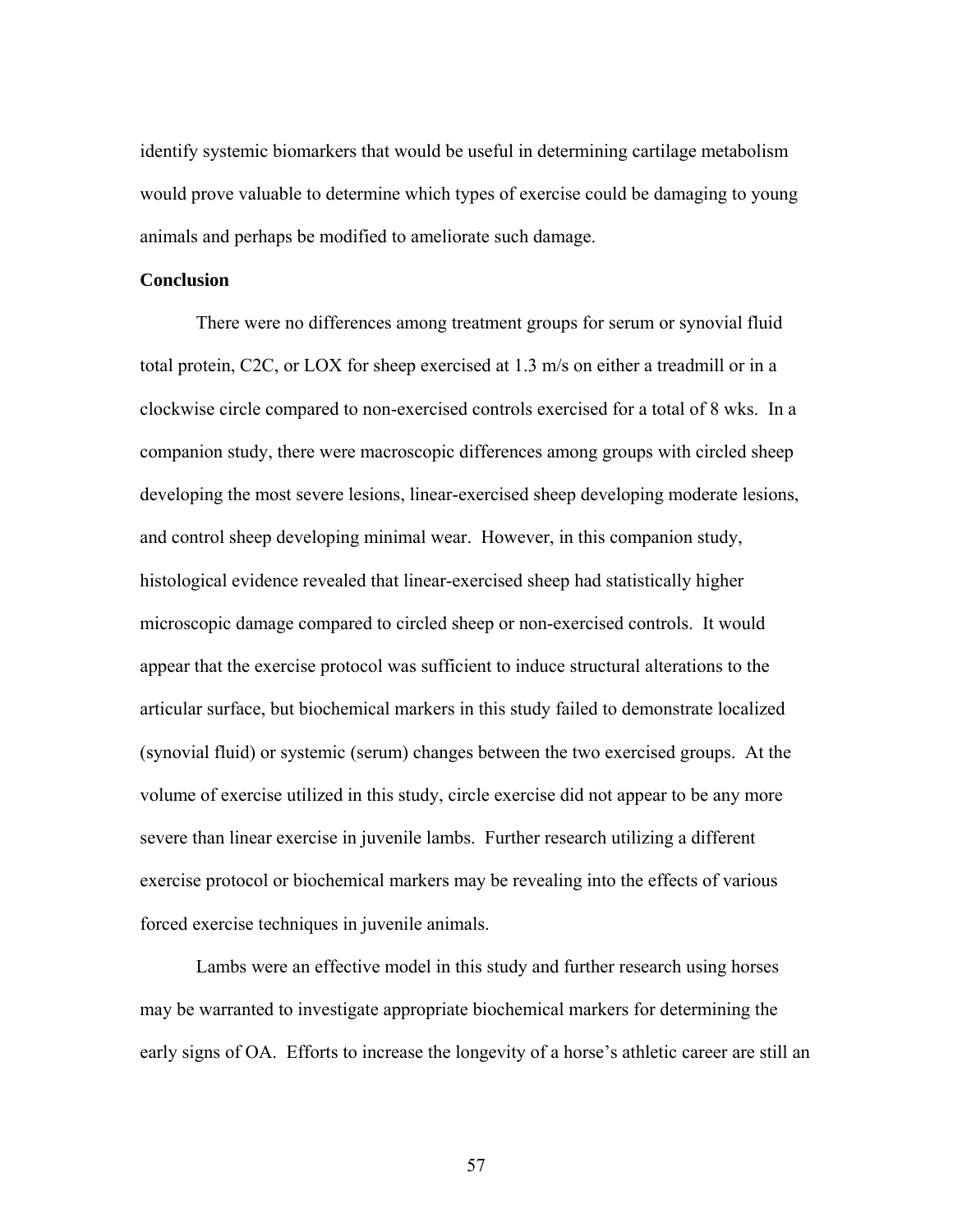important issue in the horse industry. Continued efforts to test various exercise protocols and to discover a meaningful and non-invasive tool for determining the early signs of OA development in horses would prove financially beneficial and useful in maintaining health and wellbeing.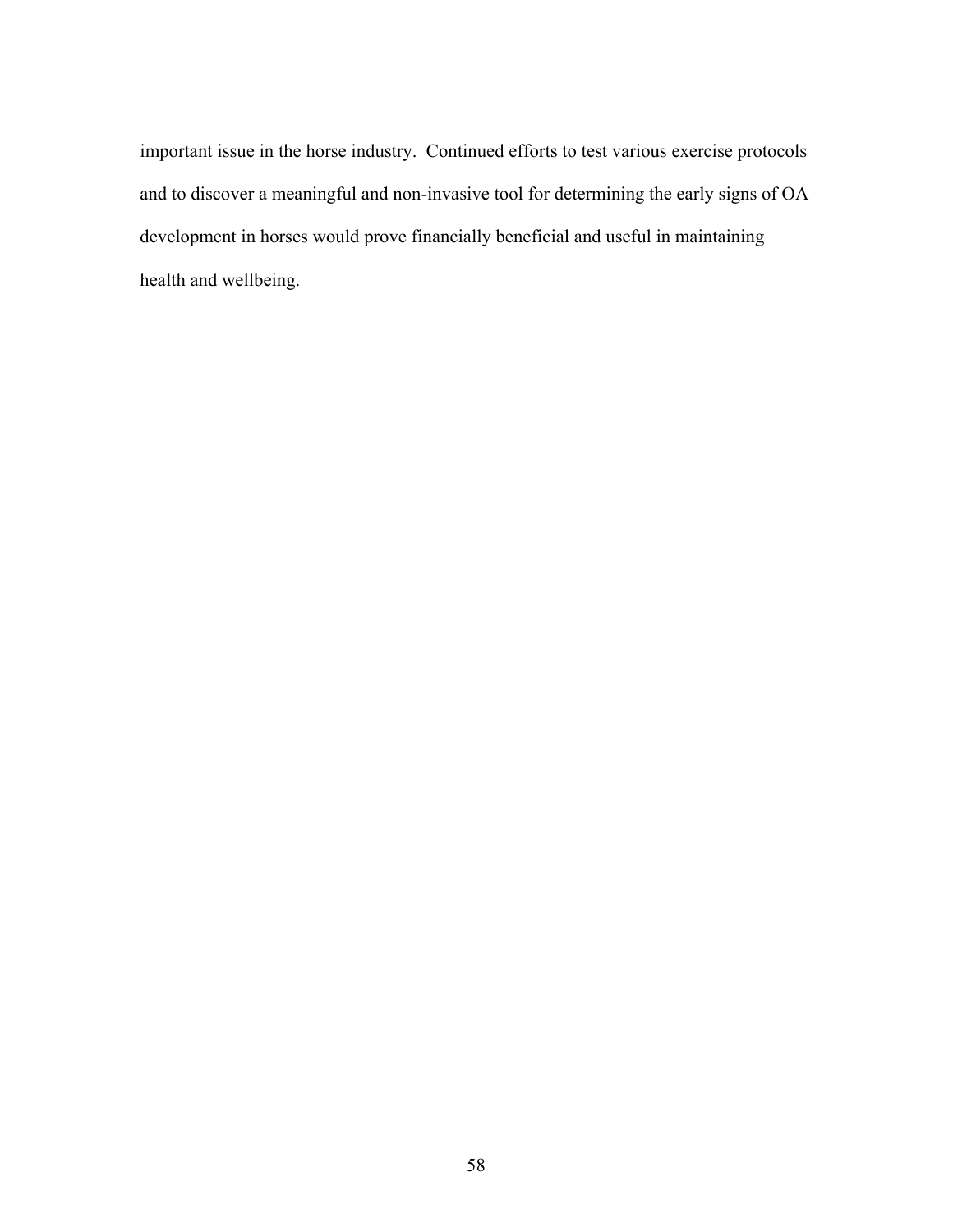#### CHAPTER FIVE

### **SUMMARY**

 The results of this study indicate that early forced exercise does alter both macroscopic and microscopic characteristics of the articular cartilage of the distal metacarpus. Circle-exercised lambs had more severe gross lesion development on the lateral condyles of the joint surface, and a higher incidence of lesion development on the medial condyles compared to both linear- and non-exercised lambs. Linear-exercised lambs had moderate severity lesion development located almost entirely on the lateral condyle of each joint surface (toe) compared to the other treatment groups. Further, the lesions that developed were located on the palmar portion of the joint surface. The type and location of lesions found in this study were similar to those found in racing Thoroughbreds that often lead to traumatic osteochondrosis. Interestingly, the results of the histological analyses indicated that the linear-exercised group had more severe OA progression using the OARSI scoring system for grade and stage compared to the other treatment groups. Therefore, the exercise protocol utilized in the study was sufficient to induce both macroscopic and microscopic alterations to the articular cartilage in both circular and linear exercise, and indicate that early forced exercise (volume - 1.3 m/s; 10 to 30 min/d; 6 d/wk; 6 to 8 wks) is damaging to the articular cartilage in the MCP joint in the juvenile animal.

 The biomarkers utilized in this study did not correlate to the results of the gross lesion development and histological changes. Serum and synovial fluid total protein and LOX as well as serum C2C failed to demonstrate differences among treatment groups.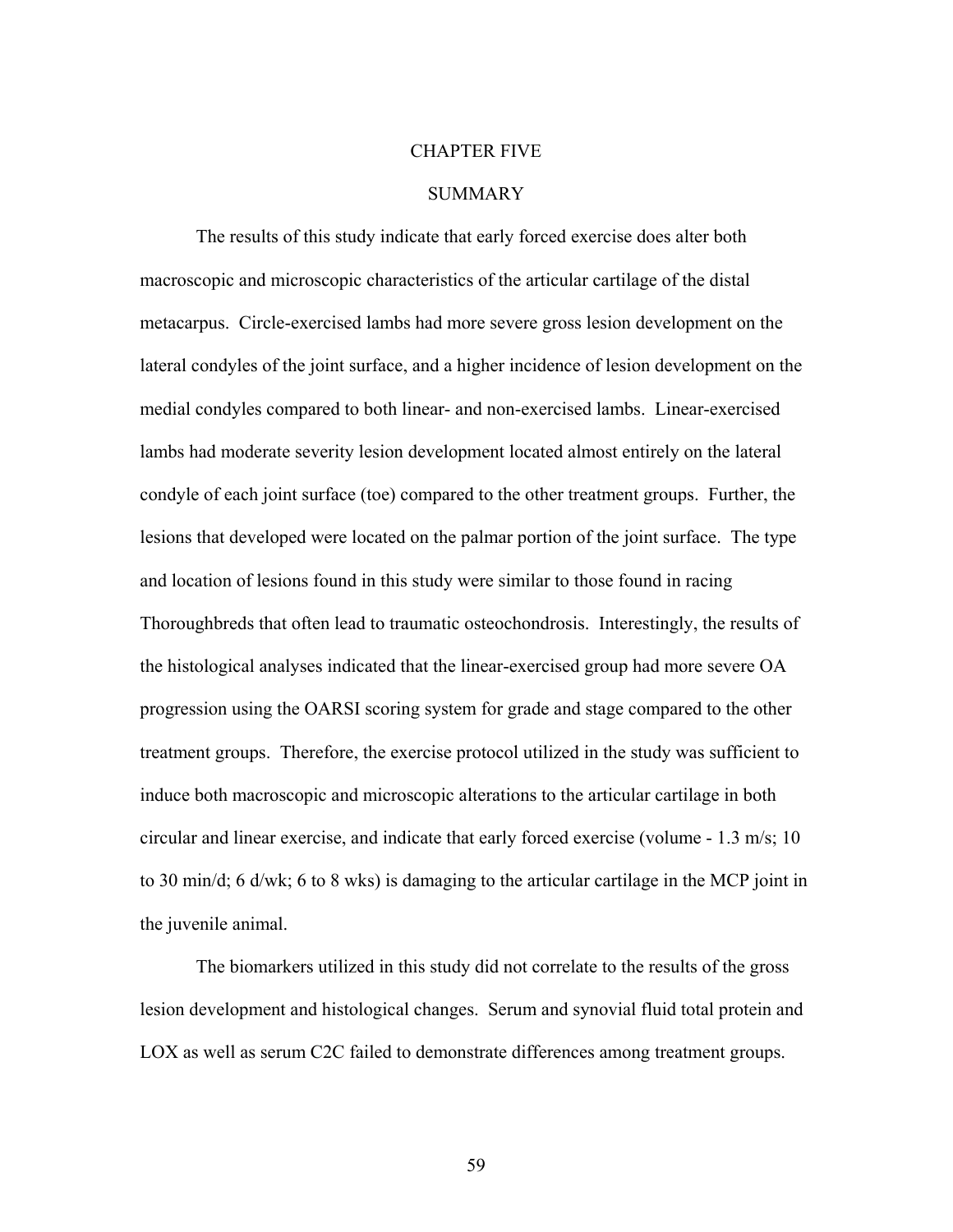Regardless, these markers provided valuable information relating to systemic and localized inflammatory responses, collagen maturation and MMP activity through collagen cleavage fragments. Further research into alternative biomarkers should be pursued in an effort to correlate the morphological changes to cartilage. Ideally, a noninvasive biomarker (either derived from serum or synovial fluid) that could serve as an early indicator of OA progression would be incredibly useful in preventing and/or treating OA in performance horses and other species.

 This study provides valuable preliminary information as to the effects of circular exercise compared to linear exercise in a juvenile animal. The horse industry's utilization of circular exercise in the form of longeing, round penning and riding is extensive. Further investigation into circular exercise is warranted. Future research may include investigating various diameters of circles, altering the camber (slope) of the footing of the circle, and the effects of the duration or speed of exercise bouts. Additionally, the results of this study pose further questions into early forced exercise in juvenile animals in general regardless of how it is delivered. Certainly, identifying the total volume of exercise (duration, distance and/or intensity) that would minimize OA progression or that which would be deemed too excessive would provide clarity for horse trainers who aim to protect the articular cartilage in their equine athletes. Further, investigation into a recovery period after early forced exercise to determine if OA progression could be attenuated is warranted. Improving the way we train and exercise horses may lead to decreased incidence of OA, which would improve the welfare of the horse and improve the financial health of the horse industry as a whole.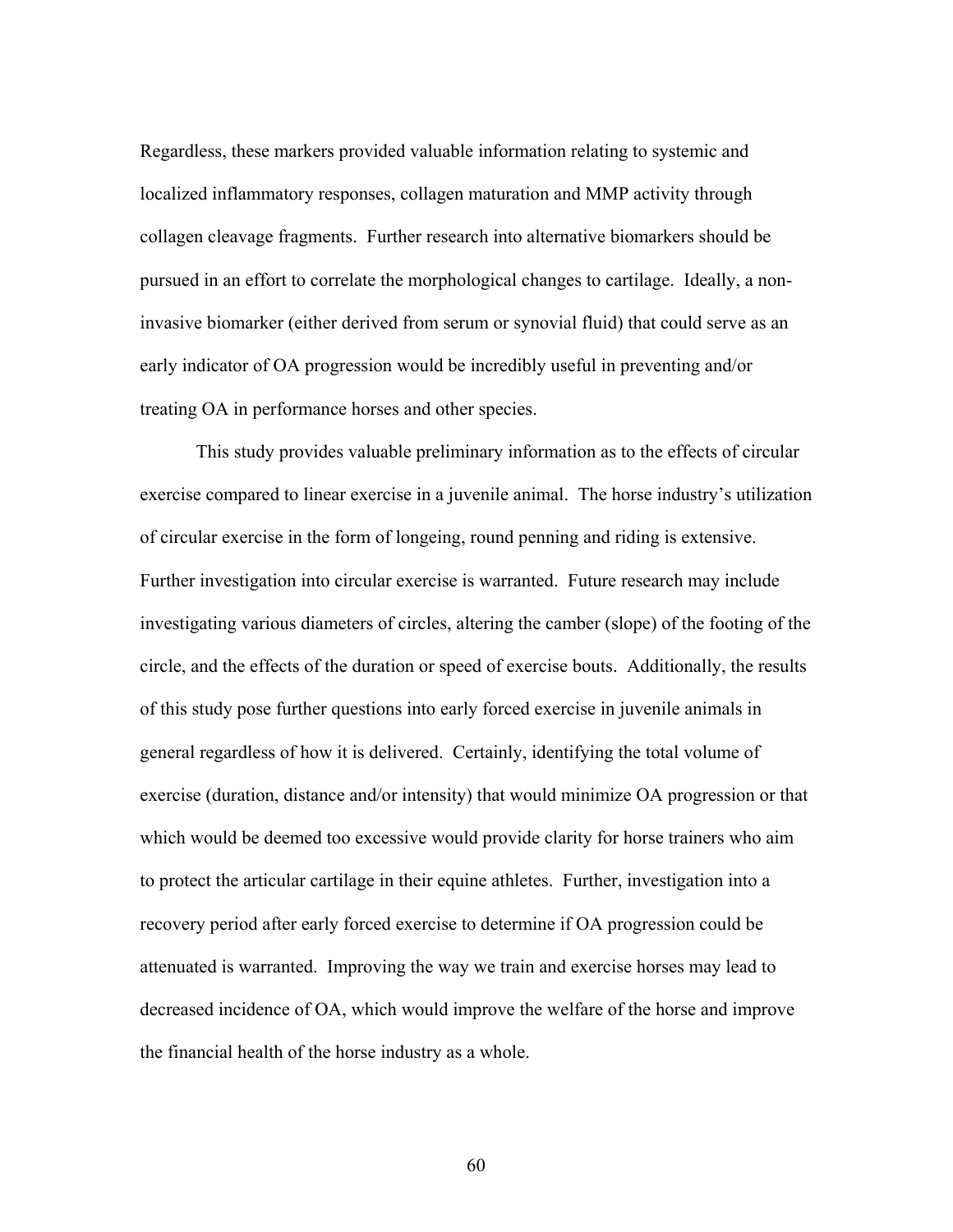## REFERENCES

Akizuki, S., V. C. Mow, and F. Muller. 1987. Tensile Properties of human knee joint cartilage: II. Correlations between weight bearing and tissue pathology and kinetics of swelling. J. Orthop. Res. 5:173-186.

Alwan, W. H., S. D. Carter, D. Bennett, S. A. May, and G. B. Edwards. 1990. Cartilage breakdown in equine osteoarthritis: measurement of keratan sulphate by an ELISA system. Research in Veterinary Science. 49:56-60.

Avery, N. C., and A. J. Bailey. 2005. Enzymatic and non-enzymatic cross-linking mechanisms in relation to turnover of collagen: relevance to aging and exercise. Scand. J. Med. Sci. Sports. 15:231-240.

Bertone, A. L., J. L. Palmer, and J. Jones. 2001. Synovial fluid cytokines and eicosanoids as markers of joint disease in horses. Veterinary Surgery. 30:528-538.

Billinghurst, R. C., P. A. J. Brama, P. R. van Weeren, M. S. Knowlton, and C. W. McIlwraith. 2003. Significant exercise-related changes in the serum levels of two biomarkers of collagen metabolism in young horses. OsteoArthritis and Cartilage. 11:760-769.

Bird, T. A., and J. Saklatvala. 1986. Identification of a common class of high affinity receptors for both types of porcine interleukin-1 on connective tissue cells. Nature. 324:263-266.

Bronson, R. E., S. D. Calaman, A. M. Traish, and H. M. Kagan. 1987. Stimulation of lysyl oxidase (EC 1.4.3.13) activity by testosterone and characterization of androgen receptors in cultured calf aorta smooth-muscle cells. Biochem. J. 244:317-323.

Buckwalter, J. A. 1983. Articular Cartilage. American Academy of Orthopaedic Surgeons: Instructional Course Lectures. 32:349-370.

Buckwalter, J. A., and H. J. Mankin. 1998. Articular Cartilage: Tissue design and chondrocyte-matrix interactions. American Academy of Orthopaedic Surgeons: Instructional Course Lectures. 47:477-486.

Campion, G., F. McCrae, T. Schnitzser, M. Lenz, P. Dieppe, and E. Thonar. 1991. Levels of keratan sulfate in the serum and synovial fluid of patients with osteoarthritis of the knee. Arthr. Rheum. 34(10):1254-1259.

Chen, L.-M., J. M. Williams, and B. R. Bloch, Jr. 1993. Regional differences in the rise in blood levels of keratan sulfate and hyaluronan after chymopapain-induced knee joint injury. Trans. Orthop. Res. Soc. 18(2):712.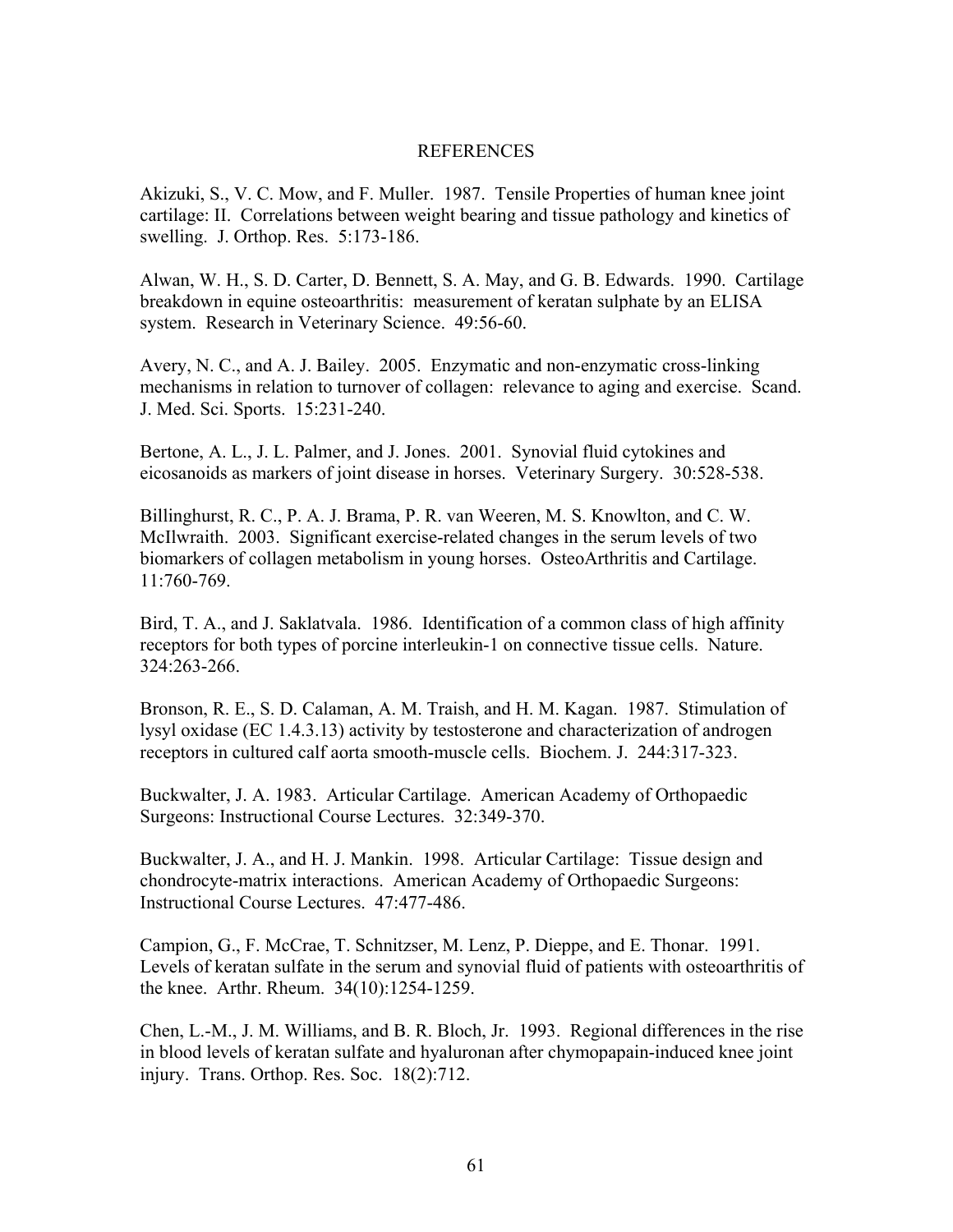Chin, J. E., and R. Horuk. 1990. Interleukin-1 receptors on rabbit articular chondrocytes: Relationship between biological activity and receptor binding kinetics. FASEB J. 4:1481-1487.

Davidson, R. K., J. G. Waters, L. Kevorkian, C. Darrah, A. Cooper, S. Donell, and I. M. Clark. 2006. Expression profiling of metalloproteinases and their inhibitors in synovium and cartilage. Arthritis Res. Ther. 8(4):R124-R134.

Dean, D. D., J. Martel-Pelletier, and J.-P. Pelletier. 1989. Evidence for metalloproteinase and metalloproteinase inhibitor inbalance in human arthritic cartilage. J. Clin. Invest. 84:678-685.

Elsaid, K. A., and C. O. Chichester. 2006. Review: Collagen markers in early arthritic diseases. Clinica Chimica Acta. 365:68-77.

Fay, J., D. Varoga, C. Wruck, B. Kurz, M. B. Goldring, and T. Pufe. 2006. Reactive oxygen species induce expression of vascular endothelial growth factor in chondrocytes and human articular cartilage explants. Arthritis Res. Ther. 8:R189-R196.

Fenton, J. I., K. A. Chlebek-Brown, J. P. Caron, and M. W. Orth. 2002. Effect of glucosamine on interleukin-1-conditioned articular cartilage. Equine Vet. J. Suppl. Sept.(34):219-223.

Fernandes, J. C., J. Martel-Pelletier, and J. P. Pelletier. 2002. The role of cytokines in osteoarthritis pathophysiology. Biorheology. 29(1-2):237-246.

Firth, E. C., C. W. Rogers, N. R. Perkins, B. H. Anderson, and N. D. Grace. 2004. Musculoskeletal responses of 2-year-old Thoroughbred horses to early training. 1. Study design, and clinical, nutritional, radiological and histological observations. New Zealand Veterinary Journal. 52(5):261-271.

Frisbie, D. D., and A. J. Nixon. 1997. Insulin-like growth factor 1 and corticosteroid modulation of chondrocyte metabolic and mitogenic activities in interleukin-1 conditioned equine cartilage. Am. J. Vet. Res. 58(5):524-530.

Glaser, C., and R. Putz. 2002. Functional anatomy of articular cartilage under compressive loading: Quantitative aspects of global, local and zonal reactions of the collagenous network with respect to the surface integrity. Osteoarthritis and Cartilage. 10:83-99.

Gosset, M., F. Barenbaum, A. Levy, A. Pigenet, S. Thirion, J.-L. Saffar, and C. Jacques. 2006. Prostaglandin E2 synthesis in cartilage explants under compression: mPGES-1 is a mechanosensitive gene. Arthritis Res. Ther. 8(4):R135-R148.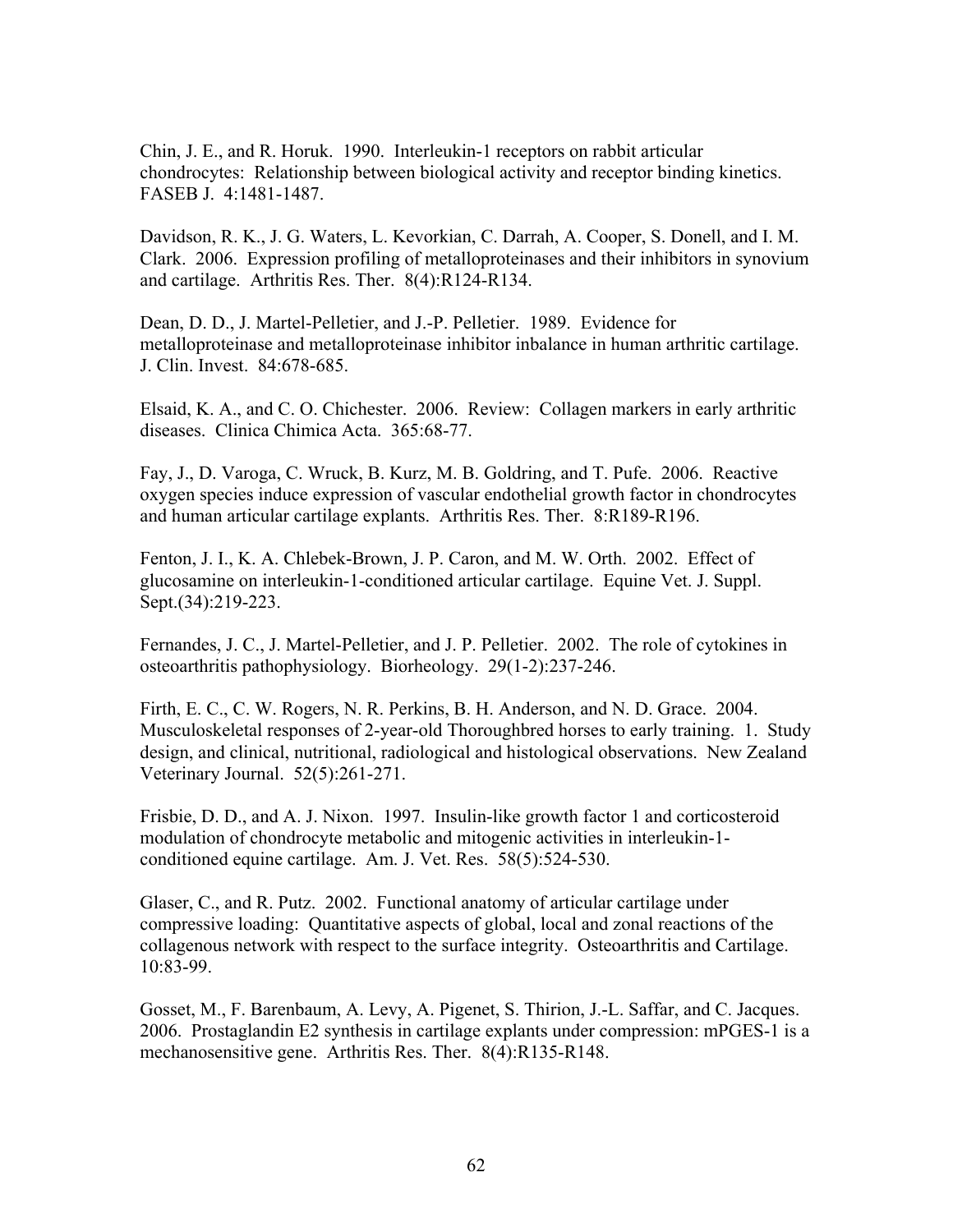Hamilton, J. A., P. H. Hart, and T. Leizer. 1991. Regulation of plasminogen activator activity in arthritic joints. J. Rheumatol. 18(27):106-109.

Haupt, J. L., D. D. Frisbie, C. W. McIlwraith, P. D. Robbins, S. Ghivizzani, C. H. Evans, and A. J. Nixon. 2005. Dual transduction of insulin-like growth factor-I and interleukin-1 receptor antagonist protein controls cartilage degradation in an osteoarthritic culture model. J. Orthop. Res. 23(1):118-126.

Henrotin, Y., B. Kurz, and T. Aigner. 2005. Oxygen and reactive oxygen species in cartilage degradation: friends or foes? OsteoArthritis and Cartilage. 13:643-654.

Hiney, K. M., B. D. Nielsen, and D. Rosenstein. 2004a. Short-duration exercise and confinement alters bone mineral content and shape in weanling horses. J. Anim. Sci. 82:2313-2320.

Hiney, K. M., B. D. Nielsen, D. Rosenstein, M. W. Orth, and B. P. Marks. 2004b. Highintensity exercise of short duration alters bovine bone density and shape. J. Anim. Sci. 82(6):1612-1620.

Ho, L., R. A. Field, W. C. Russell, M. L. Riley, S. K. Ercanbrack, and F. L. Williams, Jr. 1989. Influence of gender, breed and age on maturity characteristics of sheep. J. Anim. Sci. 67:2460-2470.

Hunziker, E. B. 2001. Articular cartilage repair: basic science and clinical progress. A review of the current status and prospects. Osteoarthritis and Cartilage. 10:432-463.

Kagan, H. M., and P. C. Trackman. 1991. Properties and function of lysyl oxidase. Am. J. Respir. Cell Mol. Biol. 5:206-210.

Kidd, J. A., C. Fuller, and A. R. S. Barr. 2001. Osteoarthritis in the horse. Equine Vet. Educ. 13:160-168.

Kraus, B. M. 2006 Lacerations involving synovial structures: Initial treatment and novel therapy for infectious arthritis/tenosynovitis. Clin. Techniques Equine Practice. 5(2):82-92.

Laufer, S. 2003. Role of eicosanoids in structural degradation of osteoarthritis. Curr. Opin. Rheumatol. 15:623-627.

Levick, J. R., and A. D. Knight. 1988. Interaction of plasma colloid osmotic pressure and joint fluid pressure across the endothelium-synovium layer: Significance of extravascular resistance. Microvascular Research. 35(1):109-121.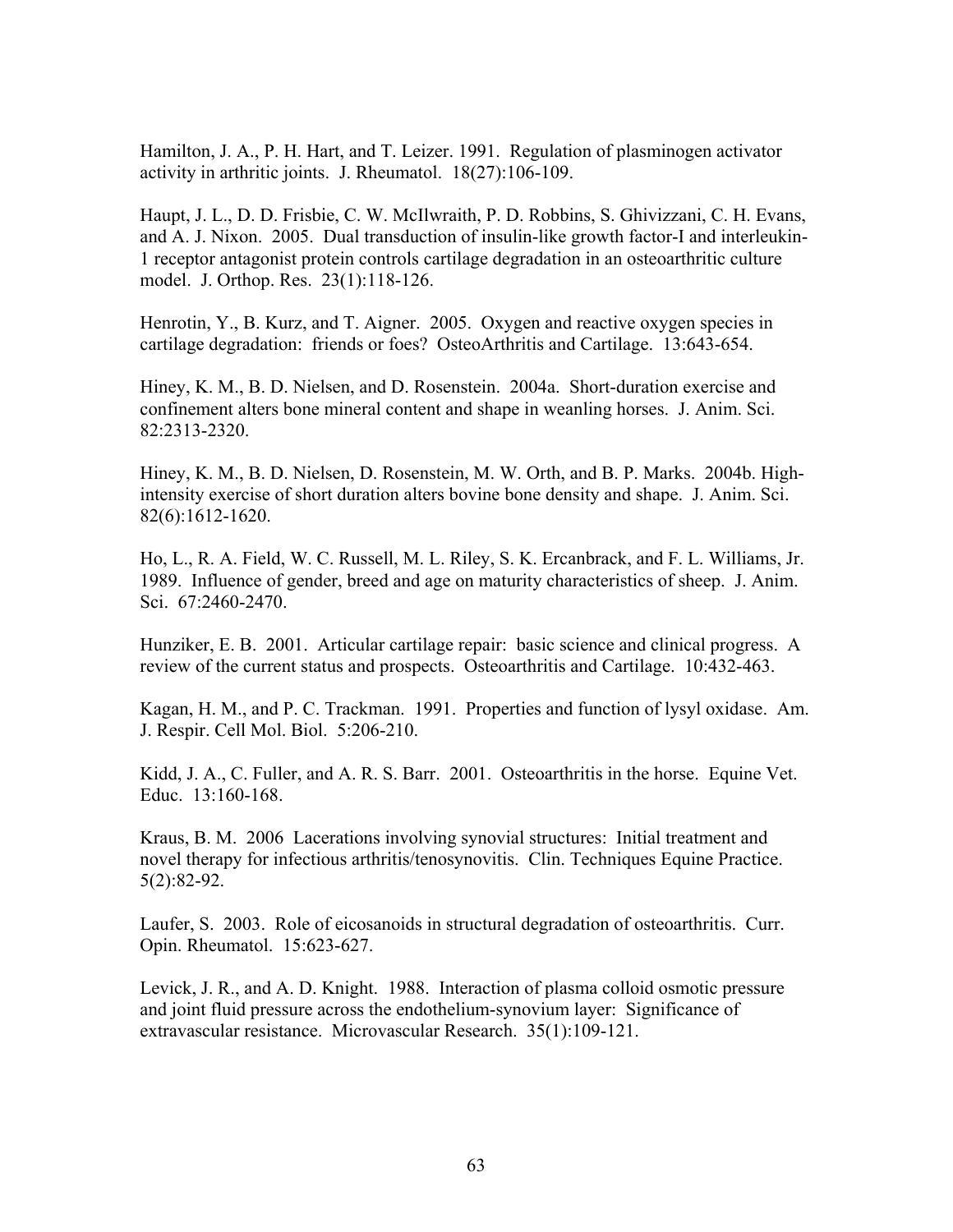MacDonald, M. H., A. M. Tesch, H. P. Benton, and N. H. Willits. 2002. Characterisation of age- and location-associated variations in the composition of articular cartilage from the equine metacarpophalangeal joint. J. Equine Vet. Sci. 22:25-32.

Mainil-Varlet, P., T. Aigner, M. Brittberg, P. Bullough, A. Hollander, E. Hunziker, R. Kandel, S. Nehrer, K. Pritzker, S. Roberts, and E. Stauffer. 2003. Histological assessment of cartilage repair. J. Bone Joint Surg. 85A(Suppl. 2):45-57.

Maroudas, A. 1980. Metabolism of cartilaginous tissues: A quantitative approach. Pages 59-86 in Studies in Joint Disease, vol 1. A. Maroudas, and E. J. Holborow, eds. Tunbridge Wells, England, Pitman.

Masuko-Hongo, K., F. Berenbaum, L. Humbert, C. Salvat, M. B. Goldring, and S. Thirion. 2004. Up-regulation of microsomal prostaglandin E synthase 1 in osteoarthritic human cartilage: critical roles of the ERK-1/2 and p38 signaling pathways. Arthritis Rheum. 50:2829-2838.

May, S. A., R. E. Hooke, and D. Lees. 1992. Inhibition of interleukin-1 activity by equine synovial fluid. Equine Vet. J. 24:99-102.

McCallum R., J. Martel-Pelletier, and J. Disattista. 1991. Regulation of interleukin-1 receptor in normal and osteoarthritic human chondrocytes. J. Rheumatol. Suppl. 27:85- 88.

McGlashan, S. R., C. J. Haycraft, C. G. Jensen, B. K. Yoder, and C. A. Poole. 2007. Articular cartilage and growth plate defects are associated with chondrocyte cytoskeletal abnormalities in Tg737orpk mice lacking the primary cilia protein polaris. Matrix Biol. 26(4):234-246.

McIlwraith, C. W. 1996. General pathobiology of the joint and response to injury. Pages 40-70 in Joint Disease in the Horse. C. W. McIlwraith, and G. W. Trotter, eds. Philadelphia, WB Saunders Company.

Murray, R. C., C. F. Zhu, A. E. Goodship, K. H. Lakhani, C. M. A. Grawal, and K. A. Athanasiou. 1999. Exercise affects the mechanical properties and histological appearance of equine articular cartilage. J. Orthopaedic Res. 17:725-731.

Norrdin, R. W., C. E. Kawcak, B. A. Capwell, and C. W. McIlwraith. 1998. Subchondral bone failure in an equine model of overload arthrosis. Bone. 22(2):133- 139.

Palamakumbura, A., and P. C. Trackman. 2002. A fluorometric assay for detection of lysyl oxidase enzyme activity in biological samples. Analytical Biochemistry. 300:245- 251.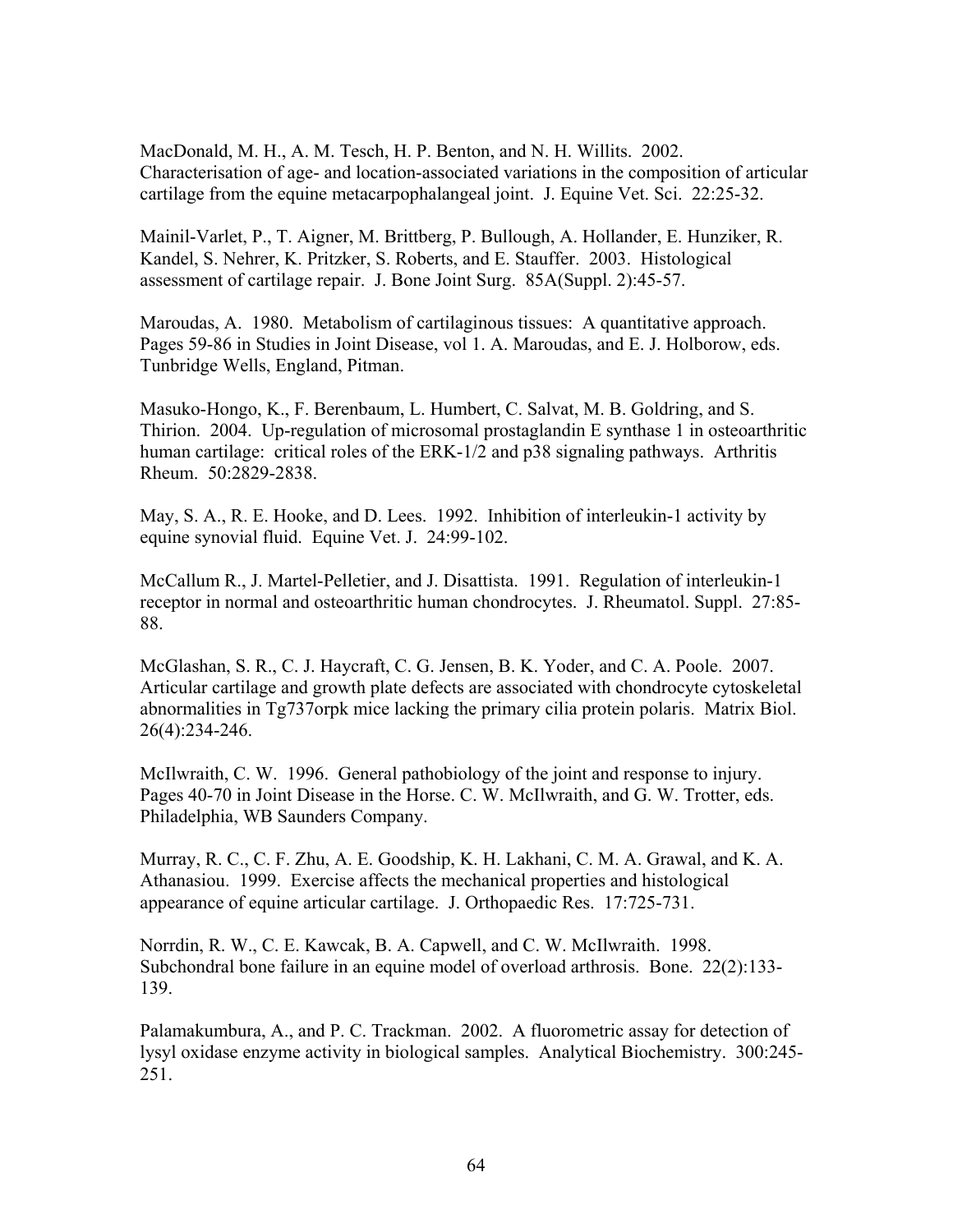Palmer, J. L., and A. L. Bertone. 1994. Joint structure, biochemistry and biochemical disequilibrium in synovitis and equine joint disease. Equine Vet. J. 26:263-277.

Park, R., P. Steyn, and R. Wrigley. 2003. Imaging techniques in the diagnosis of equine joint disease. Pages 145-164 in Joint Disease in the Horse. C. W. McIlwraith, and G. W. Trotter, eds. Philadelphia, WB Saunders Company.

Pool, R. 1996. Pathologic manifestations of joint disease in the athletic horse. Pages 87- 104 in Joint Disease in the Horse. McIlwraith, C. W., and G. W. Trotter, eds. Philadelphia, WB Saunders Company.

Poole, C. A., Z. J. Zhang, and J. M. Ross. 2001. The differential distribution of acetylated and detyrosinated alpha-tubulin in the microtubular cytoskeleton and primary cilia of hyaline cartilage chondrocytes. J. Anat. 199(Pt.4):393-405.

Poole, A. R. 2002. Can serum biomarker assays measure the progression of cartilage degeneration in osteoarthritis? Arthr. Rheum. 46(10):2549-2552.

Pritzker, K. P. H., S. Gay, S. A. Jimenez, K. Ostergaard, J.-P. Pelletier, P. A. Revell, D. Salter, and W. B. van den Berg. 2006. Osteoarthritis cartilage histolopathology: grading and staging. OsteoArthritis and Cartilage. 14:13-29.

Romero-Chapman, N., J. Lee, D. Tinker, J. Y. Uriu-Hare, C. L. Keen, and R. R. Rucker. 1991. Purification, properties and influence of dietary copper on accumulation and functional activity of lysyl oxidase in rat skin. Biochem. J. 275:657-662.

Rossdale, P. D., R. Hopes, N. J. Wingfield Digby, and K. Offord. 1985. Epidemiological study of wastage among racehorses 1982 and 1983. Vet. Rec. 116:66- 69.

Saklatvala, J. 1986. Tumor necrosis factor alpha stimulates resorption and inhibits synthesis of proteoglycan in cartilage. Nature. 322(6079):547-549.

Salter, R. B. 1989. The biologic concept of continuous passive motion of synovial joints. The first 18 years of basic research and its clinical application. Clin. Orthop. 242:12-25.

Shackelford, L. C., A. D. LeBlanc, T. B. Driscoll, H. J. Evans, N. J. Rianon, S. M. Smith, E. Spector, D. L. Feeback, and D. Lai. 2004. Resistance exercise as a countermeasure to disuse-induced bone loss. J. Appl. Physiol. 97(1):119-29.

Tang, S. S., C. O. Chichester, and H. M. Kagan. 1989. Comparative sensitivities of purified preparations of lysyl oxidase and other amine oxidases to active site-directed enzyme inhibitors. Connect. Tissue Res. 19(1):93-103.